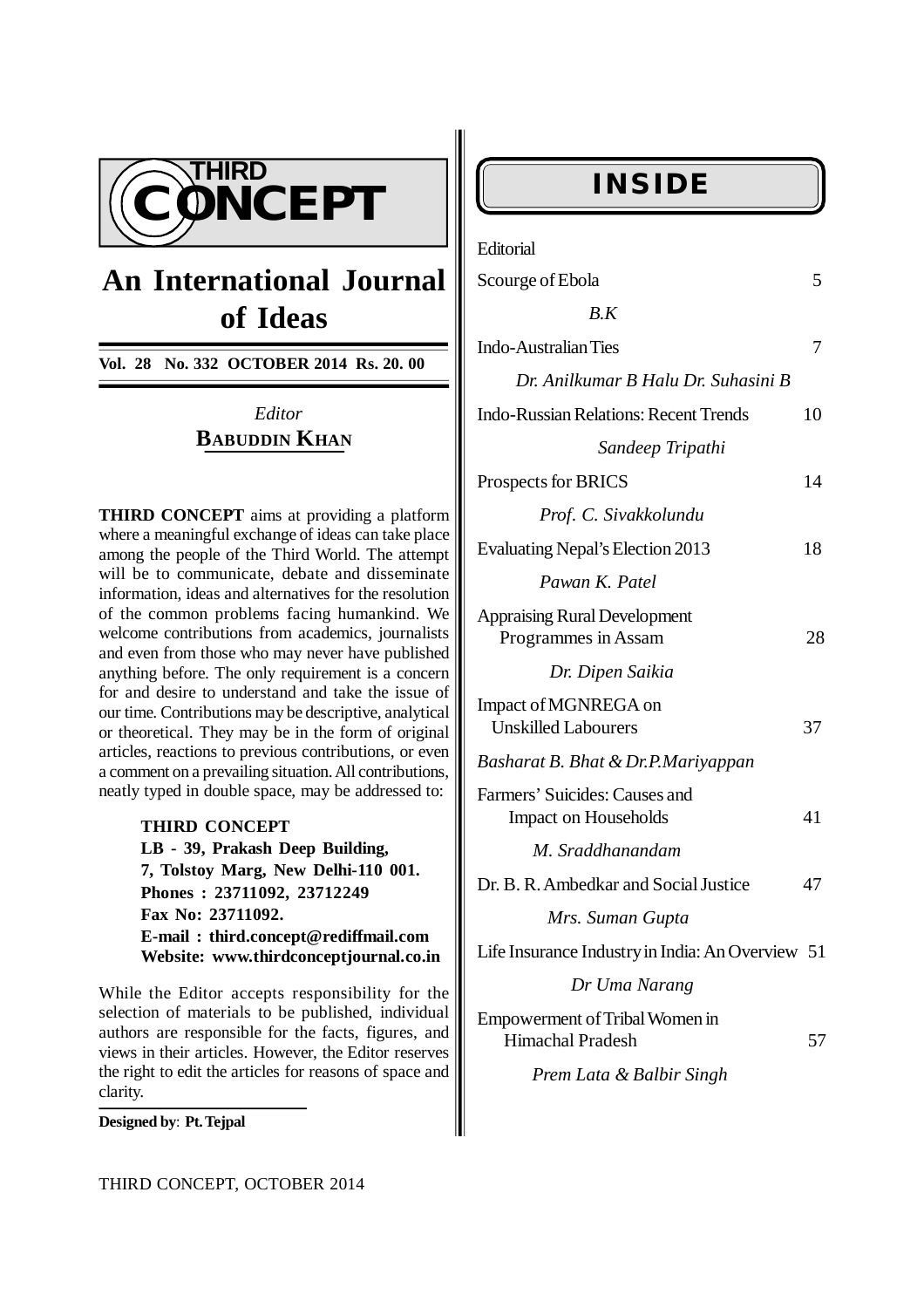THIRD CONCEPT, OCTOBER 2014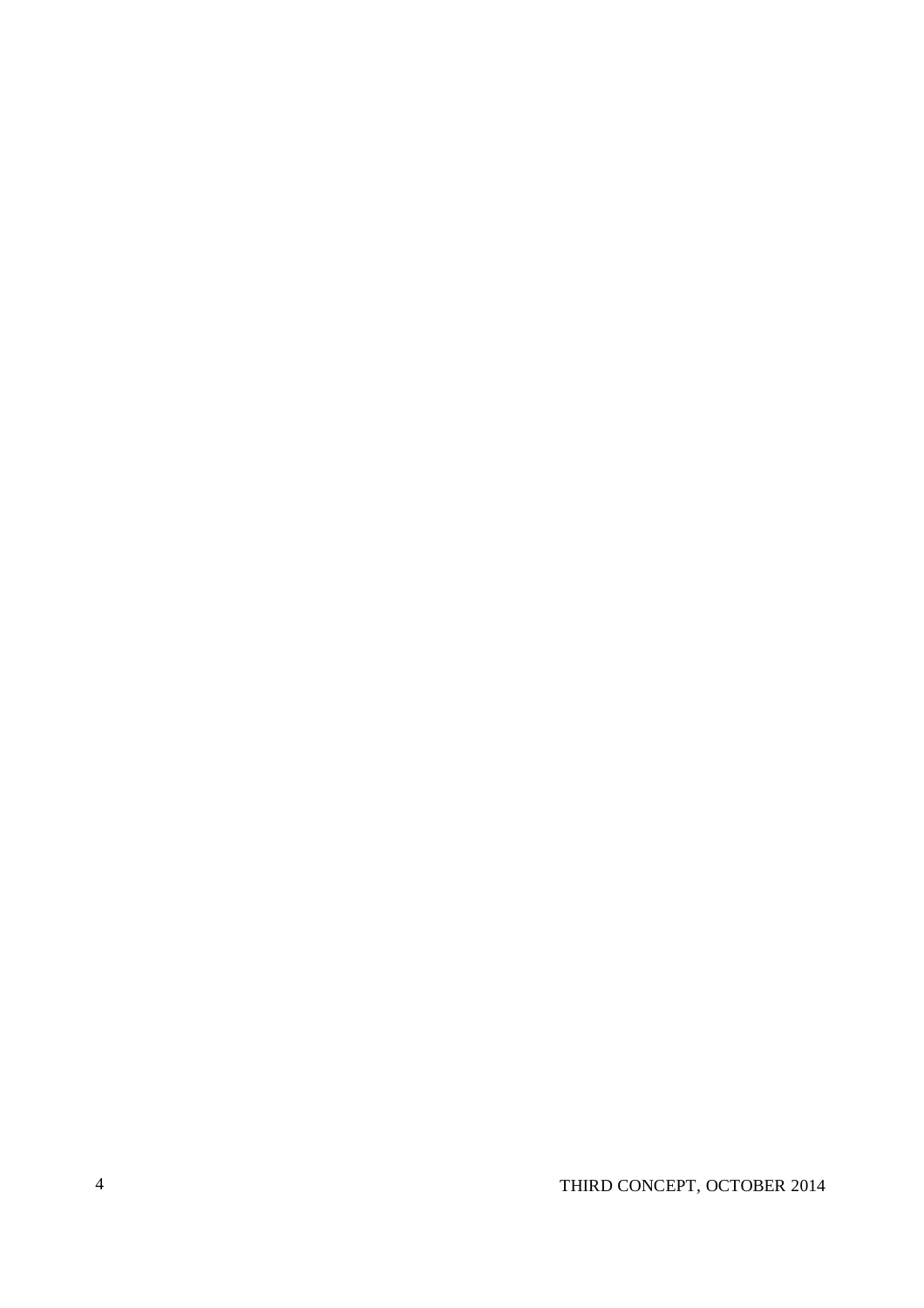## *Editorial*

## **Scourge of Ebola**

s the world leaders converged in New York this week-end for the United Nations General Assembly<br>meeting, an annual ritual, the agenda was hijacked on 26 September by a virus called Ebola that<br>high-level meeting on Ebola he s the world leaders converged in New York this week-end for the United Nations General Assembly meeting, an annual ritual, the agenda was hijacked on 26 September by a virus called Ebola that **L**was barely even on the world's radar when the General Assembly met this same time last year. At dramatic statement after dramatic statement. World Bank president Jim Yong Kim has warned: "We are talking about nothing less than a potential meltdown of this continent." While striking a cautioning note, US President Barack Obama has said: "If this epidemic is not stopped, this disease could cause a humanitarian catastrophe across the region."

The Ebola outbreak is approaching its 40th week. According to a recently published study report by the WHO's Ebola response team reporting on the first nine months of the epidemic, while the outbreak was first recognized in March this year, epidemiologists believe it actually began as early as December 2013. While sketching a rough picture of what is currently known about this outbreak, the study has reported that the majority of patients are between 15 and 44 and the virus appears to be affecting men and women in equal measures, and roughly seven out of every 10 patients have died. However, the WHO study team has warned that if control measures are not put in place, there could be more than 20,000 cases — by early November this year. According to the authors, the world must now face the possibility that Ebola, at least in the medium term, could become endemic in West Africa, "a prospect that has never previously been contemplated."

In the wake of the WHO's latest revelations, another grim report has come from the U.S. Centers for Disease Control and Prevention which has released on 24 September its own worst-case scenario — one where Ebola's toll reaches 550,000 by the end of January 2015, or even 1.4 million if unreported cases are included. Major Ebola outbreak has taken place in three countries - Guinea, Liberia and Sierra Leone. For patients who had been treated in hospital, the mortality rates were a little lower, ranging from 67 percent in Liberia down to just over 61 percent in Sierra Leone, so hospital treatment made some difference, but perhaps not as much as might have been hoped. According to some reports, where there was a marked difference between the three countries was in the rates of transmission. In the early days of the epidemic the disease was spreading fastest in Sierra Leone, with each case infecting 2.02 other people. This has now been reduced considerably, to 1.38.

Liberia has reportedly managed to reduce its rate a little, while the rate of transmission in Guinea has actually increased. This means the numbers infected are doubling in Guinea every 16 days, compared with every 24 days in Liberia and every 30 days in Sierra Leone. Peter Piot and David Heymann were the two men who originally identified the Ebola virus, in 1976 in what is now DR Congo (DRC). Piot, who is now director of the London School of Hygiene and Tropical Medicine, recently said this was on a totally different scale from previous outbreaks: "The reason for that is what I call a perfect storm, of decades of civil war, corrupt dictatorship as a background, leading to a loss of trust in the authorities, dysfunctional health systems, strong traditional beliefs about disease causation, and also what I think frankly was the most important factor, that the response was so slow. It took three months between the first case and the cause being identified as Ebola. And it took another five months and 1,000 deaths before WHO declared this a public health emergency." Canada has recently announced to provide another \$30 million to the Ebola fight and it had previously committed roughly \$5 million towards the global response. The World Bank has also announced to nearly doubling its financial contribution to \$400 million. Many experts feel that Ebola as a disease is such that even an hour too late leads to exponential transmissions, hence faster response, of a kind similar to responses to natural disasters like hurricanes and earthquakes, is required.

THIRD CONCEPT, OCTOBER 2014 5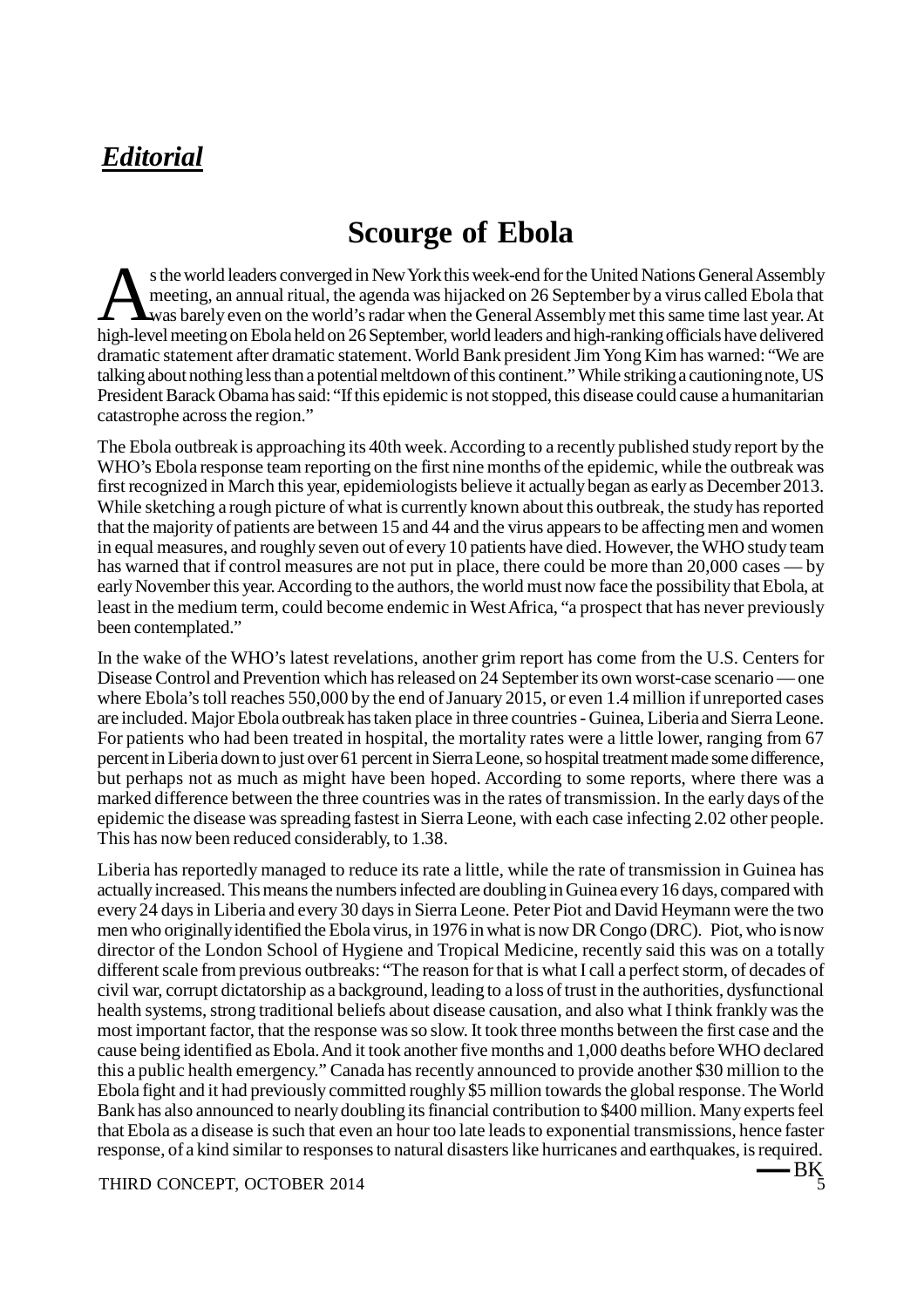THIRD CONCEPT, OCTOBER 2014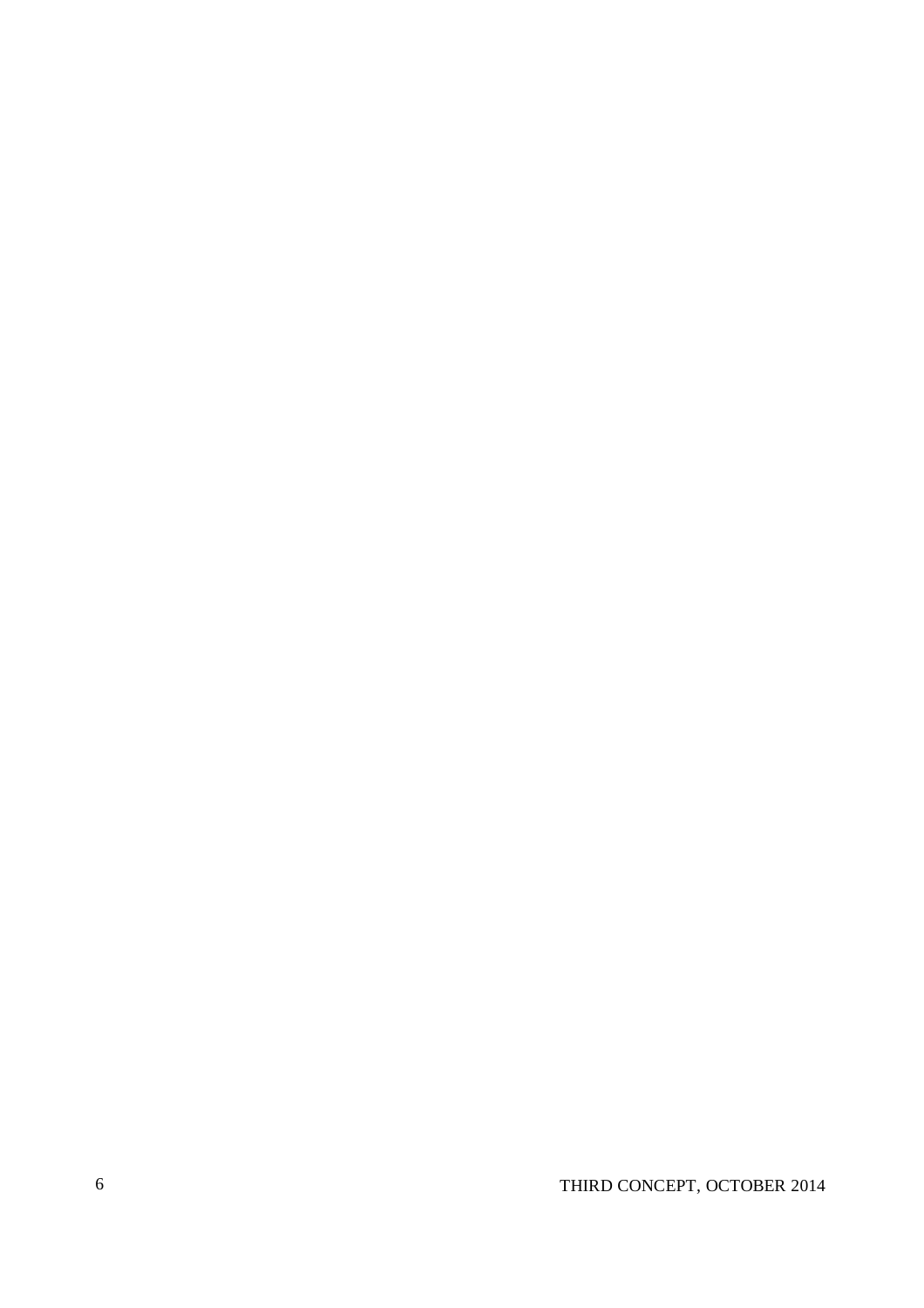## **Indo-Australian Ties**

Dr. Anilkumar B Halu\* Dr. Suhasini B\*\*

India and Australia share several commonalities,<br>which serve as the cornerstone of friendly and<br>closer cooperation and multifaceted interaction<br>on bilateral and global issues. Both countries have ndia and Australia share several commonalities, which serve as the cornerstone of friendly and closer cooperation and multifaceted interaction strong, vibrant and multicultural democracies. Both share close sports links, especially in the field of Cricket. Many students visit Australia for higher education.

In the aftermath of India having embarked on the path of economic reforms in the nineties this relationship has grown in strength and importance having made rapid strides in all areas - trade, energy and mining, science & technology, information technology, education and defence.

#### **Diplomatic relations**

India's diplomatic relations with Australia can be said to have commenced with establishment of a Trade Office in Sydney, Australia in 1941. Presently, India is currently represented by a High Commissioner in the embassy at Canberra and Consulate-generals in Sydney and Melbourne. Australia has a High Commission in New Delhi, India and Consulates in Mumbai and Chennai.

Being members of the Commonwealth of Nations, both countries are also founding members of the United Nations as well as members of regional organisations including the Indian Ocean Rim Association for Regional Cooperation (IORARC) and ASEAN Regional Forum. There emerges unanimity between the two countries on broad international issues like terrorism, international peace and security and other similar issues.

India and Australia co-operate in various multilateral fora. Australia supports India's candidature in an expanded UN Security Council. Both India and Australia are members of the G-20, Commonwealth, IOR-ARC, ASEAN Regional Forum, Asia Pacific Partnership on Climate and Clean Development, and have participated in the East Asia Summits. Both countries have also been cooperating as members of the Five Interested Parties (FIP) in the WTO context. Australia is an important player in APEC and supports India's membership of the organisation. In 2008, it became an Observer in SAARC.

#### **Political Relations**

Frequent exchange of high level of visits between the leaders of the two countries from time to time has been instrumental in forging closer relations between two countries. While there has been a regular exchange of visits at Ministerial level, bilateral visits at Head of Government/Head of State level have been limited. The then Prime Minister of Australia John Howard visited India in July 2000 and again in March 2006. Subsequently, the Australian Prime Minister Kevin Rudd visited India in November 2009, when it was agreed to take the relationship to the level of a strategic partnership.

There has been frequent exchange of visits between the two countries at the Foreign Ministers level. The Foreign Minister of India Jaswant Singh visited Australia in June 2001 and for the CHOGM Summit in March 2002. Subsequently, India Foreign Minister visited Australia in August 2003 and in June 2008. In August 2009, the then External Affairs Minister of India S.M. Krishna visited Australia in August 2009; in January 2011 for the Foreign Ministers' Framework Dialogue and in October 2011 for pre-CHOGM Foreign Ministers' meetings at Perth.

Assistant Professor & H.O.D. Post Graduate Studies Center, Department of Political Science, Government College Gulbarga.

<sup>\*\*</sup> Assistant Professor, Department of Political Science, Government College Gulbarga.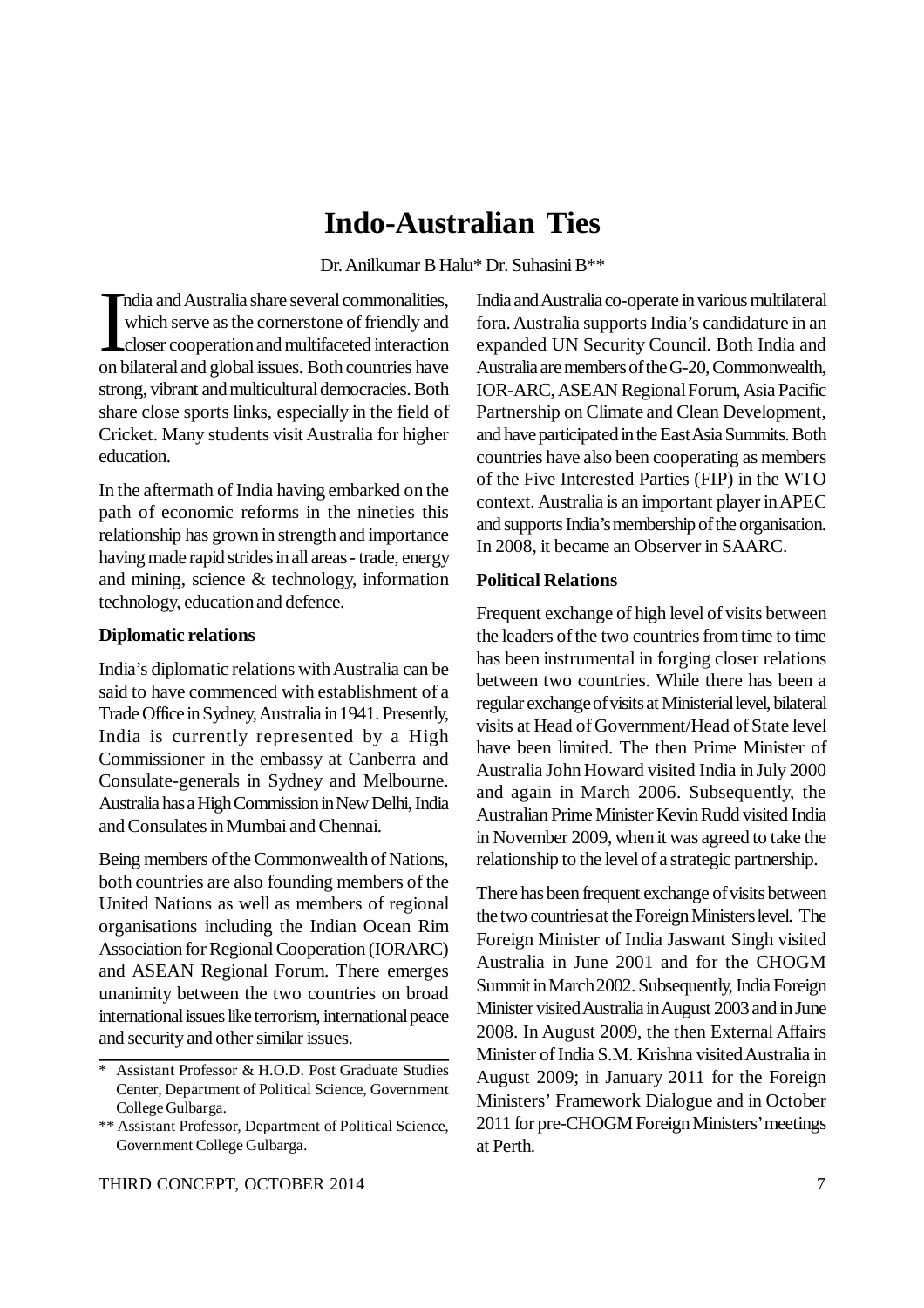India's Vice President M. Hamid Ansari represented India at the CHOGM 2011 held in Perth from 28- 30 October.

From the Australian side, Foreign Ministers Gareth Evans and Alexander Downer visited India several times in the period 1989-1995 and 1996-2005 respectively. Foreign Minister Stephen Smith visited India in September 2008, in October 2009 and in March 2010. Foreign Minister Kevin Rudd visited Bengaluru in November 2011 to attend the IOR-ARC Council of Ministers' meeting.

### **Australian Prime Minister's Visit**

In the first week of September 2014, Australian Prime Minister Tony Abbott arrived in Mumbai on a two-day India visit and held talks with India leaders on bilateral and global issues, and to explore ways to deepen strategic ties and strengthen twoway trade and commerce.

This occasion was utilized to sign a civil nuclear agreement between India and Australia. In a statement, the Australian Prime Minister Abbott had said that the agreement would enable the sale of Australian uranium to support India's growing energy needs and had directed the negotiators to conclude the Administrative Arrangements at an early date. India is the first customer to get Australian uranium without being a signatory to the nuclear nonproliferation treaty.

According to some experts, if Australia insists on conditions like those put by Japan, such as no reprocessing of spent fuel and compulsory return of components supplied in case the country carries out a nuclear test, they could be deal breakers. However, the Government sources in New Delhi say it is still premature to talk about these issues.

#### **Defence Cooperation**

Recent years have witnessed significant expansion of defence cooperation between India and Australia and both the countries have signed an MoU on Defence Cooperation as well as a Joint Declaration on Security Co-operation. There are frequent exchanges of visits including at the level of Service Chiefs, regular Naval, Air Force and Army Talks; joint naval exercises; regular exchanges at each other's training institutes and seminars. The then Australian Defence Minister Stephen Smith visited India in December 2011 for Defence Ministers' Dialogue.

India and Australia have conducted a joint naval exercise, termed Malabar 2007, in the Indian Ocean alongside the USA and Japan. In 2007, the Australian government led by Prime Minister John Howard agreed in principle to sell uranium to fuel India's nuclear reactors. Howard reversed a previous policy of not selling uranium to nonsignatories of the nuclear Non-Proliferation Treaty (NPT), saying that it would lessen the burden on fossil fuels and encourage India to join the nuclear mainstream. However, the new government in Australia rescinded the plan and reverted to the previous policy of not selling to non-NPT signatories. Subsequently, Australian Prime Minister Julia Gillard announced in November 2011 that she would push her party to support uranium sales to India.

Some experts have suggested that there are ample opportunities for defence and security cooperation between India and Australia. Potential areas in maritime security include in naval exercises and training (such as use of the Australian Submarine Escape Training facility in Fremantle), greater cooperation in humanitarian and disaster relief operations and search and rescue, maritime border protection and maritime domain awareness etc.

#### **Economic relations**

Economic relations between India and Australia are picking up momentum. Broadly speaking, trade relations between Australia and India date back to late 18th century and early 19th century, especially when coal from Sydney and horses from New South Wales were exported to India. Australia is India's eighth largest trading partner and India is Australia's fifth largest. India's ranking among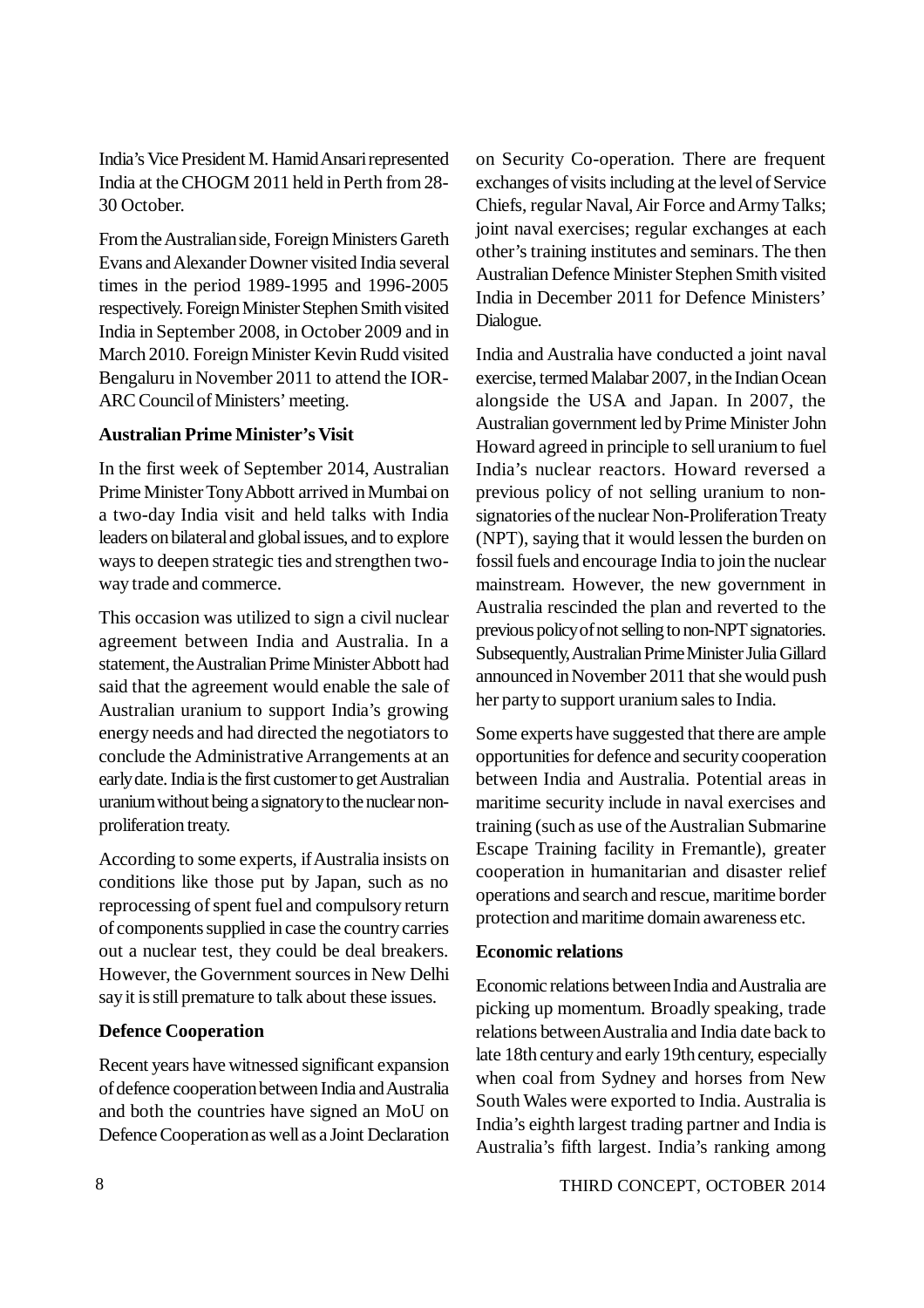Australia's export destinations has risen from twelfth to fourth in the period 2003-04 to 2009-10.

Trade between India and Australia is growing exponentially. Trade in goods and services between India and Australia reached A\$ 21.01 billion in 2010-11 from A\$ 6.54 billion in 2003-04. India's exports to Australia stood at A\$ 2.77 billion, while India's imports from Australia were A\$ 18.93 billion *(US\$ 18.73 billion)*. As of 2010, bilateral trade between the two countries totaled US \$ 18.7 billion, having grown from A\$4.3 billion in 2003 and it is expected to rise to touch the mark of US\$40 billion by end of year 2016.

India's export of goods to Australia in 2010-11 was A\$ 2.08 billion *and* India's import of goods was A\$ 15.74 billion during this period. India's export of services was A\$ 0.69 billion and import of services was A\$ 2.5 billion for the same period. India's main service exports to Australia are computer and information services and tourism. Main Australian service exports to India are education, education-related travel and tourism.

Some reports indicate that trade is highly skewed towards Australia. Australia mainly exports Coal, non-monetary Gold and Copper Ore and agricultural goods to India, while India's chief exports are pearls, precious and semi-precious stones, textiles and clothing.

India is Australia's largest export market for gold and chickpeas, second largest market for coal and copper ores and third largest market for lead and wool. Four products – coal, non monetary gold, copper ores & concentrates and petroleum – accounted for over 80 percent of India's imports from Australia, with coal and gold being the dominant imports in 2010-11.

#### **Conclusion**

There is ample scope for further expansion of bilateral relationship between India and Australia, especially in trade and services sectors. The India-

Australia Joint Ministerial Commission, established in 1989, which has held thirteen meetings until 2012, should explore further possibilities for augmenting two-way trade in other items as well and the traditional items of mutual interests should be further boosted for enhanced trade. At one stage, the two sides had agreed to commence negotiations for a Comprehensive Economic Cooperation Agreement (CECA), and this should find priority on both sides. Besides, the Indian leadership should accord preference for increasing frequency of exchange of visits of Heads of the State and Government to provide further impetus to friendly relations between two countries.

#### **References**

- 1. David Brewster, "India as an Asia-Pacific Power", available at https://www.academia.edu/ 8 0 1 2 9 2 3 / India\_as\_an\_Asia\_Pacific\_Power\_Indias\_uncertain\_ partnership\_with\_Australia.
- 2. David Brewster, "India-Australia security engagement: Opportunities and Challenges", available at https://www.academia.edu/ 7 6 9 8 7 5 1 / The\_India\_Australia\_Security\_Engagement\_ O p p o r t u n i t i e s a n d Challenges\_Mumbai\_Gateway\_House\_2013.
- 3. Debabrata Das, "India-Australia N-Deal: devil is in the detail", *The Hindu Business Line*, 15 September 2014.
- 4. Hamish MacDonald, *India, Australia and the Asian Century*, Occasional Papers, 2013,
- 5. Peter Mayer and Purnendra Jain, *More Than Cricket? Multiple Dimensions of Australia's Relationship with India*, available at http:// artsonline.monash.edu.au/mai/files/2012/07/ mayerjain.pdf.

 $\rightarrow \rightarrow$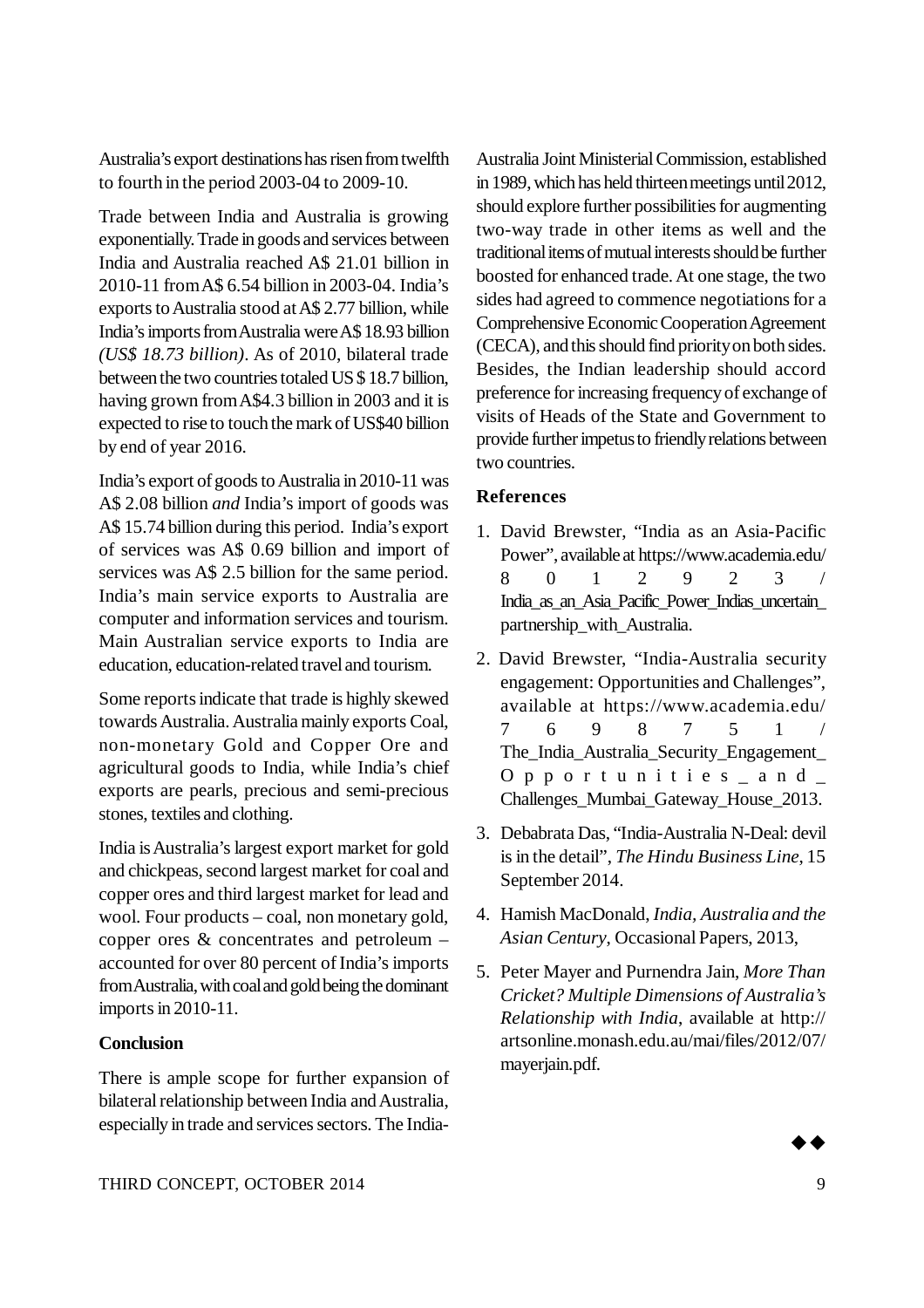## **Indo-Russian Relations: Recent Trends**

Sandeep Tripathi\*

[*Indo-Russian bilateral relations are embedded in a history of mutual trust and compatibility of mutual interests. India's strategic relations with Russia are not based only on speculative projection but on time-tested and empirically verified conclusions. It has been aptly observed that Indo-Russian relations are civilisational and time-tested and not subject to political vicissitudes.]*

Congenial relationship of the erstwhile Soviet<br>Union with India that began in the mid<br>1950s was motivated by the intermeshing<br>factors such as geopolitics, India's defense and congenial relationship of the erstwhile Soviet Union with India that began in the mid 1950s was motivated by the intermeshing security concerns, and the shared ideology of the two states. India's cordial and cohesive relationship with Russian Federation (the successor state to erstwhile Soviet Union) is not simply based on mutual economic, cultural and political interactions but it is a manifestation of mutual perception of international power structure and the existing balance of power.

Under the backdrop of changed climate, this article would examine the changing dimensions of Indo-Russian ties in the light of recent trends after the end of the Cold War. Firstly, it would analyze remarkable changes that have been affecting international relations. Secondly, it would briefly highlight the impact of such changes on dimension of both countries. Finally, it would discuss bilateral ties in politico-strategic, economic and defense spheres to assess their changing nuances.

Post-Cold War phase has undergone significant changes in the international politics which had a direct impact on the nature of state behaviour. The actors have begun to re-define their roles and places within the systems. The bipolarity has disappeared; positive trends towards the formation of a multipolar world are developing at an accelerated pace, and the relations are getting changed among the major states including former Cold War adversaries.

Regional organizations for economic cooperation are showing important vitality. Events like 9/11 have changed the balance of power which brought Russia close to USA. Such major developments in the international relations have considerably influenced both India and Russia and subjected them to redefine their foreign policy orientations.

A brief sketch of the changing dimensions of foreign policies of India and Russia can be outlined here. Firstly, both countries were called upon to gradually reconcile their economic model within the paradigm of capitalism. In the late 1980s, both India and Russia had re-structured their socialist mode of economy by embracing capitalist mode of economy. In order to overcome economic crisis, both India and Russia sought financial assistance from IMF and World Bank.

In the political sphere, as a successor state of the former Soviet Union, Russia was trying to reassert its position in international forums like UNO while India sought Russian support to achieve its permanent membership in the UNSC. Being a part of the privileged group of nuclear states, Russia showed considerable understanding of the Indian position on the refusal to sign the comprehensive test ban treaty (CTBT) and NPT.

Furthermore, India and Russia were highly concerned for the rising secessionist forces which posed serious threat to national security. Joining hand against extremism, secessionism and terrorism was crucial strategic initiative for strengthening bilateral relationship. Having evaluated the impact of the changing dynamics in the post-Cold War international relations, this article would now examine the bilateral ties between the two states by tracing the historical roots of Indo- Soviet ties.

Asst Prof., Dept of Pol. Sc., Mewar University, Rajasthan.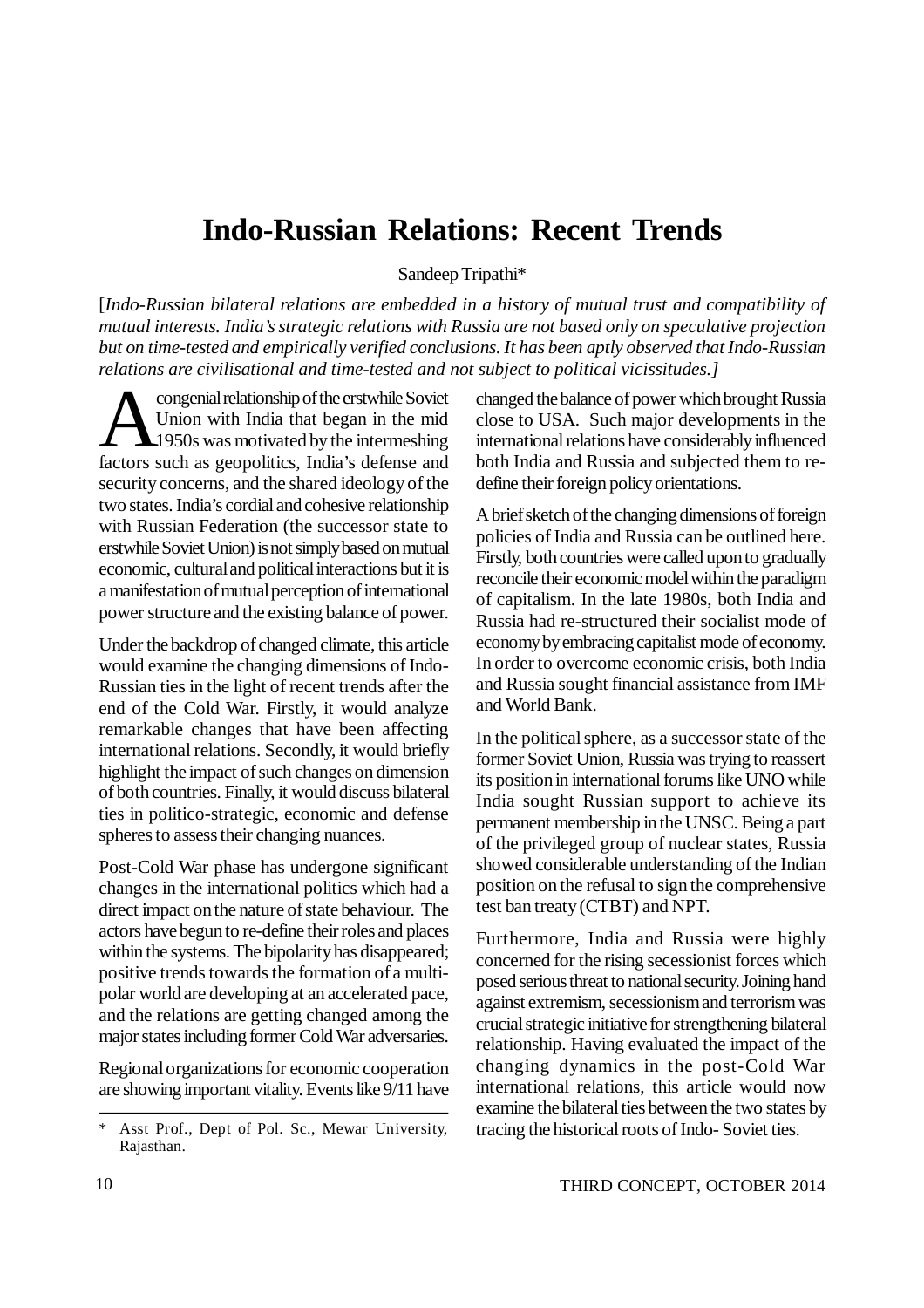Since the mid-1950s, Soviet Union realized India's geopolitical clout within the contours of its broad strategic framework. In a 'balance of power' game syndrome, India was projected as counterweight to China as well as USA in South Asia. In the process; Soviet Union declared its diplomatic support at the United Nations on critical issues like Kashmir. During the Indo- Pak wars it had substantially strengthened India's military capabilities.

Soviet Union was perceived as a reliable and countervailing force against the Pak-Beijing-Washington axis. The 1971 Indo-Soviet Treaty of Peace, Friendship and Cooperation opened new horizons for widening and deepening of mutual cooperation. This treaty had acted as a 'psychological deterrent, against the probability of military involvement by the Pak-Beijing-Washington axis.

The then Soviet Union president Leonid Brezhnev had categorically stated that the "Soviet people and their leaders are friends; India can rely upon as friends in good times and in hard times, in clear weather and in bad weather."

In the aftermath of the unravelling of the former Soviet Union, bilateral ties of the both countries were marked by deep mutual suspicion and skepticism. Deviating from Gorbachev's "New Thinking", Foreign Minister Kozyrev stated that the new foreign policy would prefer national interest rather than the so-called class interest of the workers of the world.

A conciliatory approach was adopted towards the West and coined the term 'pro-American' or 'Atlanticist' policy. For two years (1992-93), Russia had endorsed many Western positions in world politics. Ultranationalists and Communists had started to criticize a low-key foreign policy that was detrimental to national interest.

In response, President Yeltsin formulated a comprehensive foreign policy document in 1993 which was based on Liberal-statist synthesis. It synthesized more assertive demand of the nationalist and those who claim to Russia's great power status. In this process Yeltsin began to focus on its Asian partners including India, China, Japan and other South East Asian countries. Yeltsin's visit to India in1993 played crucial role in restoring the cooperative bilateral relationship.

Appointment of Primakov as a Foreign Minister symbolized a remarkable shift. He placed Russian foreign policy within a 'Multipolar' paradigm. He sought Russia's greater engagement with the CIS states and centres of regional powers such as India, China, Europe, etc.

During his visit to India in March 1996, Foreign Minister Primakov categorically stated that deepening mutual relation with India is a "strategic goal" of Russia's foreign policy. An agreement was signed which started hotline between Kremlin and Prime Minister's residence. On Kashmir issue, he said that "Kashmir is a bilateral matter which should be resolved within the framework of the Simla Agreement. We want a peaceful solution of the problem. We are against the internationalizing the problem."

Russia showed common understanding of India's stand on cross-border terrorism, while on the Chechen issue; India gave its unflinching support for the steps taken by Russia to protect its territorial integrity and constitutional order in the rebellious Chechen Republic

#### **Relationship under Putin Era**

In a changing global geopolitical order, Putin has re-defined Russia's "strategic priorities" to regain its assertive role in global and regional affairs. For this, India regained geo-strategic importance in Putin's strategic choice. Endorsing the changing world order Putin categorically pointed out: "both we and our Indian partners have to take into consideration the fact that the world has changed, Russia has changed, the balance of forces in the world has changed and so have some of our priorities."

Both countries are devising new modes of survival in the changed climate. Putin has recognized the pragmatic value of close strategic partnership with reliable ally like India, whose diplomatic, strategic and moral support could be important to Russia on global and regional issues. On global level, India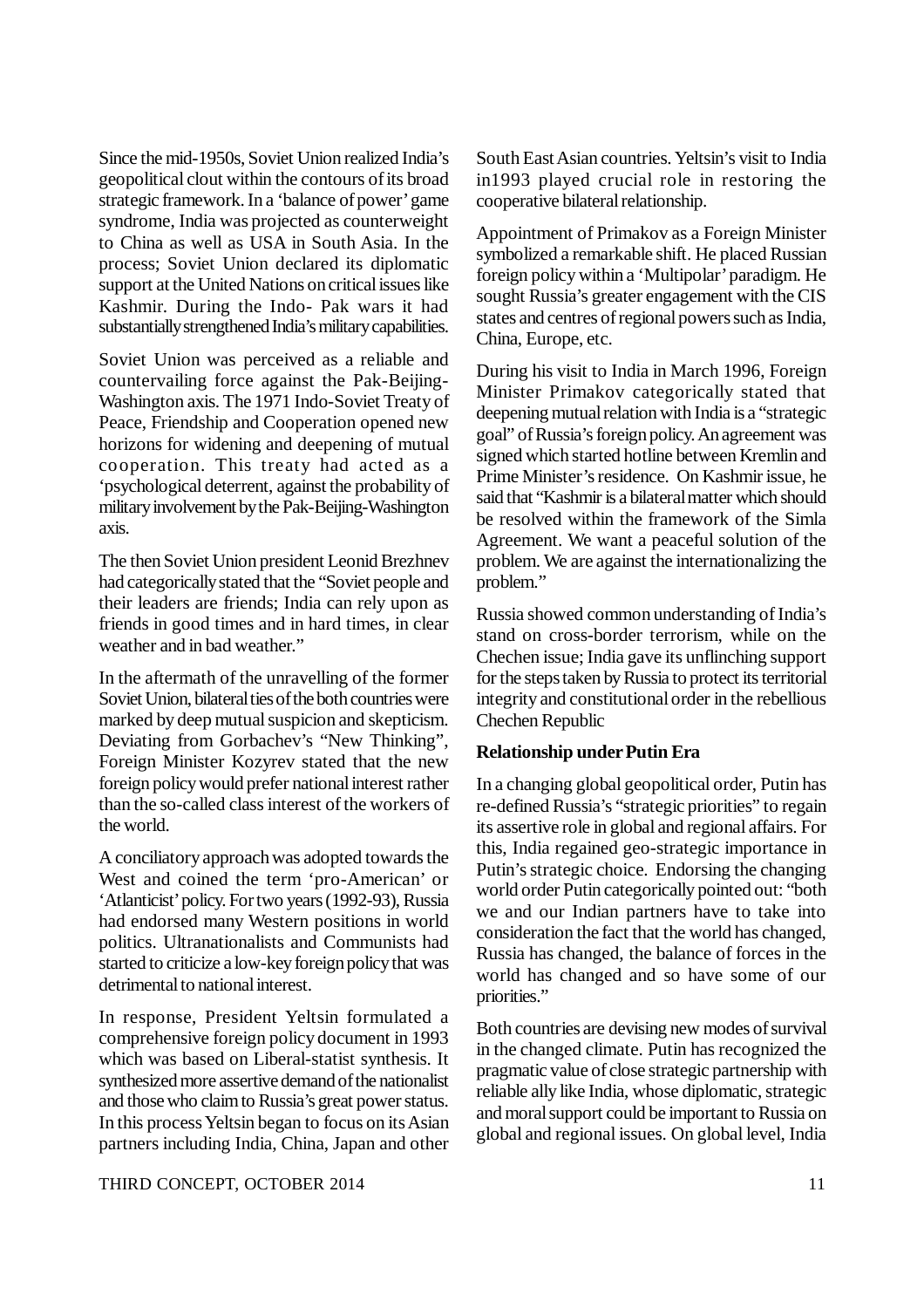has supported on common issues terrorism, extremisms and committed to establish multi-polar world order while on regional level, India is opposed of US expansionist in South Asia.

The then Prime Minister Atal Behari Vajpayee sought to deepen India's strategic partnership with Russia, and endorsed Moscow's stand on the question of restructuring the global order. In this process, President Putin and Prime Minister Vajpayee signed historic Strategic Partnership in October 2000. It was truly crucial step which strengthened mutual trust and partnership. Russia is the only country with which India started holding the annual summit which is the highest institutionalized dialogue mechanism.

### **Defence Cooperation**

Defence cooperation has been one of the most important components of Indo-Russian bilateral ties which have engendered a high degree of mutual trust as well as a broad compatibility of geopolitical interests. In the post-independence period India looked at the Soviet Union for its defence needs. However, a close relationship on defence cooperation that had been built up during the Soviet period, could not sustain in the Post-Soviet Russia as well.

For the first time, a time-tested friend had dithered under US pressure on the Cryogenic deal which dented the Russian image as a credible partner. There is the sense within the country that India should be diversifying the sources of military equipment and technology acquisitions. However, despite the significant changes in world affairs, Russia is still the reliable major defence partner of India.

During the historic visit of Putin in October 2000, India strengthened bilateral defence relations by purchasing \$ 3 billion worth of arms from Russia covering a wide range of defence equipment, such as 310 T-90 tanks, MiGs, the aircraft carrier Admiral Gorshkov, 18 Smerch multiple rocket launchers (MRLs) etc.

Moscow's decision to build two light water 1,000 mega watt nuclear reactors at Kudankulam in Tamil Nadu has again boosted Moscow's position as a credible partner and crucial source of military

hardware. Emerging China has posed a potential threat to the both states which makes sense to continue their defence cooperation. The long-term agreement on military technological cooperation took place during the Primakov's visit to New Delhi in 1998 which had emphasized to shift from buyerseller relationship to the joint development of new technology.

On the nuclear issue, Russia showed considerable understanding of the Indian stand when the Pokhran-II nuclear test was conducted in 1998. Initially, there was dilemma in Russia over the nuclear test, but later, Russia did not go public in criticizing India. Unlike P-5 countries, Russia did not impose sanctions. Furthermore, an agreement was signed for the construction of two 1000-MW reactors at Kudankulam in June 1998.

During the Putin's visit to India in October 2000, Defence Minister on the Indian side and the Deputy Prime Minister in-charge of defence exports on the Russian side chaired session of Indo-Russian Intergovernmental Commission on Military Technical Cooperation. At the 14th Indo-Russian summit, both India and Russia have extended 15 year-old partnership for producing the Brahmos supersonic anti-ship missile.

Stressing the defence co-operation, the then Prime Minister Manmohan Singh had categorically stated that Indo-Russian defence ties were "unmatched by any other relationship" and Russia "will remain a key defence partner for India as we move into a stage of joint design, development and production of key defence platforms."

#### **Economic and Trade Relations**

In the post-Cold War period, both countries have initiated economic policies of liberalization, privatization and greater integration with the global economies. Russia's foreign trade turnover with India has gone down significantly. In the early 1990s, India ranked at lower position among the Russian trading partners. Outside the CIS which accounts 28-30% , China and South Korea have emerged as important trading partners of Russia Federation.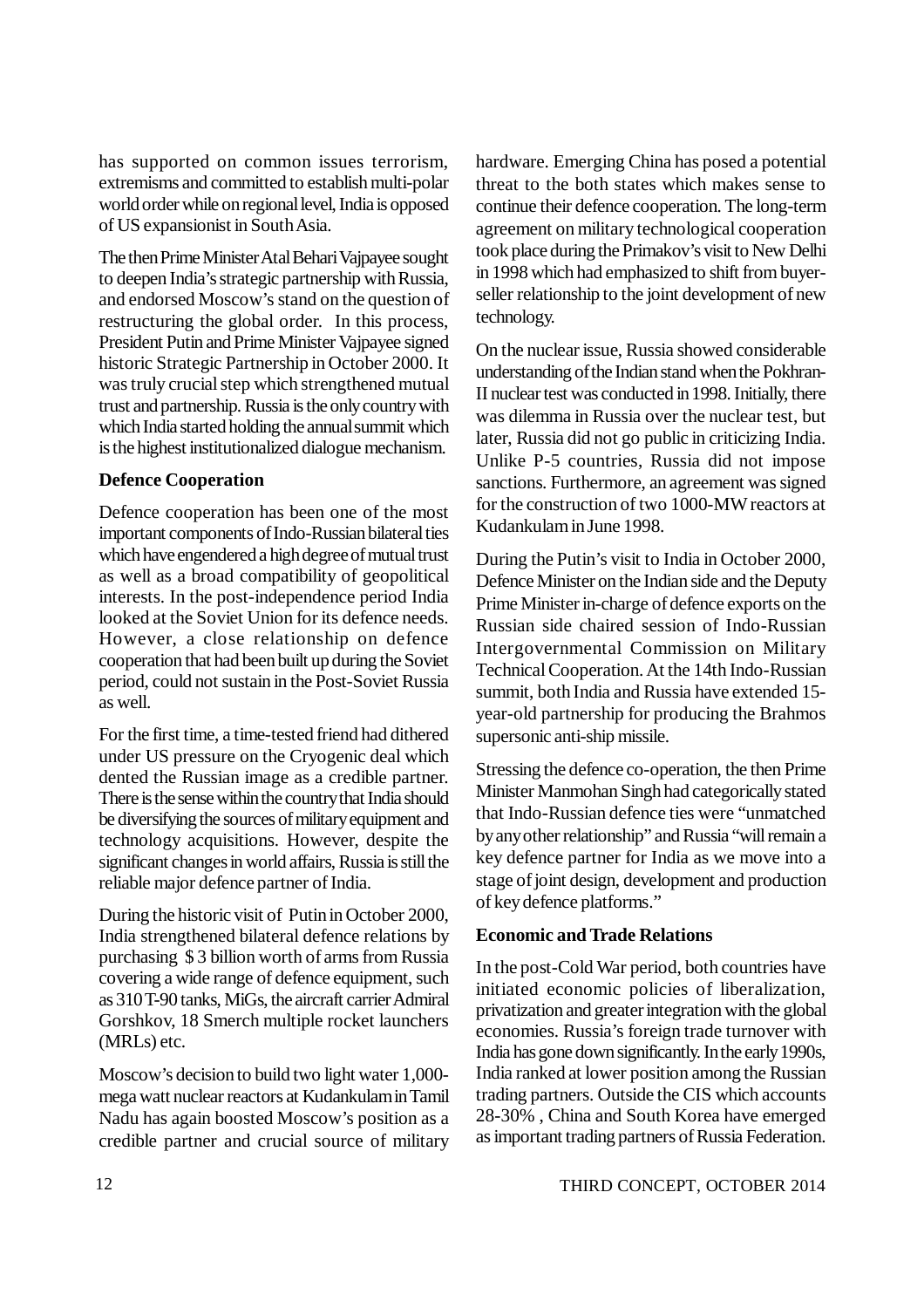However, the prospects for India-Russia economic relations are still good. The economies of both India and Russia are blooming. Market economies have widened the opportunities for India and Russia to explore fresh convergence of interests. Moreover, the economies of both the countries are complementary to each other. Russia has vast natural resources and widespread scope of market expansion. India will always remain a vast market for Russia's energy and raw materials.

The India-Russia Inter-Governmental Commission on Trade, Economic, Scientific, Technological and Cultural Cooperation is the main institutionalized mechanism which deals with issues pertaining to economic cooperation. The latest official figures from the Russian Foreign Ministry show that bilateral trade between India and Russia was around \$ 9 billion in 2011.

Beyond that India and Russia have agreed to create Comprehensive Economic Cooperation Agreement with Belarus and Kazakhstan to achieve trade target of \$ 20 billion by 2015. During 6th BRICS 2014 Summit, President Putin "offered comprehensive measures" to raise bilateral trade to \$20 billion.

#### **Conclusion**

It would be important for India to reinforce its ties with the long-standing partner like Russia. A close improved relationship with Russia could be strategically important for India in the emerging global order.Both countries have shown deep commitment to establish new world order based on equity and mutual respect for territorial integration. The enhanced level of cooperation between New Delhi and Moscow entails vast potential for transforming the existing dynamics of world politics towards increased security and prosperity.

#### **References**

- *1. Annual Report*, Ministry of External Affairs, Government of India, 2001–2002, 53
- 2. Bakshi, Jyotsna (2001) "India-Russia Military Relations", *India's National Security Annual Review, 2001*, Vikas Publishing House, New Delhi, 2002, p.99
- 3. Crow, Suzanne (1993), "Russia Asserts its Strategic Agenda," *RFE/RL Research Report*, 2(50): 18.
- 4. Chenoy, Anuradha M (2010), "India and Russia: Allies in the International Political System", in P. Stobdon (ed.), *India-Russia Strategic Partnership: Common Perspectives,* New Delhi: Institute for Defense Studies and Analyses.
- 5. Chatterjee, Aneek (2012), *International Relations Today: Concept and Applications,* New Delhi: Pearson Education India.
- 6. Donaldson, Robert H. and Joseph L Nogee (2009), *The foreign policy of Russia: Changing System, Enduring Interest,* New York: M.E Sharpe.
- 7. Gidadhubli, R.G. (1999), "India-Russia Economic Relations: Issues and Prospects" *Economic and Political Weekly*, 34(20): 1215-19.
- 8. Jain, B.M. (2003), "India and Russia: Reassessing the Time-Tested Ties", *Pacific Affairs*, Vol. 76, (3): 375-397.
- 9. Legvold, Robert (2001) "Russia's Unformed Foreign Policy," *Foreign Affairs*, 80(5): 62-75.
- 10. Mansingh, Surjit (1984), *India's Search for Power, Indira Gandhi's Foreign Policy 1966- 1982* New Delhi: Sage Publications.
- 11. Magen, Zvi and Olena Bagno-Moldavsky (2011) 'New Directions in Russia's Foreign Policy: Implications for the Middle East', *Strategic Assessment*, 13(4):73-74.
- 12. Radyuhin, Vladimir (2013), "India- Russia to boost defense ties: India is the only country to which Russia has agreed to give access to Glonass" *The Hindu,* New Delhi, 21 October 2013.
- 13. Rajen, Harshe (1998), "India and Russia in a Changing World", *Economic and Political Weekly*, 33(9): 450-60.
- 14. Thorton, Rod (2012), India Russia Military Cooperation on Which Way Forward? *Journal of Defense Studies,* 6(3): 99-112.
- 15. Webber, Mark and Michael Smith (2013) *Foreign Policy In A Transformed World*, New York: Rutledge.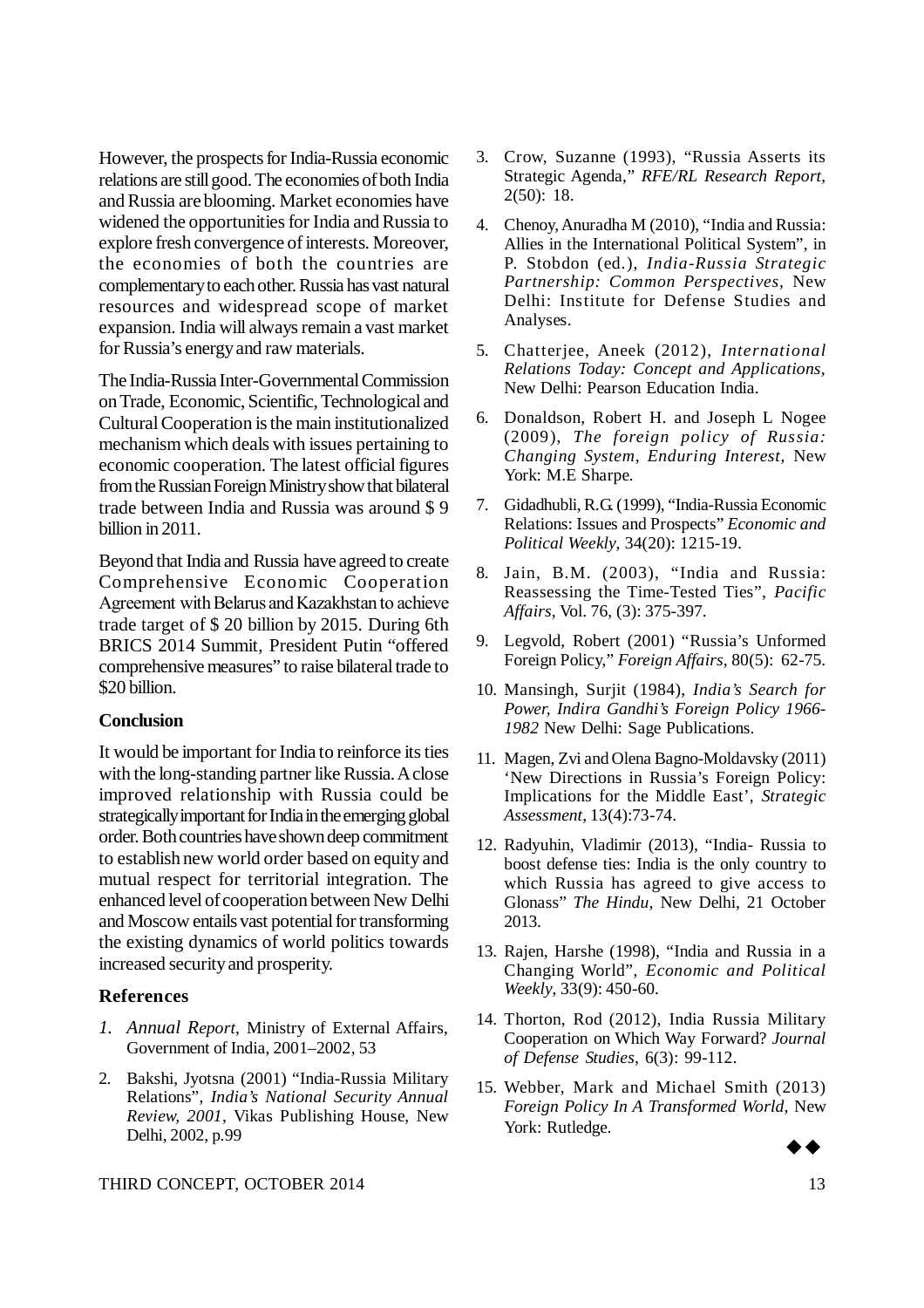# **Prospects for BRICS**

Prof. C. Sivakkolundu\*

[*BRICS –a grouping of five emerging economies Brazil, Russia, India, China and South Africa – is gradually gaining international salience in the comity of nations for its programmes and policies, especially in economic and social realms. Whether it can provide an effective alternative to the US and European dominated financial institutions like World Bank and IMF for the benefit of developing countries is yet to be seen.* Ed.]

The Sixth BRICS summit was recently held<br>in the sixth annual diplomatic meeting of<br>the BRICS, a grouping of major emerging<br>economies that includes **here** Sixth BRICS summit was recently held in the sixth annual diplomatic meeting of  $\mathsf{\mathsf{L}}$  the BRICS, a grouping of major emerging Brazil, Russia, India, China and South Africa. It was hosted by Brazil, as the first host country of the current five-year summit cycle.

Undoubtedly, Brazil had earlier hosted a fourmember BRIC summit in April 2010; nevertheless, the 2014 summit marks the first full BRICS summit. The 2010 summit held in Brasilia did not officially include South Africa, which was only invited as guest in a prelude to full membership, which was achieved in December 2010.

Brazil hosted the 6th Summit of Heads of State and of Government of BRICS on 14-16 July 2014, and it was held in Fortaleza and Brasília cities of Brazil. At its 6<sup>th</sup> Summit, the BRICS emphasized social inclusion and sustainable development. The debate informed by the theme "Inclusive growth: sustainable solutions". The Summit inaugurated the second cycle of BRICS. Each member country has hosted one meeting of leaders of the BRICS.

#### **Democratization of International Relations**

The Fortaleza Summit showcased BRICS' accomplishments, and the discussions leading to the realization of its vast potential. Since its first Summit in 2009, the BRICS has consolidated its position as a positive force for the democratization of international relations and for the enhancement of existing institutions of international governance. It

has also forged an impressive partnership carrying out cooperation initiatives in more than 30 areas between its members.

## **Additional line of Defence**

Among other topics, the leaders have held discussions on the Contingent Reserve Arrangement (CRA) and the New Development Bank (NBD). The CRA is an additional line of defence available to the BRICS countries in scenarios of Balance of Payments' difficulties. The NBD will finance infrastructure and sustainable development projects.

## **Priority to Developing Countries**

On 16 July 2014, a working session was held in Brasília between the Leaders of BRICS and the Heads of State and or Government of South America. The dialogue between BRICS Leaders and their South American counterparts reflects the priority accorded to developing countries in the BRICS outreach strategy.

## **Three Pillars of BRICS Summit Meetings**

- **³** Finance Ministers and Central Bank Governors meeting
- **³** Trade Ministers meeting, Development Bank Presidents' meeting
- **³** Business Forum and a session of the Business Council of the BRICS

## **The Academic Forum**

The Academic Forum and the Council meeting of BRICS were held in Rio de Janeiro, on the 18-19 March 2014.

Asst. Prof., Dept of Economics, Thiruvalluvar University, Vellore, Tamil Nadu.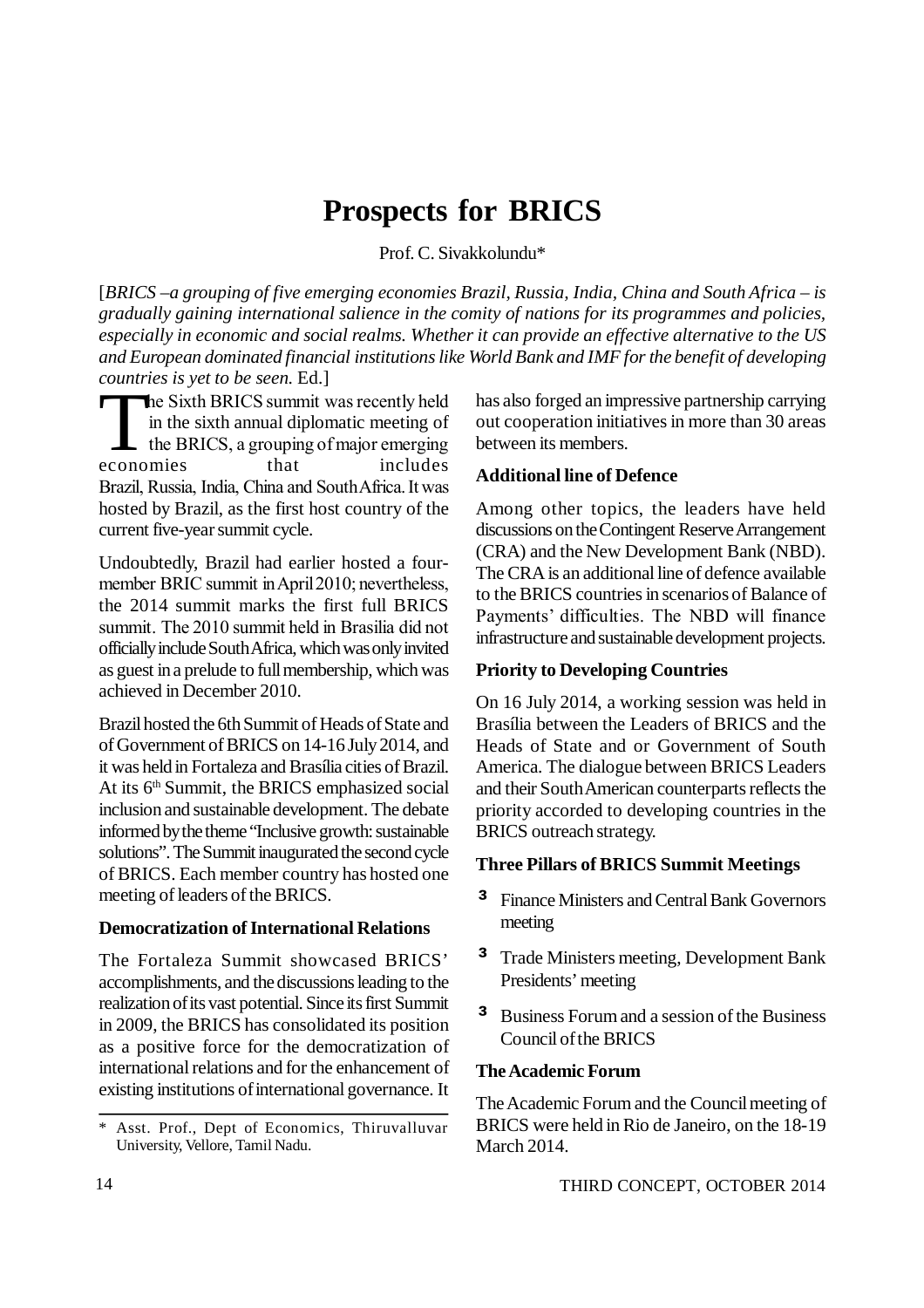#### **Information about BRICS**

- **³** The acronym "BRIC" was initially formulated in 2001 by economist Jim O'Neill, of Goldman Sachs, in a report on growth prospects for the economies of Brazil, Russia, India and China which together represented a significant share of the world's production and population.
- **³** In 2006, the four countries initiated a regular informal diplomatic coordination, with annual meetings of Foreign Ministers at the margins of the general debate of the UN General Assembly (UNGA). This successful interaction led to the decision that the dialogue was to be carried out at the level of Heads of State and Government in annual summits.
- **³** The First Summit was held in Yekaterinburg in 2009, the depth and scope of the dialogue among the Members of BRIC, which became BRICS in 2011 with the inclusion of South Africa, was further enhanced.
- **³** After the Yekaterinburg Summit, four annual Summits were held (Brasilia- 2010; Sanya-2011; New Delhi- 2012; and Durban- 2013). The leaders of the member countries have been holding at least one annual meeting.
- **³** In Durban last year, the first cycle of Summits was completed, each member country having hosted a meeting of leaders. In this period, BRICS has evolved in an incremental manner, in areas of consensus amongst its members.

#### **Strengthening of two main pillars**

## **³ Coordination in multilateral fora, with a focus on economic and political governance**

Under the first pillar, the efforts towards reforming the structures of global governance, especially in the economic and financial fields, in G-20, International Monetary Fund, World Bank – receive a special emphasis, as well as the reform of political institutions, such as the United Nations.

#### **³ Cooperation between members**

Intra-BRICS cooperation has also been gaining density: a broad agenda has been developed, comprising areas such as finance, agriculture, economy and trade, combating transnational crime, science and technology, health, education, corporate and academic dialogue and security, among others.

#### **Focus on financial sector**

In that context, the financial sector receives a special focus as a new front of cooperation. Negotiations are at an advanced stage for the creation of the New Development Bank, aimed at financing infrastructure and sustainable development projects in the BRICS and other developing countries. When created, the new institution will count initially with a subscribed capital of US\$ 50 billion.

#### **International financial stability**

- **³** The recent BRICS summit concluded with the agreement that creates the Contingent Reserves Arrangement (CRA), a fund with an initial sum of US\$ 100 billion, which the BRICS countries will be able to use to forestall short-term liquidity pressures. One of the objectives of the CRA is to contribute to international financial stability, by providing an additional line of defence to the BRICS.
- **³** The progress in the negotiations for the Bank and the CRA bring high expectations that both initiatives will soon be concluded, conveying a strong message on the willingness of BRICS members to deepen and consolidate their partnership in the economic-financial area.

### **Economic growth and poverty reduction**

The Fortaleza Summit launched a new cycle for the BRICS. Brazil will follow up on the initiative, aiming at incrementally increasing existing cooperation. The meeting's particular focus on social inclusion and sustainable development will give visibility to policies implemented by member countries, and to the contribution of the BRICS' economic growth to poverty reduction.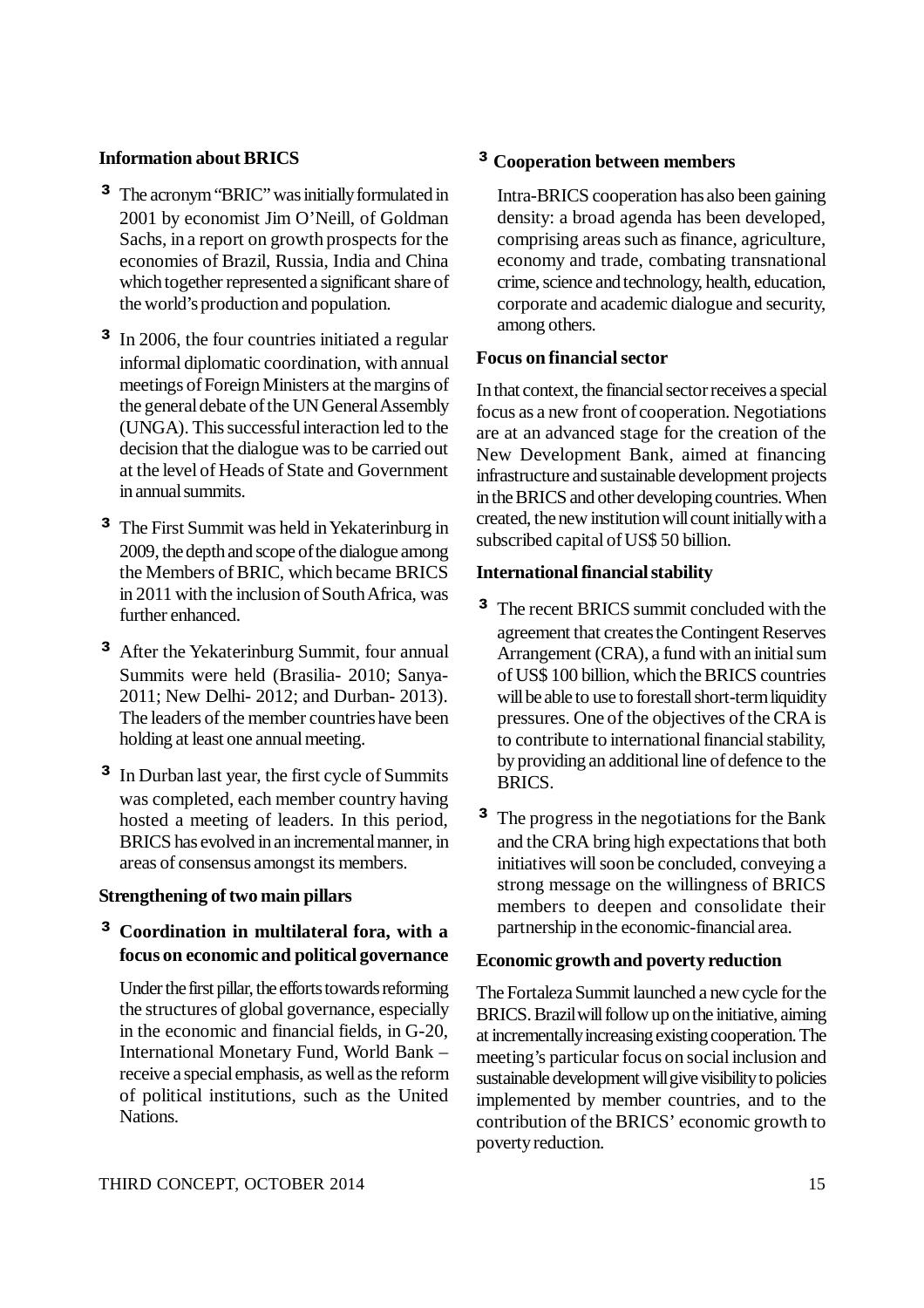The theme "inclusive growth, sustainable solutions" is not only in line with the member countries' social policies, but also highlights the need to tackle challenges in the social, economic and environmental fields, and creates new opportunities for the BRICS in different areas, including the negotiations on the post-2015 development agenda.

### **BRICS' special significance**

- **³** It comprises four strategic partners, all of which have a strong regional leadership and growing participation in the global economy.
- **³** After the Fortaleza Summit, Brazil has assumed the group's presidency, and will lead the implementation of the Plan of Action to be approved on the occasion.
- **³** In view of BRICS' informal nature, the role of Secretariat is played by its pro tempore presidency. BRICS is cautiously and incrementally being consolidated, gradually moving forward in the institution-building process.
- **³** Indian Prime Minister met leaders from the four nations and expected that the blueprint for a development bank and reforms of United Nations and international financial organizations would be ready soon.
- **³** India attaches high importance to the BRICS forum for promoting global economic growth, peace and stability.
- **³** In the course of the past five summits and several ministerial and official processes, BRICS has made major strides in pursuit of these goals.
- **³** Discussion about political turmoil, conflict and humanitarian crisis in several parts of the world, and persisting weakness and risks in the global economy.
- **³** Many emerging economies have experienced a slowdown, which has increased the challenge of pursuing inclusive and sustainable economic development.
- **³** The BRICS Summit is an opportunity to discuss with BRICS partners how they can contribute to international efforts to address regional crises, address security threats and restore a climate of peace and stability in the world.
- **³** Discussions in BRICS veer around economic cooperation and collective efforts to advance global economic stability and prosperity, in particular, BRICS initiatives like the New Development Bank and the Contingent Reserve Arrangement, which have seen significant progress since their launch in New Delhi in 2012.

### **Background**

In the 2013 BRICS summit in Durban (South Africa), the BRICS countries released a joint statement summarising the results of their discussions and naming Brazil as the host country for the 2014 summit. Having agreed to set up a new international development bank during the 2013 summit, the member countries reportedly intended to complete the necessary arrangements for this bank prior to the 2014 summit.

| Member        | Represented by | Title          |
|---------------|----------------|----------------|
| <b>Brazil</b> | Dilma Rousseff | President      |
| Russia        | Vladimir Putin | President      |
| India         | Narendra Modi  | Prime Minister |
| China         | Xi Jinping     | President      |
| South Africa  | Jacob Zuma     | President      |

## **Participants**

## **Invited leaders**

- **³** Cristina Elisabet Fernández de Kirchner known as Cristina Kirchner and she is the 52nd President of Argentina. She is the second woman to serve as President of Argentina the first directly elected female president and the first woman re-elected.
- <sup>3</sup> Host President Dilma Rouseff invited the BRICS leaders to the 2014 FIFA World Cup Final. India's Prime Minister Narendra Modi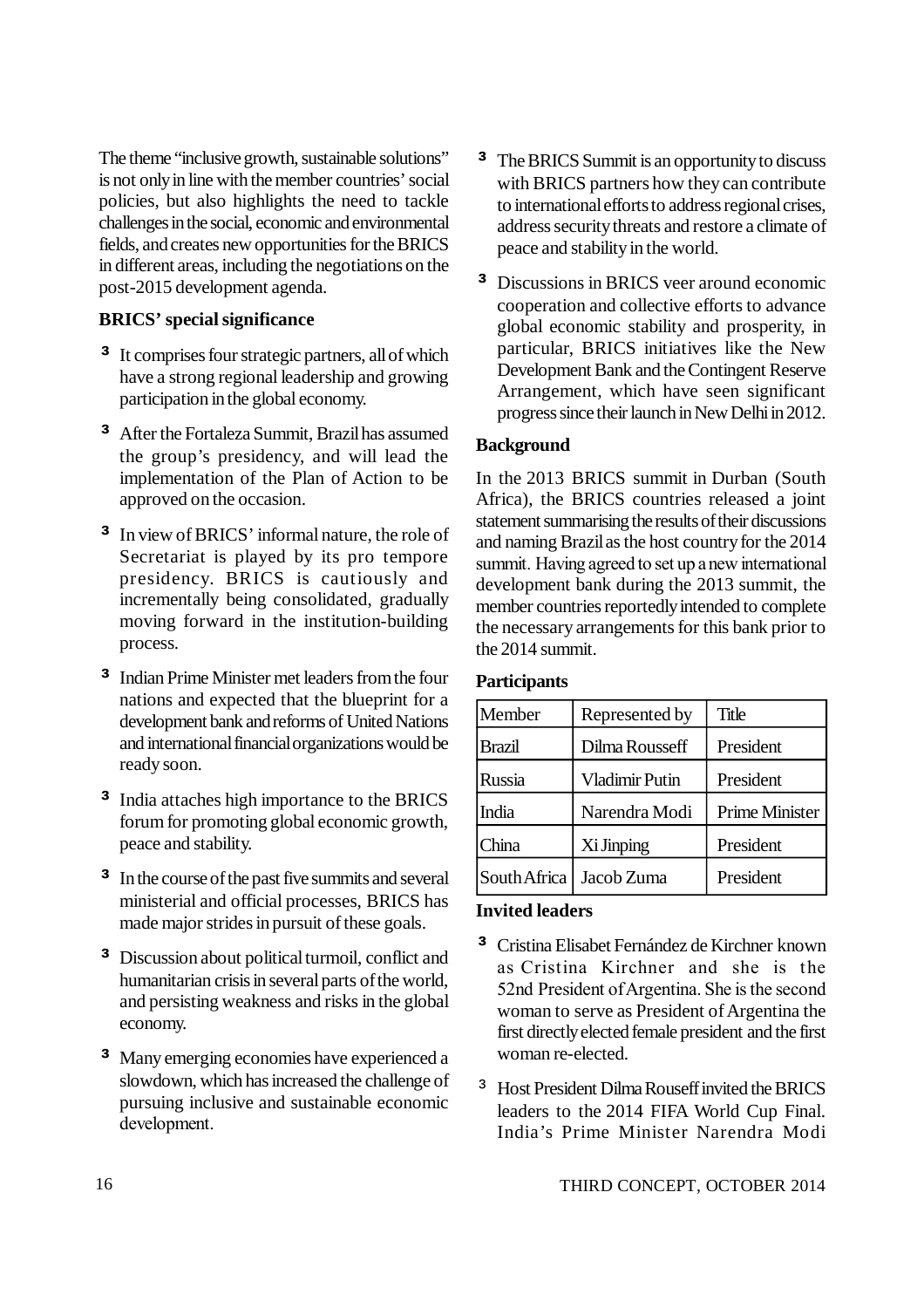responded by saying, "Sports brings about a spirit of amity and belongingness among nations of the world.

#### **Agenda**

#### **BRICS Development Bank**

| <b>BRICS Development Bank</b> |                                            |  |
|-------------------------------|--------------------------------------------|--|
| Formation                     | 27 March 2013                              |  |
| Type                          | <b>International Financial Institution</b> |  |
| Legal status                  | Proposed                                   |  |
| Affiliations                  | <b>BRICS</b>                               |  |

- **³** The BRICS Development Bank is a proposed multilateral development bank to be operated by the BRICS states (Brazil, Russia, India, China and South Africa) as a possible alternative to the existing World Bank and International Monetary Fund.
- **³** The establishment of the bank was agreed to by BRICS leaders at the 5th BRICS summit held in Durban, South Africa on 27 March 2013.
- **³** It was inaugurated at the 6th BRICS summit in Brazil in July 2014.

#### **Goals of BRICS Development Bank**

- **³** Its goal is to provide funding for infrastructure projects and create a "Contingent Reserve Arrangement" worth US\$100 billion which will help member countries counteract future financial shocks.
- **³** This fund will consist of \$10 billion of "paid-in capital" (\$2 billion from each member to be provided over seven years) and an additional \$40 billion to be "paid upon request".

#### **Conclusion**

The BRICS Summit affords an opportunity to interact with a number of leaders of South American countries at a meeting being hosted by Brazil. India has traditionally enjoyed close, cordial and mutually beneficial ties with these countries. We share common aspirations and challenges. The Indian Diaspora in these countries also serves as the Continent's enduring link with India. South America's all round progress makes it a potentially

THIRD CONCEPT, OCTOBER 2014 17

important pole of the global economy and a land of enormous opportunities for us.

#### **References**

- 1. "BRICS 2014 summit likely to be held in July". Russia & India Report. 13 January 2014.Retrieved 9 February 2014.
- 2. "Fifth BRICS summit declaration and action plan". BRICS. 27 March 2013. Retrieved 10 July 2013.
- 3. "A Cupula de Durban dos BRICS". Post-Western World. 4 July 2013. Retrieved 7 November 2013.
- 4. "The BRICS summit: Lacking mortar". The Economist. 27 March 2013. Retrieved 10 July 2013.
- 5. "BRIC Summit Joint Statement, April 2010". Council on Foreign Relations. 15 April 2010. Retrieved 10 July 2013.
- 6. "Brics eye infrastructure funding through new development bank". The Guardian. 28 March 2013. Retrieved 29 March 2013.
- 7. "India sees BRICS development bank agreed by 2014 summit". Reuters. 19 April 2013. Retrieved 10 July 2013.
- 8. "Modi Likely to Watch FIFA World Cup Final ahead of BRICS Summit". India West. Retrieved 19 June 2014.
- 9. "Putin to visit Brazil for final game of World Cup 2014". PRAVDA.Ru. Retrieved 19 June 2014.
- 10. "Brazil to Use Chinese Visit for Business Deals". Folha de S.Paulo. Retrieved 19 June 2014. "Argentina invited to BRICS meeting in Brazil". Buenos Aires Herald. Retrieved 19 June 2014.
- 11. "Argentina to Join BRICS Upcoming Summit on Russia's Invitation". FARS. Retrieved 19 June 2014.
- 12. "The good, the bad and the Paris Club". Bueno Aires Herald. Retrieved 19 June 2014.
- 13. "BRICS summit: PM Modi to leave for Brazil tomorrow will seek reforms". Hindustan Times. Retrieved 12 July 2014.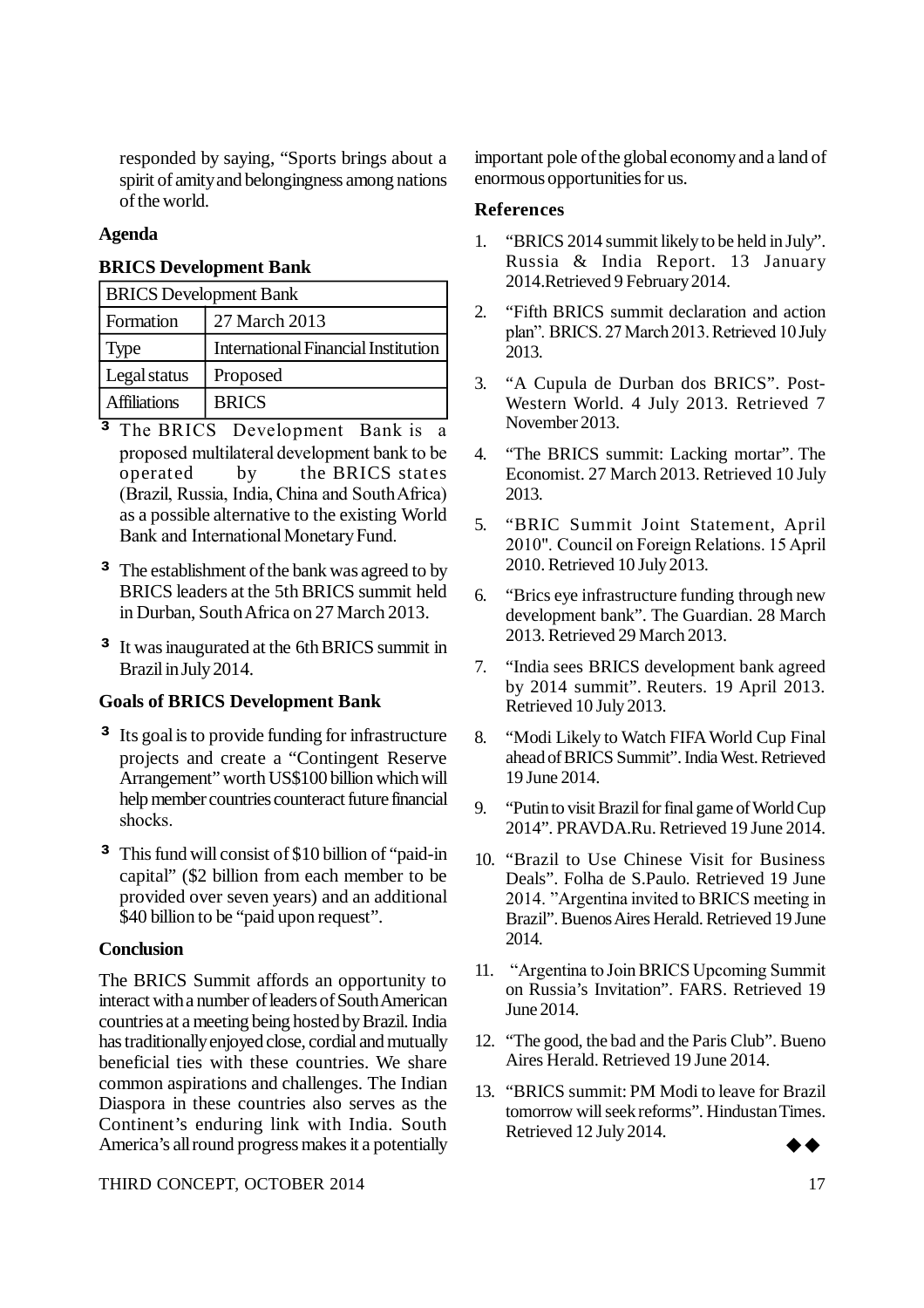## **Evaluating Nepal's Election 2013**

Pawan K. Patel\*

[*This article sheds light on the unveiling of the democratic process in Nepal since the onset of the 1990s with specific emphasis in the elections held in November 2013 to elect the Constituent Assembly for the second time after 2008. It alludes to the political manoeuvres and machinations that took place in the process vis-a-vis the role of political parties and its impact in the near future.* Ed.]

The UCPN (Maoist)<sup>2</sup> setback in Constituent<br>Assembly<sup>3</sup> election of second round in<br>Nepal held in November 2013 stunned the<br>liberal and progressive intelligentsia worldwide. he UCPN (Maoist)<sup>2</sup> setback in Constituent Assembly<sup>3</sup> election of second round in Nepal held in November 2013 stunned the However, the news that some 2.3 million votes were polled less and 5.4 million voters' names were off the Nepal election record as compared to CA-I election of 2008 was silenced by worldwide media.

On the surface, as international media houses like BBC proclaimed with a conscious tone aligned with Election Commission of Nepal and India, Nepal's traditional 'big brother', being the regional hegemon in South Asia, about a record 70 % poll.<sup>4</sup> This news of election boycott in this 'historic ballot', was reduced to mere gossip in local Nepali press and vernacular weeklies only.

The boycotting of election all over Nepal burgeoned from the Thabang VDC<sup>5</sup>, known as epicentre during people's war during 1996-2006, primarily led by the split faction of the Maoist-led<sup>6</sup> multi-party alliance. But this news was put aside on this high pitch of velocity of this noise by the pragmatic Maoists that widespread rigging and irregularities occurred with an organised plan to defeat the Maoist party.<sup>7</sup>

This mass assertion of election boycott was for the constitution of a Constituent Assembly to write a new constitution as against a mere election to the parliament. In this sense this assertion is a significant one in spite of huge security arrangements of Nepal Army and armed forces to enforce the election call of 33 parties' alliance<sup>8</sup> as compared to 2008 CA-1 election.<sup>9</sup>

But even then, this way people have shown their deep disillusion with the 'transition' process since the abolition of Hindu monarchy and declaration of the Republic Nepal in 2008 and afterwards. The extent of the election boycott in 2013- end asserted the false presumption that 'masses are always manipulated by elites'.

This kind of presentation is not new in the South Asian region where Indian hegemony operates in every part of the SAARC region (less in case of its traditional rival, Pakistan). This presentation was in fact very similar to the very scene created by India while helping Nepal's armed Maoist party mainstreaming to democratic path by giving a space for safe landing from a path of revolutionary violence through a *Twelve Point Agreement* in New Delhi in 2005.<sup>10</sup>

Now after the debacle of the 'Pragmatic Maoists', this progressive intelligentsia is very disappointed. As per Indian state's tone, this section had made a hue and cry after the Maoists signed on "consensus deal" starting from India in November 2005 to Comprehensive Peace Agreement<sup>11</sup> in June 2006 and subsequently CA elections of May 2008. This was known better by now a catchword of 'state re-structuring or reconstruction of old feudal state'.

They had pointed out this new discovery with the Maoists' new policies i.e., their roadmap for questions concerning inclusion of marginalised communities which was essentially concerned with expansion of the Maoist movement in the countrywide by establishing people's government locally in countryside after defeating royal armed forces since 1996.

<sup>\*</sup> Ph.D, School of Social Sciences, JNU, New Delhi.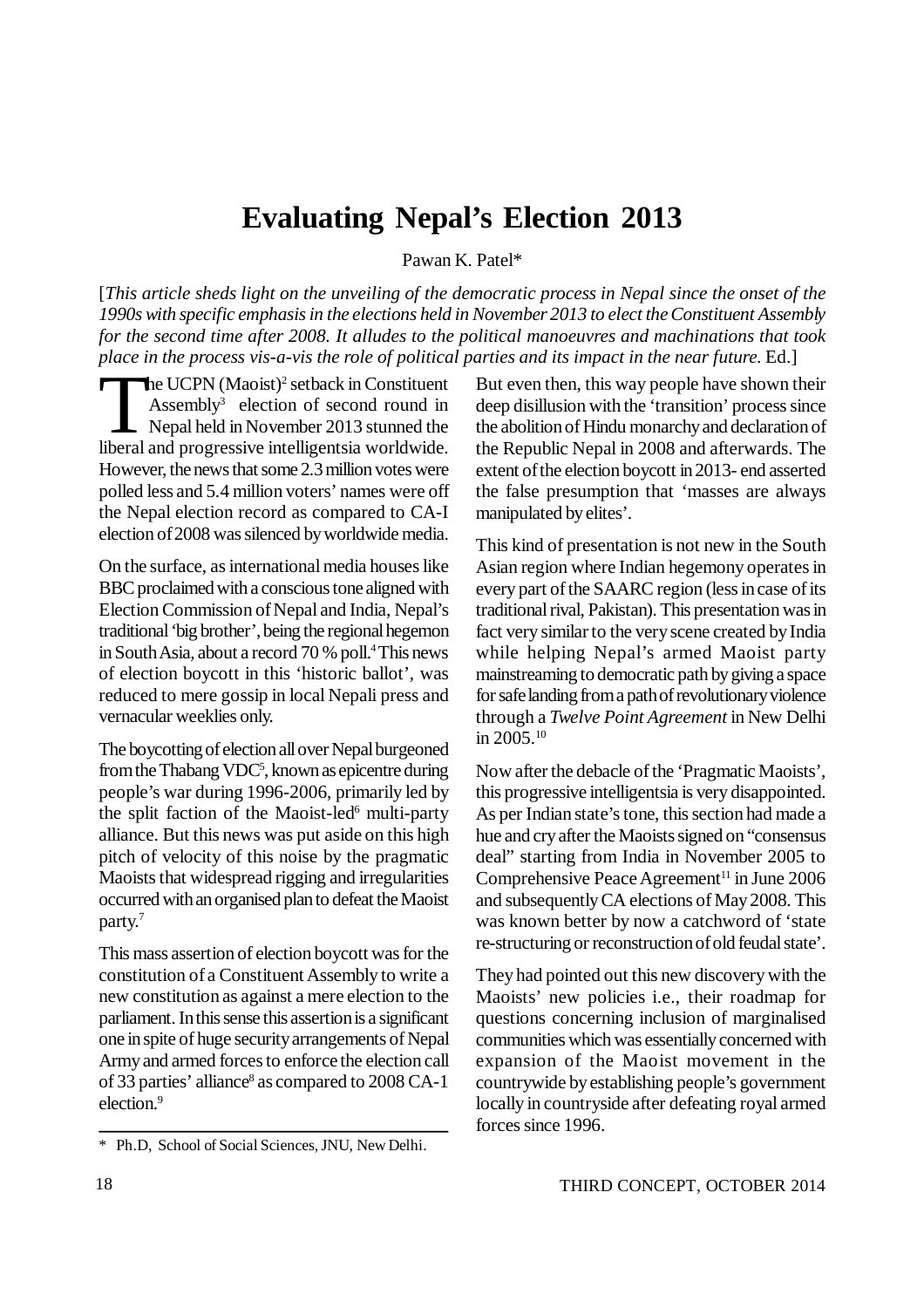Following a guerrilla military strategy with their people's army i.e., PLA comprising of poor peasants, rural proletariat and working class, the CPN (Maoist) was controlling as much as 80 per cent of the countryside in Nepal in 2005-2006. Now after the changed scenario, $12$  these forces asserted that the Maoists should have to come in parliamentary politics to institutionalise the notion of state re-construction through a politics of 'consensus' with seven parliamentary parties to fight against monarchy.

Subsequently, the CA-1 election of 2008 gave voice to the marginalised communities unprecedented not only in Nepal but in the whole of South Asia. Be it marginalised identities of the oppressed communities of *Janjati, Madhesi, Dalits*<sup>13</sup> and women but also assertion of poor peasants and working class on a vast agrarian state of country.

These voices came in the forefront of nation-building which was until now predominantly ruled by landowning hill upper caste Hindu gentry on a unitary Hindu kingdom since its inception in 1769 by King Prathvi Narayan Shah by a military conquest.

It was a historic moment for a radical force like Maoists to unravel a progressive step in the interest of masses and expose feudal-despotic state power. This class alliance of feudal landed aristocracy with comprador class aligning with Indian state was effectively ruling since then and after Nepal's entry into 'modern era' in 1951 wherein masses were ruled over through a combination of heavily funded foreign aid without any effort at industrialization in the country or any land reform.

Along with suppressing peasantry, this State had also operated on colonizing the *janjatis*, *Madhesis* and *Dalits* by imposing the National Code of *Muluki Ain* of 1854 by building Nepal as the*'Asal Hindustan'* in contrast to polluted India ruled by Mughals and later British (Hofer 1979).

Through *Muluki Ain*, the ruling Rana-Shah feudal landowning elite consolidated its oppressive rule based on the ideology of *Bahunwad* (Brahmanism) with a nationalist rhetoric of having been the only Hindu kingdom with a pre-dominantly multi-ethnic society which legacy was continued from kingcontrolled Panchayat 'democracy' to the post-1990s multi-party democracy (*Bahudal*).

The Maoists became part and parcel of the same ruling clique which effectively ruled having the legacy of the Rana-Shah to the *Bahudal* rulers though now with a new and radical adjectives, 'post- monarchy' and 'establishment of Republic'. However, class character of ruling elite of the '*Naya* Nepal' (new Nepal) as the Maoists party love to call it, was no different other than following the same pattern of hill landowning upper caste Hindu feudal classes.

The power structure of this unitary Hindu feudal state was characterised by a multiple system of favouritism which included giving space for close family relatives *(Natabad*), to those already showing loyalty and considered as a family person (*Kripabad*) and to one's own people (*Afnomanche*), flattery and thus cultivating reciprocal obligations to person who own a superior status.

These networks of social affiliations are finally linked to powerful Hindu monarchy which had nurtured these practices since its inception and had been promoting its people to practice *Chakariwad* (to serve and appease in seeking favours from god) and that was the sole motto of this feudal power structure which turned out to be having a comprador bourgeois legacy entwined within the web of centuries old dependency towards India and on the donation money through foreign aid (Bista, 1991).

Owing to the continuance of political economy of state formation that the Maoist leadership seldom thought of utilizing state machinery in favour of poor people in the country but remained busy building luxury houses in capital Kathmandu, promoting their family and kinsmen to get jobs in government sector and engaged in amassing what is popularly known as 'commission money', with organising of their party central committee meetings in five-star hotels and resorts across the country.

Prachand and his associates too followed this legacy of building a five-star residential complex in Kathmandu to building many towers in the name of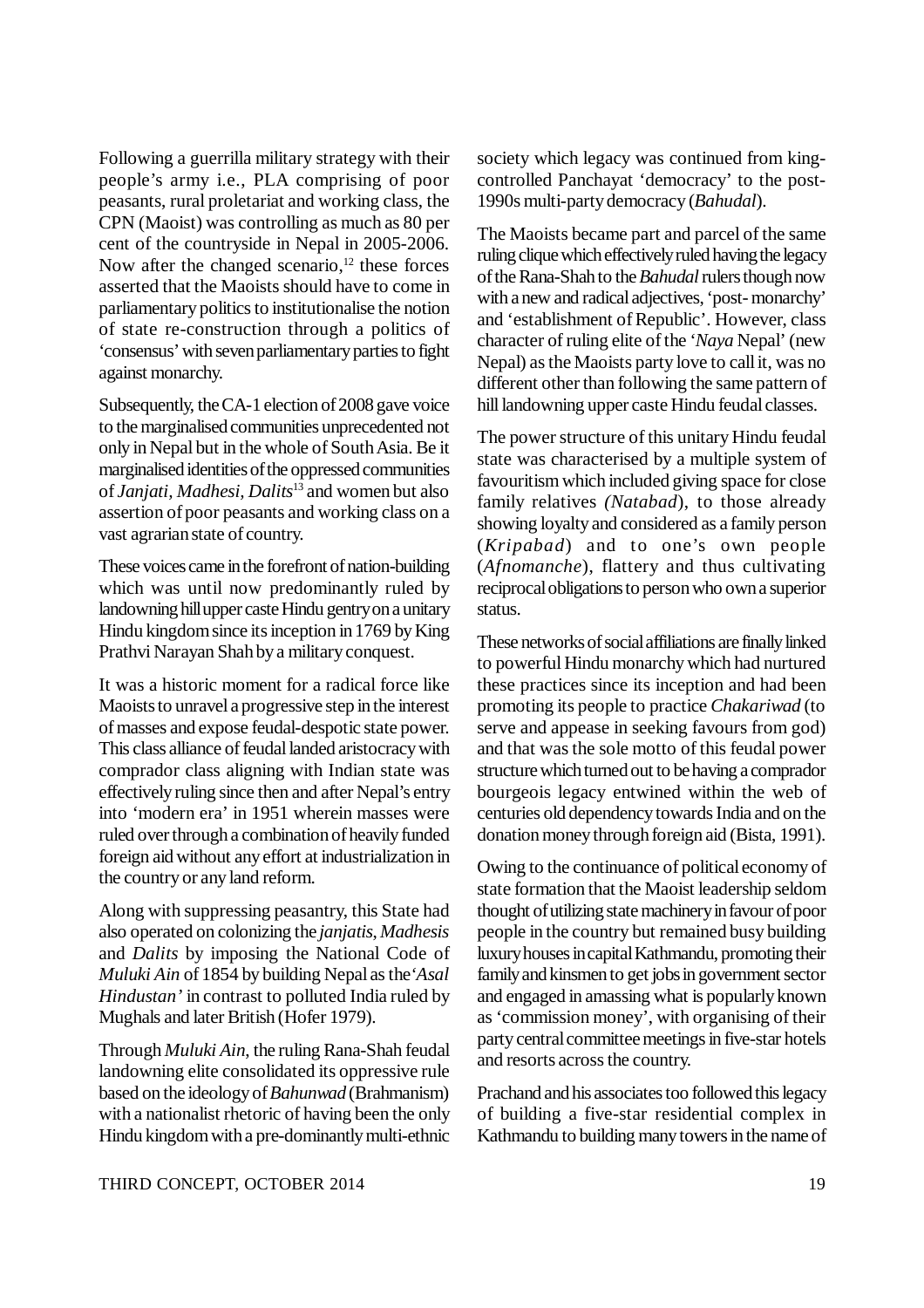his father, wives and sons in different parts of the country. The whole party's leadership too followed him in the same manner and turned neo-rich and neo-feudal power elites.<sup>14</sup>

The everyday lives of masses showed no transformation but became worsened in these seven years following increasing price rise of essential commodities. It was not surprising that a famous Nepali historian Regmi's work (1978) on agrarian distress caused due to the centuries' old power elite of Rana-Shah families is more or less valid for the post-Maoist presence in power structure as the title of his book itself suggests, *The Thatched Huts and Stucco Palace*.

## **'Re-structuring a feudal state'?**

The idea behind state re-structuring of a "semifeudal/ semi-colonial and comprador state" as per Maoists' world view was first brought into public discourse in 2001 during the first Peace Talk with the then state which they termed as the old State.<sup>15</sup> This was a time, when for the first time, the idea of electing a CA was adopted by the Maoist party in public domain and to establish a Republic.

With their revolutionary movement, the Maoists had considerably broken shackles of feudal exploitation which governed Nepal with a yardstick to contain its pristine identity of being the only Hindu kingdom in the world [on a predominantly semi-feudal agrarian economic setting] and being a 'developmentalist state'<sup>16</sup> based on foreign aid.

They were also successful in exposing Indian state's hegemony over Nepal throughout its history of state formation. With the Treaty of Sugauli in 1816 with British Indian Empire it is being called by many as merely a semi-colony of India (Stiller 1976). The Maoist people's war was on predicted lines as just two decades prior to the initiation of the people's war in 1996, a group of British scholars (P. Blaikie, J. Cameron& DavidSeddon1980) had rightly anticipated the possibility of an armed uprising as their work was titled, *Nepal in Crisis*.

Through People's War, the Maoists were instrumental in engendering a political class consciousness among the masses nationwide. They popularised the idea that Indian state actually is behind maintaining the *status quo* of centuries old feudal production relations and under-development. All this was greatly channelized through antimonarchy *Jana Andolan-2* (People's movement) of April 2006 via to stunning victory of Maoist in CA-1 elections as masses took them as their saviours.

The old parliamentary stalwarts had a stunning defeat at the hands of the hitherto unknown Maoist cadres. The reason was simple that through their revolutionary movement they were able to mobilize oppressed masses under the banner of the *Jan Morcha's* Forty Point demands<sup>17</sup> prior to the People's War. It is no wonder people had hoped that only they can unleash a fundamental change against all parliamentary parties that ruled over them since the dawn of parliamentary democracy in 1990 by only continuing Panchayat 'democracy', the shadow of despotic monarchy.

The Maoist assertion of 2008 by giving a powerful voice of marginalised identities was built on their decade-old political mobilization in the countryside. Therefore, it all resulted in poor peasants' hope that only Maoists could release them from their centuries old misery or to re-phrase Catholic priest and historian Ludwig Stiller, *The Silent Cry* being heard from impoverished hills and Terai since the days of Rana regime.

The Maoist victory became a reality to be reckoned with as their PLA was also present though in UNMIN supervised cantonments and the feudal and bourgeois classes feared about this. Although Indian state hoped that Nepali Congress would win after giving a hand to ignite anti-Maoist riot in Madhes since December 2006 by manipulating the Maoists and seven political parties' alliance regarding hurdles of federalism and by fuelling the centuries old exploitative rule of a hill centred Hindu monarchy.

This newly emerged Madhesi front was led by those such as ex-Maoist UpendraYadav to traditionally upper caste Hindu landlords of Nepali Congress like Mahant Thakur to Tharu landlord Bijay Kumar Gachhedar, who were successful in fuelling the people's sentiment against the Pahadias from Terai

#### 20 THIRD CONCEPT, OCTOBER 2014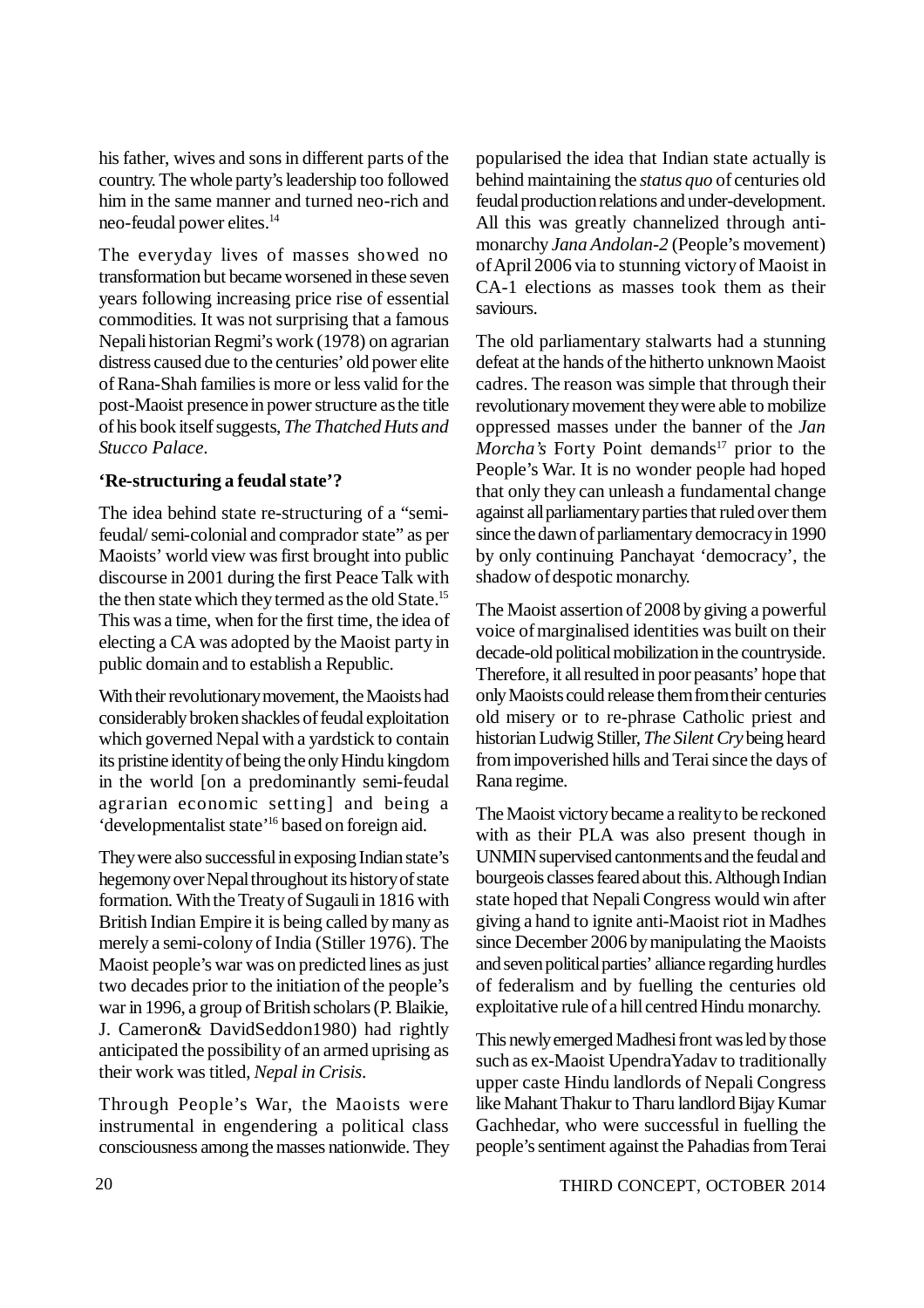districts on the issue of poor representation of Madhesi community in centuries old feudal power relations.

They also received help from several dozens of armed groups who were against to declaring Nepal a secular state and abolishing the world's only Hindu kingdom from the earth, in the fragile Nepal-India borderland.<sup>18</sup>

Unfortunately, this time round in November 2013, the original wishes of Indian ruling classes turned into a reality as all forces comprising Unified ML 'left' to 'socialists', the right-wing Nepali Congress, once declared "class enemy" by the Maoists, won 2/3 majority in the CA-2 and the Pragmatic Maoists were marginalised to the third place.

That is why only a section of the people cast their votes in this 'historic' ballot in the shadow of continuous political stalemate, poor preparation and external pressure to stage an election in haste. As a major section of political parties led by a split faction of the Maoists were in continuous opposition on the issue of completing Comprehensive Peace Agreement through CA-1, it failed altogether as neither a new Constitution was written nor could the formation of a national army by integration of PLA and [ex-Royal) Nepal Army take place.<sup>19</sup>

Moreover the UNMIN chief, Ian Martin had reminded by making a candid position at the UNMIN's exit from supervision of PLA in 2010. He had argued that a new National Army was not formed since the Nepali leaders lacked a "strong political will" to complete the Peace Process following Indian establishment's previous experience of dealing insurgencies (Martin 2010).

In place, a surrogate government, led by Khilraj Regmi, the Chief Justice was installed in Nepal having no legitimacy since CA-1 was dissolved and as per interim constitution of Nepal, the CA-1 was also working as the parliament. All these were done by a 'consensus politics' among the four big players of the Pragmatic Maoists, NC, UML and Madhesi front.

The voices which split from the Pragmatic Maoists, now known as Dash Maoist-led multi-party alliance,

was simply demanding that an all-party-conference be organised which could take a decision to form a national consensus government which could decide upon the election of a second round of election to CA-2. But this simple demand was marginalised in name of consensus politics, although, 'Dash Maoists' (radical Maoists) had come together with over two dozen smaller parties in a common platform.

The decreased number of polled votes shows it clearly that they had no other alternative than to retest the old and tested corrupt, degenerated parliamentary parties who were known as antiforces to the Maoist agenda of state-restructuring i.e., CA, Republic, and Federalism.

Following a 'Politics of Consensus' since 2006, the Maoists had disbanded their countryside roots of peasant mobilization of people's power (Nayasatta /*Jansatta*) which had substantially weakened the power structure of feudal landlords and bourgeoisie who were absentee landlords with a link with capital Kathmandu.

This new power relation had dialectically taken birth from the ten years of peasant mobilization led by them and was essentially a by-product of People's War. Now with the constraining of the PLA in United Nations' supervised cantonments, their claim of being incorporated in ruling class became stronger.<sup>20</sup> So they were lured by the same old arguments that 'masses are sheep and leaders can manipulate them" and got quite degenerated in less than 7 years like the old parliamentary parties who had been tested and known as corrupt after the dawn of multi-party democracy in Nepal.

It's a *historical irony* of Nepal's political history since it came to acquire the label of having come into a 'modern' era after 1951 fall of Prime Minister Rana's de-facto rule after Nepali Congress led popular armed struggle with help of the 'socialist' Nehru government to successive people's movements of 1990 to 2006, which have been termed as 'Revolution' in Nepali academia, were in fact a revolution of sorts having a reactionary nature.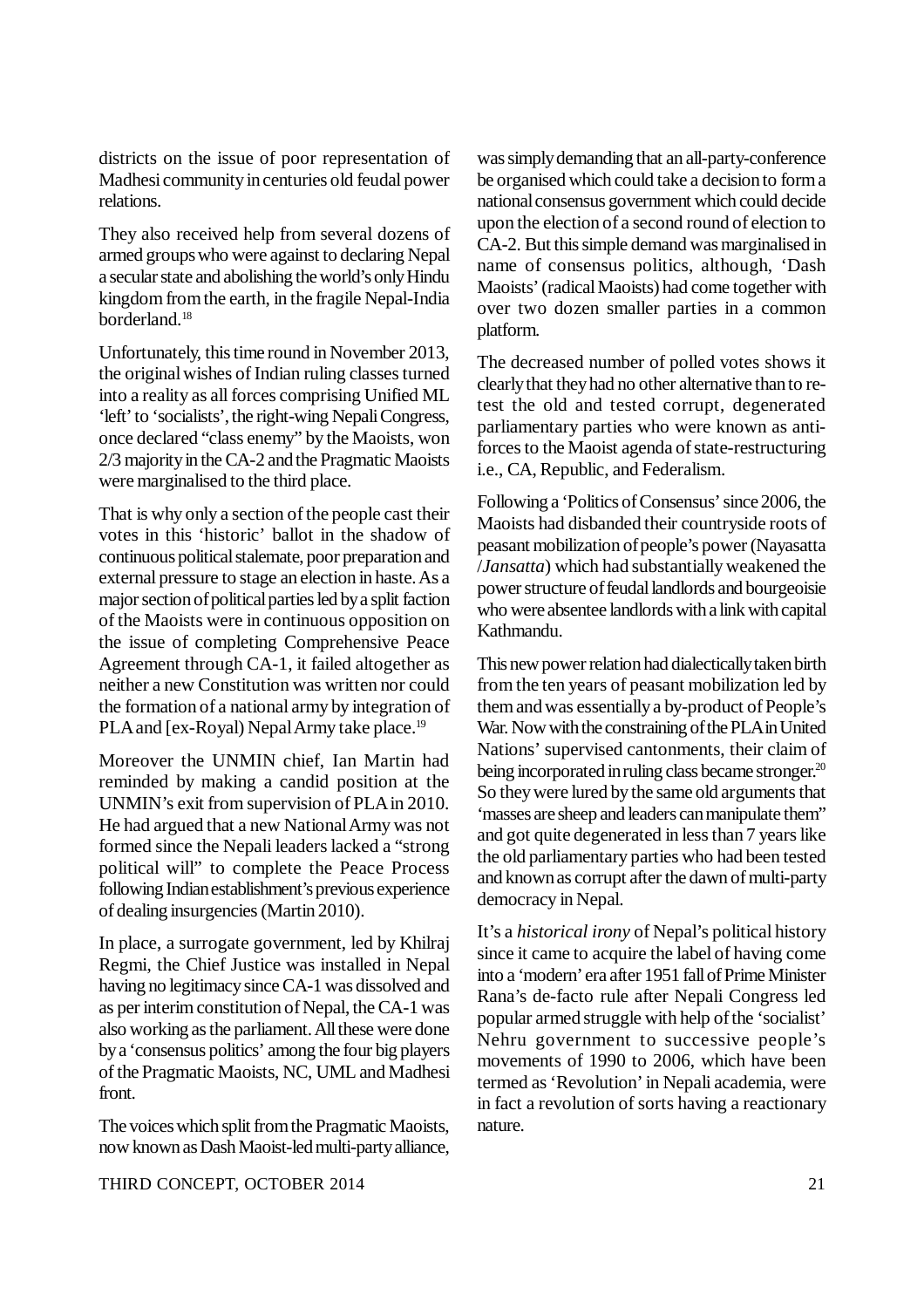Those in leadership of this 'revolution' were unable to sense the very meaning of a fundamental breakthrough with the past and a sudden seizure of state power and uprooting social production relation based on feudalism and foreign aid model of development. The Maoists' People's War, in fact, had started a fundamental break with these forms of regressive revolution to a progressive one in the vast countryside and in favour of common ordinary masses but it also lost its way without making any substantial gains if we recall the Forty Points Demands before People's War in 1995 to then PM Sher Bahadur Deuba.

Here, Marx's (1977: 105) insights are proven for Nepal that in analysing lesson of bourgeoisie democratic revolution in Europe and particularly in France, Marx wrote that "all revolutions perfected this machine instead of smashing it".<sup>21</sup>

To put it candidly in relation to Nepal, if the result of Maoists' People's War was the consolidation of a bourgeois republic which came to be known by the phrase, 'state restructuring' then what about the

hardships and sacrifices of *Thabangi* masses since they have been continually fighting since 1956 to "smash the feudal state". Moreover, the 13000 lives sacrificed during People's War were not for the modernization and 'perfecting' of the very old state that had kept them oppressed.

Therefore, it was not surprising that a significant section led by the Radical Maoists boycotted second inning of CA elections fought from the platform of 33 parties. The election boycott of this number of population is not a banal affair for a small poor country of 26.6 million population according to 2011 census, and it becomes more vital as it is not an ordinary ritual kind of election which is an affair in liberal democracies but was for writing a new democratic constitution of a yet-to-be-federal republic of Nepal and for completing State restructuring.

A table below regarding election held since 1991 clarifies this fact more easily to investigate these claims of the 'historic elections' of November 2013 as propagated by Election Commission of Nepal and Indian and international media.

| <b>Year of Election</b> | <b>Total Registered Voters</b> | <b>Polled Votes</b> | % of Vote Polled |
|-------------------------|--------------------------------|---------------------|------------------|
| $2013$ (CA-II)          | 1,21,47,865                    | 85,03,505           | 70 %             |
| 2008 (CA-I)             | 1,76, 11,832                   | 1,08,66,131         | 61.7%            |
| 1999 (General election) | 1,35,18,839                    | 88,94,566           | 5.8%             |
| 1994(<br>,,             | 1,23,27,329                    | 76,25,348           | 661.86%          |
| 1991 (,,<br>,,          | 1,11,91,777                    | 72,91,084           | 65.14%           |

**Table (Results of 5 elections in Nepal since 1990s)**

(Source: http://setopati.com/raajneeti/5802/: Also see,

http://www.nepalresearch.com/politics/  $b$  a c k g r o u n d / e l e c t i o n s  $2013/$ situation compared 2008 2013.pdf)

Since early 1990s, Nepal has seen three general elections after the dawn of the multi-party democracy with constitutional monarchy. The election of 1999 was organised in the shadow of election boycott by the CPN (Maoist), though the registered voters and polled votes were higher than

November 2013 elections. The registered voters were more than one million as compared to the level in 2013 and so too were the votes indicate that more than 3 lakh votes were polled.

Moreover, this election was mostly affected by a lower voter turnout and was held in large presence of security forces and a lesser turnout in rural areas. When election for CA-I was held in May 2008, there was an interesting debate in civil society on the issue of low voter turnout. Then Election Commission of Nepal had come up with awkward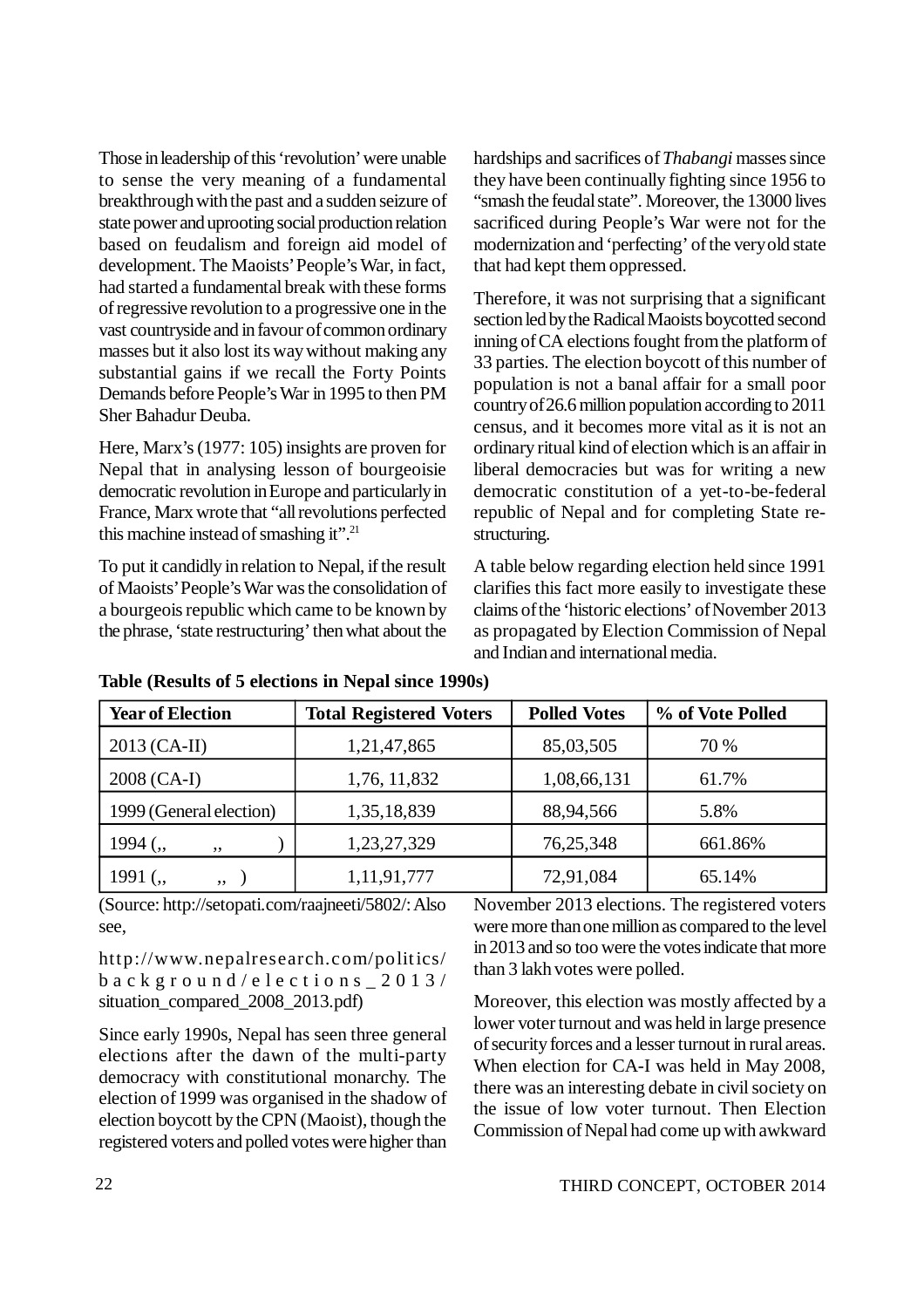observations citing overseas employment figures, lazy urban voters of capital Kathmandu, etc.<sup>22</sup>

In this CA-2 election of 2013, 23.7 lakh are simply missing against the votes polled compared to 2008 election. So are 11 lakh missing in 2008 as compared to 1999 (a year of election boycott by Maoists), 12.7 lakh missing in 1999 as compared to 1994, 4.7 lakh missing in 1994 as compared to 1991.

In greater numerical significance were those in the electorate whose names were not even registered and as compared to 2008 voters registration list, their number comprise as nearly as 55.6 lakh. The 2008 electoral record of 1.76 crore was based on population census of 2001 which declared the country's population as 23,151,423 (CBS: 2001).

While the 2013 election record was based on 2011 population census that showed population as 26,494,504 (CBS: 2011). It means that at least some more lakh voters must have increased naturally as country is having steady growth rate in population. If accordingly we take Nepal's population as 26.6 million as baseline, then one can confidently argue that there was huge underregistration of voters as compared to 2008 electoral record.

This heavy absence shows that masses have deep discontent against the power elites and it has turned out to be one of more indifference and apathy to political transition since 2006. The hilarious point is that while just denying government's population statistics, the 2013 election records of Election Commission of Nepal have shown a heavy decline (1,21,47,865) from its 2008 electoral records.

Therefore it appears fishy declaring this election as 'historic'. Looking at sluggish Nepal's road to transition to democracy, it is likely that in the forthcoming days, such high numbers of election boycott will surely question the legitimacy of election process itself.

#### **References**

1. Bhandari, Kiran, 5 Mangsir, '23 lakh less votes polled compared to 2008 election' (In Nepali), accessed on 2 March, 2014 available at http:// setopati.com/raajneeti/5802/

- 2. Bista, DorBahadur (1991), *Fatalism and Development: Nepal's Struggle for Modernization*, Calcutta: Orient Longman Private Limited
- 3. Blaikie, Piers, John Cameron and David Seddon (2005 [1980]), *Nepal in Crisis: Growth and Stagnation at Periphery*, New Delhi: Adroit Publishers
- 4. CBS (2001) National Report 2001, accessed on 5 April, 2014, http://cbs.gov.np/?p=513
- 5. CBS (2011), Population Census of 2011, accessed on 5 April, 2014, http://cbs.gov.np/ wp-content/uploads/2012/11/Major-Finding.pdf
- 6. CPN (M) (2006), *Nekpa Maobadi Ka Yethasik Dastavejharu* (In Nepali),Prasavi Prakashan: Eastern Command
- 7. Gellner, David (ed.) (2002): *Resistance and the State: Nepalese Experiences*, Delhi: Social Science Press
- 8. Hofer, Andras (2004 [1979]), *The Caste Hierarchy and the State in Nepal: A study of the Muluki Ain of 1854*, Lalitpur, Nepal: Himal Publication
- 9. http://www.nepalresearch.com/politics/  $b$  a c k g r o u n d / e l e c t i o n s  $2013/$ situation compared 2008 2013.pdf
- 10. http://www.nepalmonitor.com/2007/04/ guar\_massacre\_was\_pr.html
- 11. http://www.nepalresearch.com/ accessed on 5 April, 2014.
- 12. http://setopati.com/raajneeti/5802/ (in Nepali)
- 13. Martin, Ian (2010), 'Opportunity Lost on the Path to Army Integration in Nepal', *European Bulletin of Himalayan Research* Vol.37, 117- 124 (Autumn-Winter)
- 14. Marx, Karl (1977), *The Eighteenth Brumaire of Louis Bonaparte*, Moscow: Progress Publishers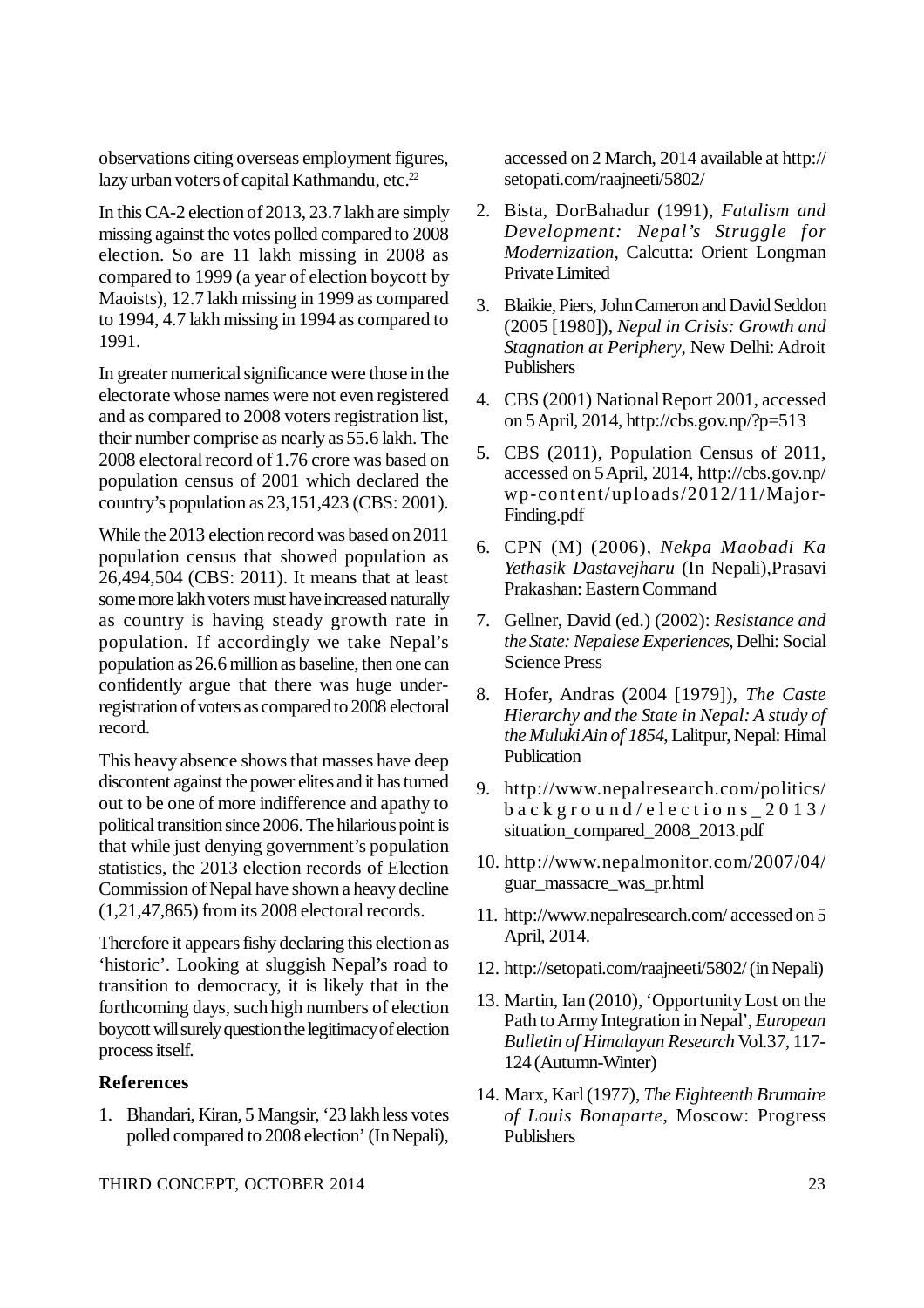- 15. 'Pasang', Nand Kishore Pun, (2008): *Red Strides of History: (Significant Military Raids of the People's War),* Kathmandu: Agnipariksha Janprakashan Griha
- 16. Patel, Pawan (2014), 'Nepal MeinTathakathitMaowadki Haar', *Filhal*, Vol. 3-4, (In Hindi)
- 17. Regmi, MC. (1978): *Thatched Huts and Stucco Palaces: Peasants and Landlords in the 19th Century Nepal*, New Delhi: Vikas Publishing House
- 18. Stiller, LF (1976), *The Silent Cry: The People of Nepal 1816-39*, Kathmandu: Sahyogi Prakashan
- 19. Thapa, Deepak and BanditaSijapati (2004),*A Kingdom Under siege: Nepal's Maoist Insurgency, 1996 to 2003*, Kathmandu: The Print House
- 20. The Hindu, New Delhi, (October 3, 2012)

### **(Footnotes)**

- 1. A slogan in Nepali language which stands for "To rebel is right of masses' which was issued by the Samukta Jan Morcha, Nepal while facing state repression in Western Nepal before the Maoists' initiation of people's ware in 1996. The Jan Morcha was a legal organization of the underground CPN-Ekta Kendra later known popularly as CPN (Maoist). Prior to initiation of people's war in 1996, through this banner, the Maoists had fought general elections of 1991 and emerged as the third largest party in parliament. They had 9 seats in 1991 elections.
- 2. UCPN Maoists are referred here as 'Pragmatic Maoists', otherwise popularly known as Cash Maoists. Prachand-led Maoists, which were known earlier as Communist Party of Nepal (Maoist), now are known as Unified Communist Party of Nepal (Maoist) from 2008 after the merger of many parties of reformist trends in the name of accomplishing insurrection. According to common Nepali psyche, the Maoists have made such amount of money by indulging in widespread corruption and

plundering state resources as was done in the past by the old and established parliamentary parties and that their treasure would last for seven generations.

- 3. Here after CA.
- 4. Kiran Bhandari, 5 Mangsir, '23 lakh less votes polled compared to 2008 election' (in Nepali) accessed on 2 March, 2014 available at http://setopati.com/raajneeti/5802/
- 5. Thabang VDC (Village Development Committee) or simply Thabang is located in Rolpa district and its bordering with Rukum district of Western Nepal. A VDC in Nepal comprises many small hamlets (*tol*) and for administrative purposes, divided into 9 wards (*bada*) usually.
- 6. Their party name is CPN-Maoist which came into being after a virtual split from the UCPN (Maoist) in June 2012 and it is led by veteran Communist leader Mohan Baidya alias Kiran. The split faction of unified Maoist party wanted to retain the original name of the party during the People's War. Since it had already existed and was led by MatrikaYadav who had not joined the unification bid of CPN (Maoist) with reformist fractions of various trends in mid-2009 in the name of accomplishing insurrection. Following any coherent ideological-political roots of split with UCPN (Maoist), as new group called for upholding urban insurrection by adding notes of vague political understanding of political stalemate since the failure of CA-1 mandate of concluding peace in Nepal and a new Republican Federal Constitution. Their eclectic understanding was reflected in their slogans for example '*Janyudha Jaari cha'* (People's War is going on). They were also without any plan to unify other smaller Maoist fractions and had this egoist pride that they have 90 plus lawmakers and were third largest party in the now dissolved CA-1 of 2008. There were three kinds of suggestions that came up for debate in their national conference i.e. [CPN, Maoist], [CPN- Maoist] and Maoist Communist Party, Nepal. The present leadership chose the name, 'CPN-Maoist'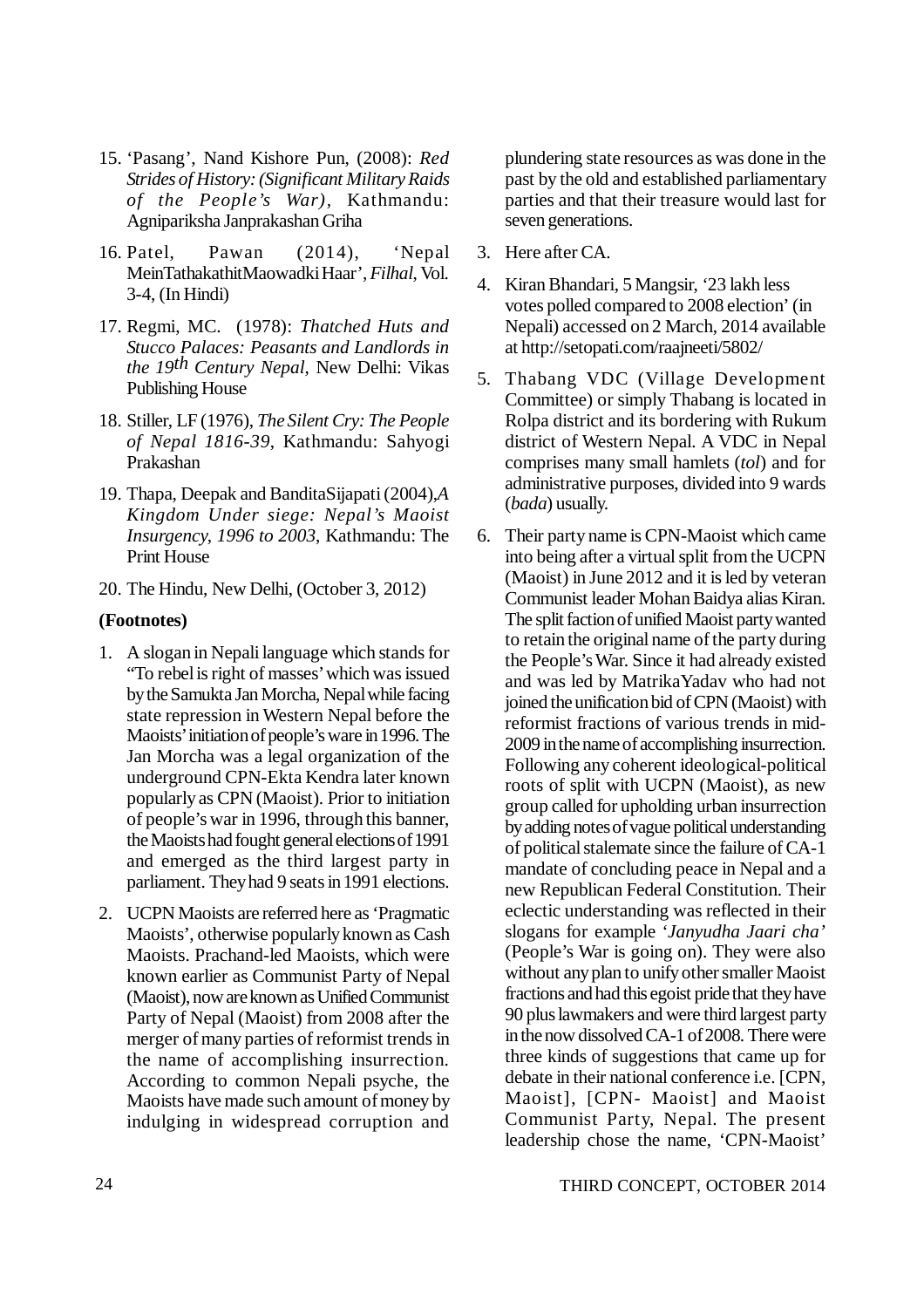following its petty bourgeoisie and eclectic grasp of Marxism and hence follows radical Maoism, also known as the 'Dash Maoist'. Neither could they instigate insurrection after splitting in 2012 after People's Liberation Army (PLA) was disbanded. However, they tried to resume armed struggle by replicating through presenting 40-plus points of demands to Cash Maoist PM Bhattarai on line of 1996 but failed miserably.

- 7. The Cash Maoist leaders Prachand and Baburam Bhattarai both had a humiliating defeat from one each seat but won from other seats amid many irregularities, rigging by its cadres and contestation of other parties. But instruction from the *Singh Durbar* (traditionally Prime Minister Office) helped them to win. Prachand immediately threatened to boycott these results but was assured by international power centres led by a former US president Jimmy Carter with India to calm down these 'claims' of widespread irregularities and fraud. Subsequently, after a brief dilly dallying by initiating a unity talk with the split Radical Maoists with warning of returning to 'People's War', he finally accepted this ordeal which promised a high power commission's investigation of alleged election irregularities and fraud. Interestingly not only the Cash Maoists but leading voices of Madhes assertion in 2007 i.e., UpendraYadav too had same tone with them.
- 8. In this multi-party formation, many Maoist-left and patriotic forces plus federal groups are included having local presence in various locations of the country. It was formed in late 2012 post-split in the Maoists and its number of parties had gone up to 43. Two fringe Maoist groups led by Matrika Yadav and Mani Thapa were two important figures of this alliance since its formation as they were once in central leadership of Politbureau of the original party before 2006. Though Matrika Yadav led CPN (Maoist), broke with this alliance in mid- August 2013 by terming Radical Maoist leadership as "opportunist" during their exercise of "political consensus" with ruling political parties' alliance in forthcoming election. Yadav-led CPN (M) had wider influence in districts of the Madhesh

THIRD CONCEPT, OCTOBER 2014 25

and remained active to prepare space for boycotting election. Finally, 33 parties remained in this formation which gave call of election boycott that was led by the Radical Maoists. The other Maoist groups notably are RCP (Nepal) led by Mani Thapa, and CPNM (Prachandpath). The other left forces include CPN (United) led by Pari Thapa, CPN (Marxist) led by AmbikaThaiba, and Prakash Adhikari-led CPN (United). The other federal and patriotic forces includes notably Kumar Lingden-led Sanghiya Limbuwan Rajya Parishad (with wider presence in eastern hilly districts), Samajik Loktantrik Manch led by Chainya Subba, Rastriya Ekta Manch, Samta Party, Samabesi Party, etc. Mani Thapa-led Revolutionary Communist Party of Nepal remained in the coalition with various leftist small groups (i.e., CPN Maoist (Prachandpath), CPN (Che Guerawadi) to some district based smaller groups led by ex-Maoist cadres which broke away from mother party after the Peace Deal in 2006. Their mass base is scattered hilly regions from districts of eastern Terai to western Terai. Some nationalist democratic forces (but not left wing) are also part of this multi-party alliance.

- 9. The number of security mobilization are as follow; Nepal Army=62,000, Nepal Police=42,000, Temporary Police=45,000 and Armed Police=32,000. See, http:// www.nepalresearch.com/ accessed on 5 April, 2014.
- 10. Behind the curtain of this mainstreaming, the Indian state might also be keenly utilizing this notion through Nepal's Maoist leadership about convincing of their fellow Indian Maoist comrades to come for peaceful dialogue with the State. Refer, http://nepalitimes.com/ news.php?id=9190
- 11. Henceforth CPA.
- 12. This tactics of aligning with parliamentary parties is known as the Chunbang Document passed by Central Committee meeting of the CPN (Maoist) in Chunbang VDC of Rolpa, soon after King Gyanendra's military coup on 1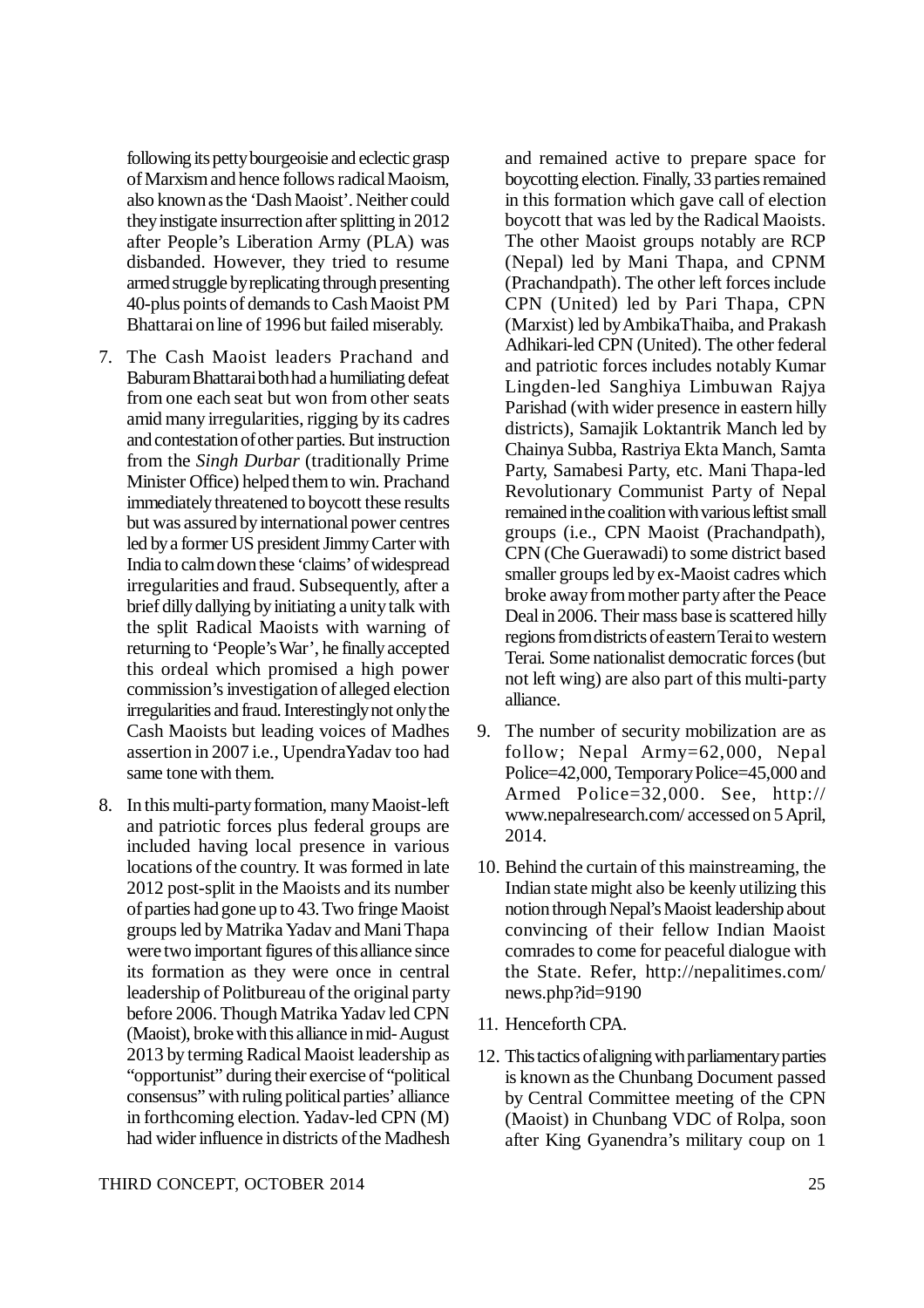February 2005. Baburam Bhattarai was the chief architect of this political line of alignment with parliamentary political parties since he argued that with only military strategy, it is impossible to capture state power. According to him, the Maoists already have been successful in establishing a stronghold and mass base in the countryside through People's War, so now the question is to establish the base among urban middle class for instigating insurrection and capture state power and complete New Democratic Revolution in Nepal. He asserted that it can only be done by this policy of joining hands with old parliamentary parties. Following the Chunbang Line, the Maoists had signed a *Twelve Point Agreement* with Seven Political parties through direct mediation of the Indian state in Delhi on 22 November, 2005. According to the Chunbang line, a joint anti-monarchy front must be built to end monarchical rule and establish a 'Federal Democratic Republic' through election of CA which would be anti-feudal and antiimperialist in character and write a progressive Constitution. The document said that we would seek a United Nation's (or UNMIN) intervention and will set a clause of integrating two armies [the Maoist's People's Liberation Army and Royal Nepal Army] to form a new national army which would never be agreed to by the domestic ruling classes and its bosses India and American imperialism. It further said that through this *only way*, we can proceed in the direction of accomplishing mass insurrection and capture state power. See, CPN (M) (2006), *Nekpa Maobadi Ka Yethasik Dastavejharu* (In Nepali), Prasavi Prakashan: Eastern Command, pp. 254-257.

*13. Janjatis* refers to the mongoloid-Tibetan ethnic communities, mainly inhabiting hilly region, such as Magar, Limbu, Gurung, Tamang, Tharu, Sherpas, Newars, etc. They claim themselves as the indigenous communities of the land. The Madhesis are the people living in the Terai plain around the Indo-Nepal border, assumed to be more connected to bordering north Indian state. Dalits are the lowest in the Hindu brahmanical structure, and they live both in the hilly as well as plain region. All these three groups are highly marginalized in the political structure of Nepal, except Newar ethnic community of Kathmandu valley.

- 14. For a detailed analysis, see, op. cit., Pawan Patel (2014).
- 15. In Maoist view, a new power relation known as people's power, (*Nayasatta/Jansatta)* supervised by their people's army opposed to old state controlled by state's security forces] was gradually taking birth once they defeated Nepal police effectively in September, 2000. In Dunai attack (September 24), the Maoists were successful in seizure of Dunai, headquarter of Dolpa district for many hours and had killed 15 armed policemen and had injured 48 more. They had razed every government building in the district police headquarter jail and bank too and had controlled the area for more than 16 hours. They took 50 million rupees cash and set on fire loan and bond papers of peasants kept in Nepal Rastra Bank. They had arrested 17 government officials and released them after 3 days in Thabang through a mediation of International Red Cross. The ruling Girija government was stunned by this attack and its home minister was forced to resign taking moral responsibility of this incident. Immediately afterwards (25 September), the Maoist leader Prachand had issued an appeal to government for a Peace Talk for the first time. The subsequent Maoist attack at Namule police post forced the then state to roll back over 2000 police posts countrywide with immediate effect. This led to the Maoists to announce their first district level people's government of Rolpa district at Bhabang VDC on 20 December, 2000. See, Nand Kishore Pun, 'Pasang' (2008).
- 16. This term is developed by a body of writings by Eurocentric social scientists and scholars working on Nepal. A leading proponent is David Gellner who argues that Nepal was on roads of developmentalist state since after dawn of the King-controlled Panchayat rule and its speed was faster after arrival of multi-party democracy in 1990s after its incorporation into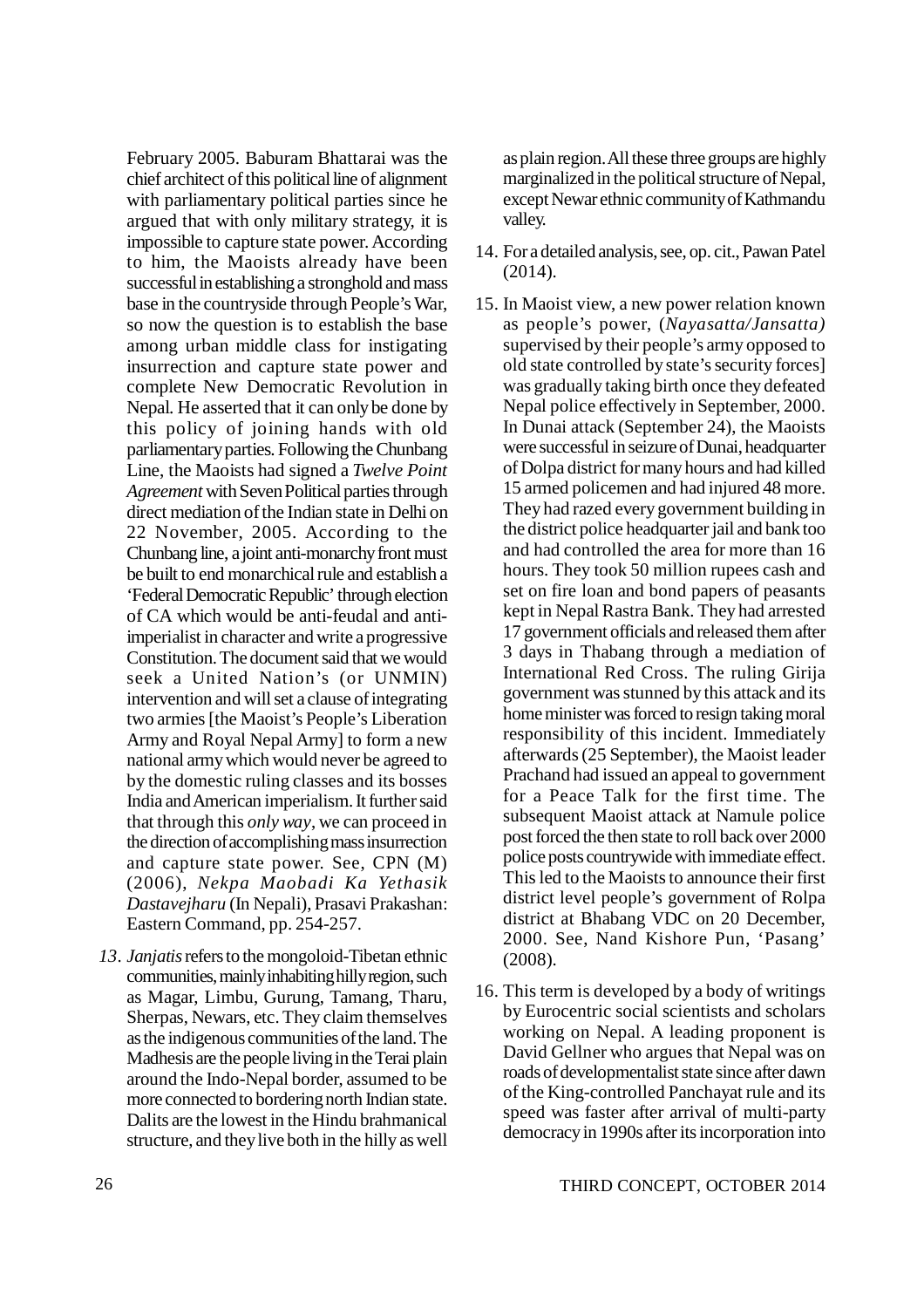the process of globalization. For more details see, David Gellner (2002).

- 17. The *Forty Point demands* included questions of "Rashtriyata (nationality), Janvad (democracy) and Jan Jivika (people's livelihood)". It was presented to the Deuba government on February 2, 1996 by a delegation led by Baburam Bhattarai. See, Deepak Thapa & Bandita Sijapati (2004).
- 18. These were amalgam of those social formations of landlord and rich peasants to counter People's War post-1996 in the name of local resistance groups comprising big landlords of both upper caste Hindus and Muslims to Tharu community. These were similar to the *Ranveer Sena* of Bihar in India. As Maoists came into parliamentary politics since 2006, these groups were mushrooming simultaneously. Some of them were also led by ex-Maoist leaders of Upendra Yadav's Madhesi People's Rights Forum later transformed into a political party as Madhesi Janadhikar Forum and Jwala Singh-led armed group, Jantantrik Terai Mukti Morcha. From the end of 2006 to early 2007, they were operating in Terai and used to operate over this borderland by killing and abduction of the *Pahadi* (hill dwellers) and taking shelter in Bihar. The most infamous event was carried out on March 21, 2007 when 27 Maoist activists were gunned down in broad daylight amid a public precession in Gaur town of Rauthat district bordering Bihar. Around 60 activists were wounded from gun shots and all of this was carried out in name of Madhesi liberation. For a report of Gaur massacre see, http://www.nepalmonitor.com/2007/04/ guar\_massacre\_was\_pr.html
- 19. The peace Process was concluded in a guerrilla style by deploying the Nepal Army by the pragmatic Maoist PM, Baburam Bhattarai before dissolving of CA-1 term in 2012. As against the CPA agreement of 2006, only a handful of less than 1500 PLA combatants were integrated out of 19,000 PLA personnel stationed in 7 cantonments. All other remaining PLA combatants were distributed token amounts ranging between 5 to 10 lakh as per their rank in the PLA structure. The basic idea

#### THIRD CONCEPT, OCTOBER 2014 27

of CPA-2006 was formation of a National Army by incorporation of the two armies. See, 'One Country Two armies' ends in Nepal, *The Hindu*, New Delhi, October 3, 2012.

- 20. During our fieldwork in Thabang from 2009 to 2012, it was observed that local Maoist leadership had hard time convincing villagers when they received party's instruction after CPA 2006 agreement to help government officials to rebuild offices and return land and property of landlords, usurers and anti-social elements who were termed by them as 'class enemies' during the movement. At end of 2006, just after four months since CPA agreement, villagers of Thabang with adjoining VDCs in Rolpa and Rukum have shown anger and hate in public demonstrations in respective villages against disbanding of village people's power and rebuilding of Police station which was destroyed during the Maoist movement. There was resistance for two to three months in Rolpa's district headquarter of Libang which was done through protest demonstration led by *Thabangi* masses with slogans like '*hatyari/balatkari police chahdina'*(We don't want murderer/ rapist police). The Maoist leadership finally convinced masses by persuading them that their people's government would work secretively in these highly volatile times of transition and that they have gone to capital Kathmandu to mobilize urban middle class for accomplishing mass insurrection'.
- 21. Marx had referred to the many rounds of revolution in France specifically (1789, 1830, and 1848) which had resulted in renovating the state bureaucratic machinery to correspond to the economic base and "perfecting" its ability to fulfil its role as the enforcer of bourgeoisie democracy.
- 22. There was a whisper campaign among defeated parliamentary parties in 2008 CA-1 elections that because the Maoist party was armed as their PLA was intact, though living inside cantonments yet they created a lot of fear among the opposite party candidates and supporters and therefore the election of 2008 was, in fact, fully rigged.

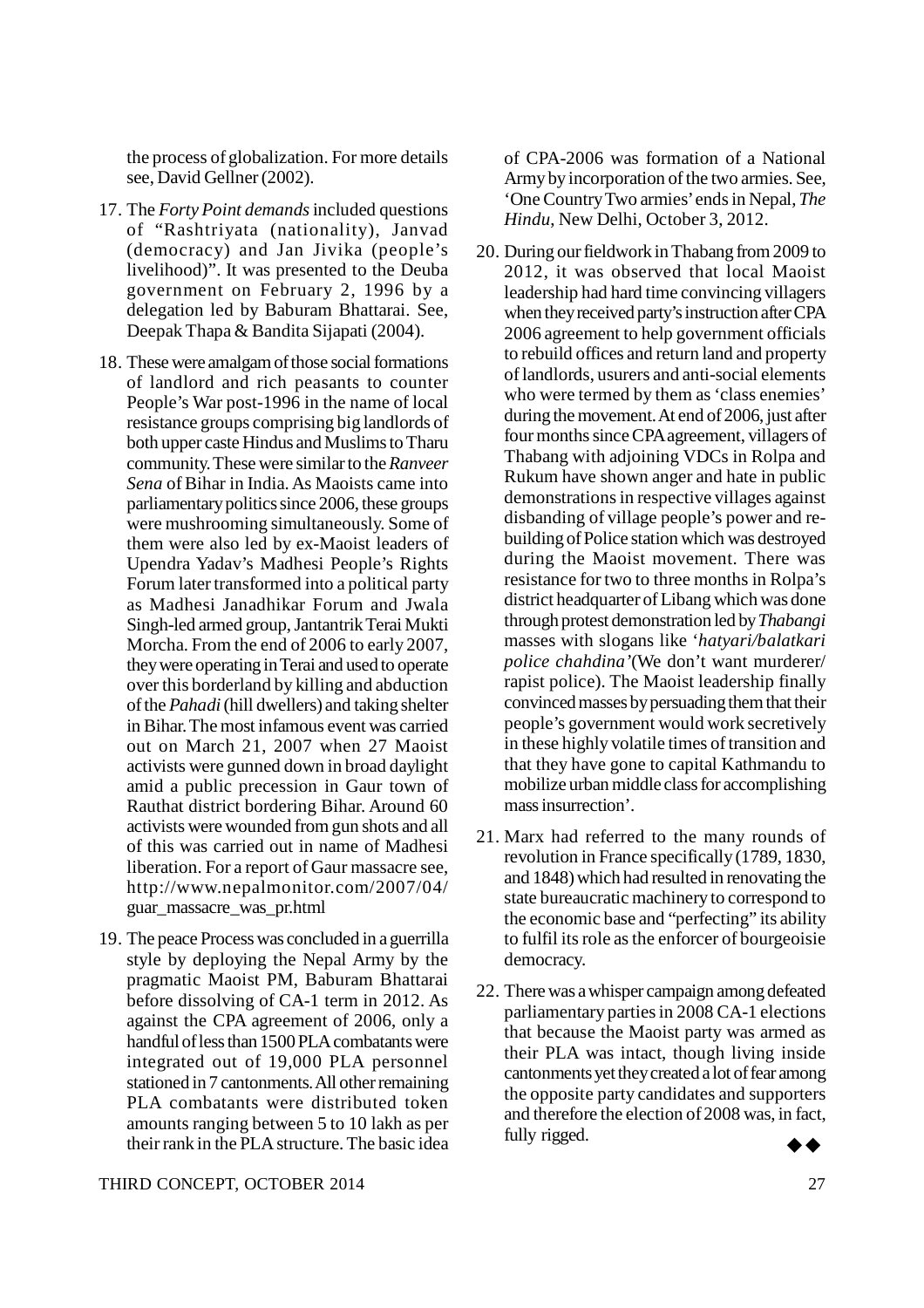## **Appraising Rural Development Programmes in Assam**

Dr. Dipen Saikia\*

[*While dwelling on the need for rural development schemes to catapult marginalized segments of the Indian society along with the rural poor people to the mainstream of national development, the author presents a brief appraisal of rural development programmes (RDPs) in Assam. In his final analysis, he comes out with major pitfalls in the implementation of these RDPs and makes remedial suggestions which can help in the betterment of the rural poor.* Ed.]

India is a developing country consisting of 6,38,000 villages. According to 2011 census, nearly 70 percent of the total population of India lives in rural areas. Being a developing country, India ndia is a developing country consisting of 6,38,000 villages. According to 2011 census, nearly 70 percent of the total population of India has mass poverty, low levels of income and concentration of income in few hands, low levels of productivity and backward technology, high levels of unemployment, poor in nutrition, health and housing, low literacy rate, low levels of industrialization, lower status of women etc.

The most burning problem that the country is faced with today is that of improving the socio-economic conditions of the large number of people living under poverty and below the poverty line (BPL). The NSS report of 21 March 2007 reveals that out of 110 crore of Indians, 30.17 crore of people are living below the poverty line.

There are 45 percent villages in India where people don't get job for 6 months in a year and 20 percent villages don't have work opportunities for people in any form. Out of total poor people of the country 76.92 percent of them live in rural areas. According to Planning Commission, number of BPL declined to 21.9% in 2011-12 from 29.8% in 2009-10 and 37.2% in 2004-05.

According to Reserve Bank of India (2012) total number of BPL in India is 21.92% and in Assam it was 31.98% (combined urban and rural). So, rural development has become first and foremost necessity for the Government of India and

accordingly the Central Government has introduced and implemented many Rural Development Programmes (RDPs) for the socio-economic development of the rural people.

To implement the Rural Development Programmes, the Central Government spends crores of Rupees every year since the introduction of "Community Development Programme" in 1952 and has kept it at the top of the agenda in its national policy since independence. For effective functioning of these programmes, the Government of India has set up a sound administrative set up at the Centre, state, district and block levels.

#### **Concept of Rural Development**

Rural development as a concept connotes overall development of rural areas in order to improve the quality of life of rural masses. Rural Development can be explained as a process, which increases the capacity of rural people to produce goods and improve their services so as to improve their level of living standard and general wellbeing.

Rural development is a strategy designed to improve the socio-economic condition of the rural poor. It covers measures related to:

- 1. Increasing production and productivity in agricultural and allied sectors;
- 2. Resource and income development of the vulnerable section of the rural population;
- 3. Availability of credit to rural poor;

Associate Prof, Dept of Pol. Sc., Moridhal College, Dhemaji, Assam.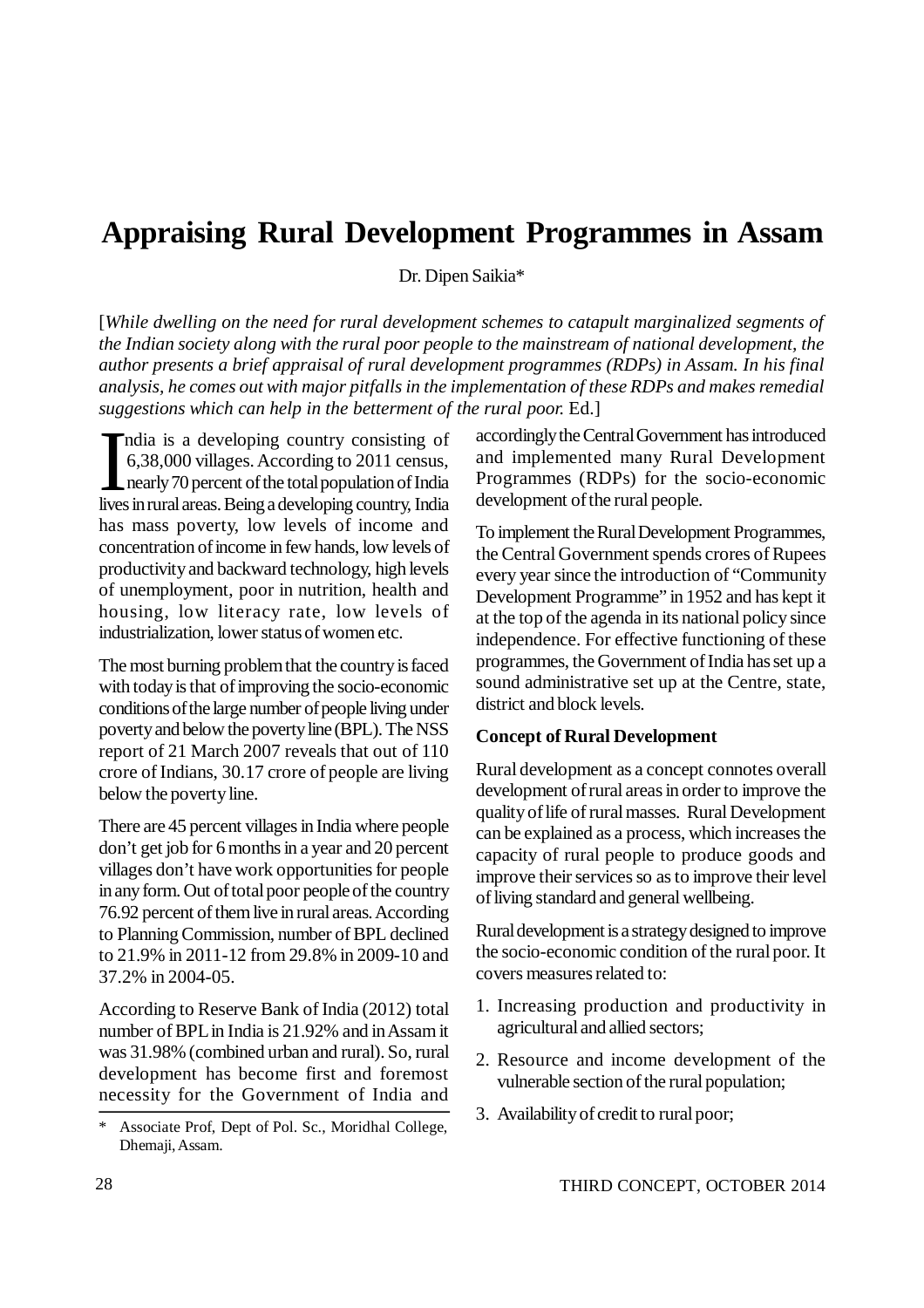- 4. Promoting marketing facilities for the rural sectors;
- 5. Promotion of employment opportunities in the villages; and
- 6. Provision of essential minimum needs for the rural sector $1$

In broader term, rural development may be defined as a process of developing and utilizing natural and human resources, technologies, infrastructural facilities, institutions and organizations, and government policies and programmes to encourage and speed up economic growth in rural areas, to provide jobs and to improve the quality of life towards self sustenance.<sup>2</sup>

According to World Bank paper, rural development "is a strategy to improve the economic and social life of a specific group of people, the rural poor including small and marginal farmers, tenants and the landless." The term "rural" means an area which is characterized by non-urban style of life, occupational structure, social organizations and settlement pattern.

"Development" is defined in terms of technological or industrial development. But development of rural people means raising the standard of their living. It is development of rural areas through the extension of irrigation facilities, improvements in the techniques of cultivation, expansion of electricity, construction of school building, provision of education facilities, healthcare and roads etc.<sup>3</sup>

Thus, rural development involves basically the development of agricultural and allied activities, village and cottage industries, socio-economic structure, community services and civic amenities and above all human resources in rural areas.

In fact, the process of rural development represents the entire fields of change. It involves in extending the benefits of development to the poorest among those who seek livelihood in the rural areas. It extends to provide benefits of development to the weaker and poorer section of the society. It also enhances both the capacity and capability of administration and socio-economic development agencies and agricultural marketing units working in the rural areas.

It extends to provide benefits of development to the weaker and poorer section of the rural society. It also enhances both the capacity and capability of administration and socio-economic development agencies and agricultural marketing units working in the rural areas.4 Generally, it involves an all-round development of the rural areas for a better style of life.

#### **Implementation of RDPs in India**

After independence the Government of India introduced and implemented many Rural Development Programmes for the reduction of poverty and wellbeing of the rural poor. The primary objectives of these programmes are:

- 1. To improve the living standard by providing food, shelter, clothing, employment and education.
- 2. To increase productivity in rural areas and reduce poverty.
- 3. To involve people in planning and development through participation in decision making and trough decentralization of administration.
- 4. To ensure distributive justice and equalization of opportunities in society.<sup>5</sup>

After the introduction of Community Development Programme in 1952, India did not wait long for implementing and enforcing various other programmes for rural development in accordance with the needs of time and conditions. V. Desai, in his book '*Rural Development Problem & Prospects*' has said that the Indian Government introduced and implemented 86 RDPs from 1952 onwards.<sup>6</sup>

Since the introduction of community development programme in 1952 to the promulgation of National Rural Employment Guarantee scheme in 2005, a number of rural development programmes have been implemented in India for rural development.

Despite launching of numerous schemes and programmes, and pumping in millions of rupees into rural development, the overall picture of rural India

#### THIRD CONCEPT, OCTOBER 2014 29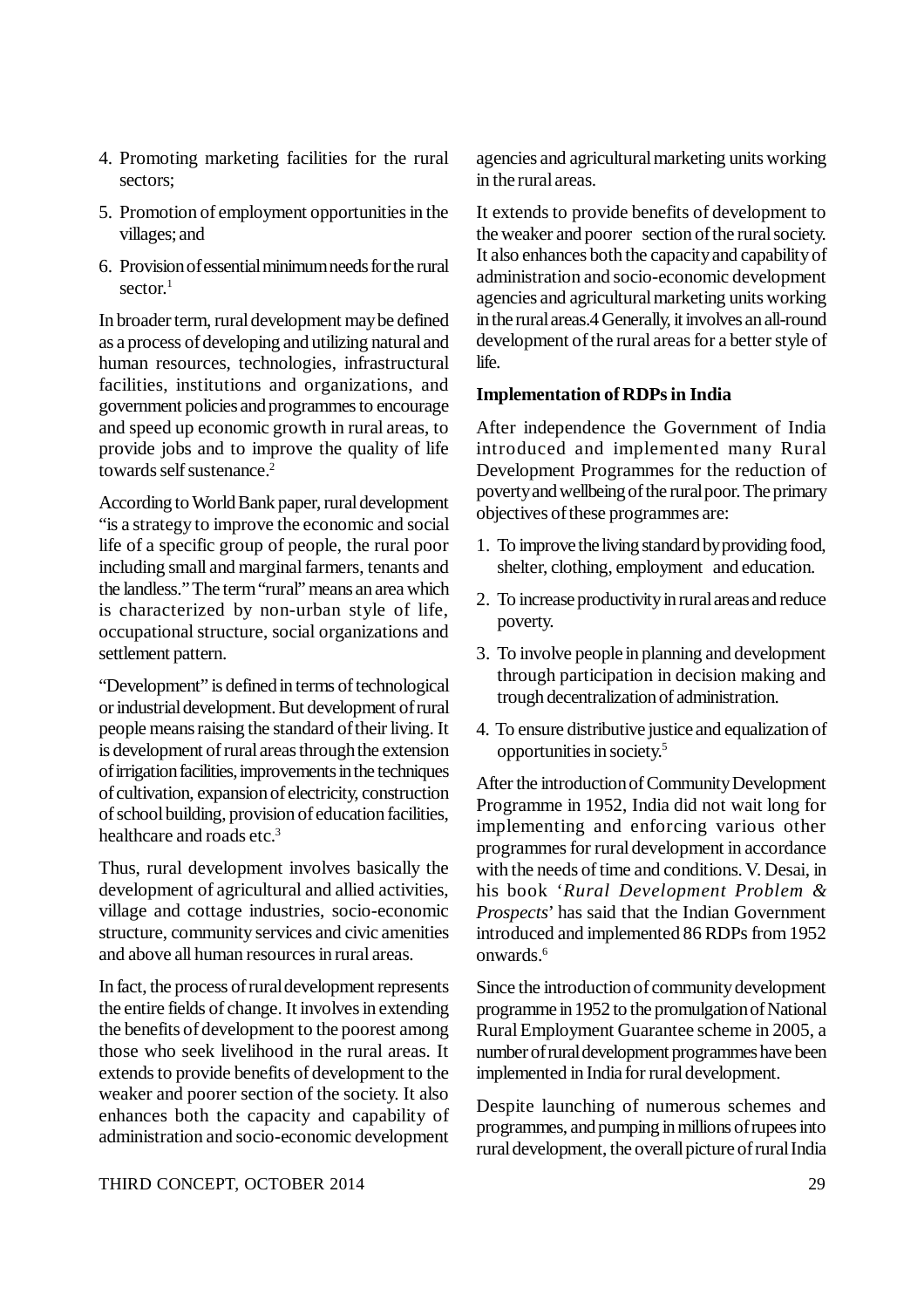continues to be grim. Today, rural India is marked by high incidents of poverty and illiteracy, widespread diseases, considerable unemployment prevalent, malnutrition among children, women and masses at large, existence of measurable rural infrastructure like roads, electricity, primary health, drinking water etc. lack of irrigation facilities and many other socio-political problems.

The failure of improving the rural scenario is attributed less to the formulation of appropriate policies, and more to their implementation. Its problem lies in ignorance on the part of people about the details of the programmes and prevalence of widespread corruption during the time of execution.<sup>7</sup>

### **Objective of the Study**

#### **The main objectives of the study were:**

- 1. To examine how far the North-Eastern states are successful in implementing the Rural Development Programmes?
- 2. To examine how far the organizational set up of the district as well as state administration is adequate for effective implementation of the Rural Development Programmes?
- 3. To evaluate the impact of the programmes on the socio-economic development of the target groups.
- 4. To examine the extent of peoples' participation and involvement in Rural Development Programmes.
- 5. To find out the various constraints faced by the district and state administration in the implementation of Rural Development Programmes and recommend measures to overcome the constraints.
- 6. To develop a new understanding on the various dimension of the issues of rural development in terms of the outcomes.

#### **Significance of the Study**

One of the most sensitive problems in India today is that of improving the socio-economic condition of the large section of the people living below the poverty line in rural areas. The development of socio-economic condition of the rural people is essential if the pace of overall economic development is to be accelerated. Therefore, the Central Government has been implementing various Rural Development Programmes through different agencies to eradicate poverty from among the rural people.

There are number of studies on Rural Development in India and many of them contain only a few chapters on implementation of Rural Development programmes. Especially in Assam, no systematic study has been done so far as implementation of Rural Development Programmes. But, for the rural development, effective implementation of Rural Development Programmes is needed. Therefore, this is a humble attempt to undertake an in-depth study of the implementation of RDPs for rural devel-opment. The study will definitely provide new insights to achieve the objectives of rural development.

#### **Methodology**

The present study is mainly based on Descriptive Survey method. The data were collected from the beneficiaries of the Rural Development Programmes of Dhemaji district of Assam and analysed by using simple statistical method. Moreover, the behavioural approach has also been used to know the behaviour of the respondents and the officials towards the implementation of Rural Development Programmes.

#### **Implementation of RDPs in Assam**

The development of India, to a large extent, depends upon the development of different communities in general, and its rural communities in particular. As such, some significant plans and programmes are required for bringing about desirable socioeconomic changes among the rural masses. It is to be noted that the Government of India has introduced and implemented various rural development programmes since 1952.

Like many other parts of the country, the majority of the population in Assam lives in rural areas. The people of Assam are facing some severe problems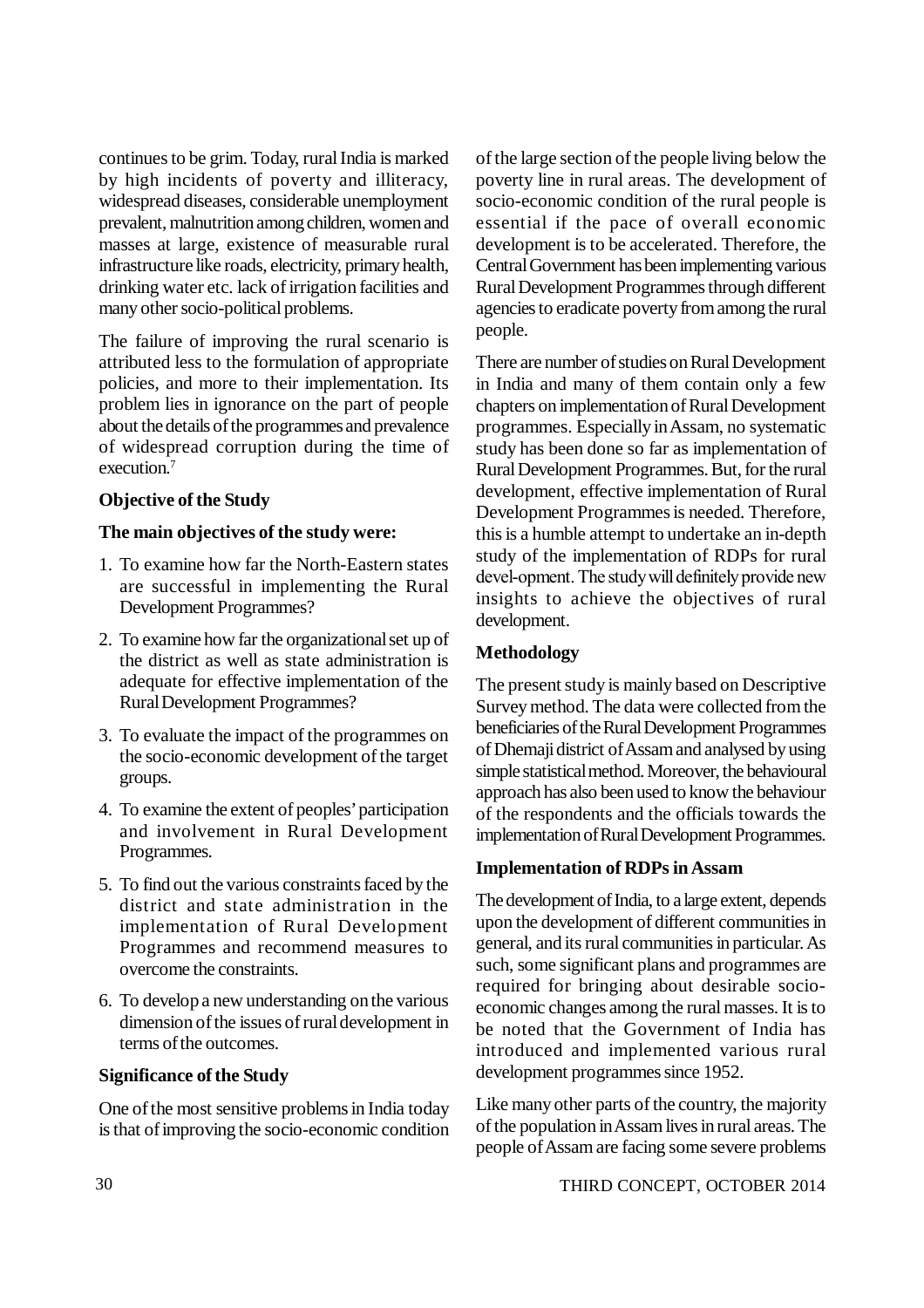like flood, unemployment, illiteracy, poverty, communication etc. In order to alleviate these problems and to uplift the socio-economic status of the rural people, the administration of Assam has also implemented several rural development programmes.

Undoubtedly, many rural development programmes have been implemented in Assam; nevertheless, the socio-economic condition of the majority of rural population of Assam is not up-to-the mark and remains standstill as it were in early years of achieving independence. It has been observed that some people of the state are so poor that they are not in a position to fulfil their basic needs like food, shelter and cloths.

It has been alleged that there are some anomalies in the selection procedure of beneficiary, corruption, favouritism, unnecessary political interference and absence of proper supervision as regards the implementation of rural development programmes. However, after reviewing the studies conducted by earlier researchers in detail, the investigator found that, so far, no study has been conducted scientifically to ascertain the effectiveness of the Rural Development Programmes implemented in Assam. Thus, the need for an empirical in-depth study was felt to investigate critically the implementation of Rural Development Programmes in Assam.

The investigator has selected only two rural development programmes implemented in Assam i.e Indira Awaas Yojana (IAY), and Mahatma Gandhi National Rural Employment Guarantee Scheme (MGNREGA). To study the implementation of rural development programmes, data of the different programmes were collected from the three selected blocks out of five blocks of Dhemaji district of Assam. So, the findings of the study were based on three community development blocks i.e Dhemaji, Sissiborgaon, and Bordoloni. The investigator has undertaken the study of implementation of Rural Development Programmes

during the financial year 2006-07 and the data were collected from the beneficiaries of different RDPs who were benefited during above mentioned financial year.

#### **Indira Awaas Yojana (IAY)**

Indira Awaas Yojana was started during 1985-86 to provide dwelling unit to the members of SC/STs and freed bonded labourers living below the poverty line in the rural areas. From the year 1993-94, the scope of the scheme was extended to cover non SCs/STs rural poor subject to the condition that the benefit to non SC/ST would not be more than 40 percent of the IAY allocation.

The benefits of the scheme have also been extended to the families of ex-servicemen of the armed and paramilitary forces killed in action, 3 percent of the houses reserved for the disabled persons living below the poverty line. The IAY scheme became an independent scheme with effect from 1996.

### **Objective of the IAY**

The main objective of the IAY programme is primarily to provide assistance for construction of dwelling units to the members of SCs/STs, freed bonded labourers, non-SCs/STs, widows, exservicemen and disabled persons living below the poverty line.

Like the other rural development programmes, the Dhemaji district administration, implemented the IAY programme to provide dwelling units to the rural poor living below the poverty line. During the financial year 2005-2006, the district administration implemented the scheme with a target of providing dwelling unit for 4468 beneficiaries. But they were able to provide 4129 dwelling units to the beneficiaries and spent Rupees 10,32,25,000/- only. During the session 2006-2007, the district administration provided 5947 dwelling units to the poor and spent Rupees 14,86,75,000/- only. The block-wise distribution of beneficiaries is as follows: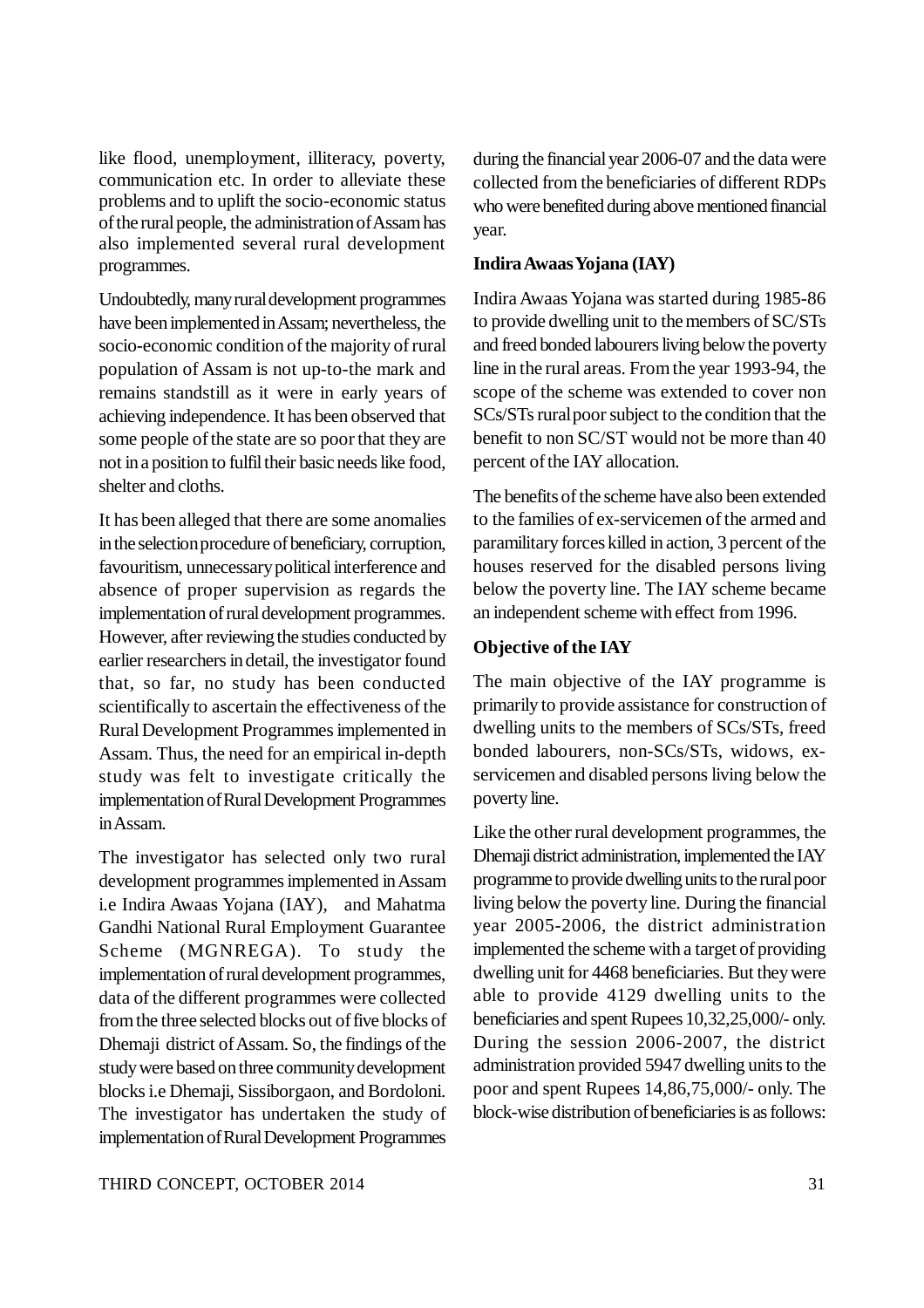### **Table-1. Block-wise beneficiaries of the I.A.Y Scheme.**

|               |                            | (Session 2006-07)      |
|---------------|----------------------------|------------------------|
| <b>Blocks</b> | <b>Total Beneficiaries</b> | <b>Total Rs. Spent</b> |
| Dhemaji       | 1413                       | Rs. 3,53,25,000/-      |
| Sissiborgaon  | 1699                       | Rs. 4,2475000/-        |
| Bordoloni     | 974                        | Rs. 2,43,5000/-        |
| Machkhowa     | 360                        | 90,00000/-<br>Rs.      |
| Murkongselek  | 1501                       | Rs. 3,75,25000/-       |
|               | Total 5947 No's            | Rs. 14,86,75000/-      |

 *Source:* DRDA,Dhemaji

After thorough investigation on the implementation

of the IAY scheme, the following data were achieved.

### **Table:2 Responses of the common people on implementation of Indira Awaas Yojana**

| Questions                                                                                                              | Yes       |            | N <sub>0</sub> |            |
|------------------------------------------------------------------------------------------------------------------------|-----------|------------|----------------|------------|
|                                                                                                                        | Frequency | Percentage | Frequency      | Percentage |
| Do you know in detail about IAY?                                                                                       | 115       | 38.33%     | 185            | 61.67%     |
| Did you know the actual sanctioned<br>amount for the construction of your<br>dwelling unit?                            | 210       | 70%        | 90             | 30%        |
| Whether your dwelling unit constructed<br>by you?                                                                      | 195       | 65%        | 105            | 35%        |
| Did you pay any amount to any one for<br>receiving the benefit?                                                        | 205       | 68.33%     | 95             | 31.67%     |
| Do you think that any one of your locality<br>outside the target group received the<br>benefit of the scheme?          | 108       | 36%        | 192            | 64%        |
| Whether the list of beneficiaries was<br>prepared by the Gaon Sabha?                                                   | 156       | 52%        | 144            | 48%        |
| Whether any officials of the implementing<br>agencies visited your house during the time<br>of construction under IAY? | 96        | 32%        | 204            | 68%        |
| Did you notice any political interference<br>during the time of selection of beneficiaries?                            | 132       | 44%        | 168            | 56%        |

As regards knowledge about the IAY Scheme, data collected from common people of the rural areas were tabulated and analysed statistically in terms of frequency of responses and its corresponding percentage. Table-2 shows the results of responses

of rural people towards Rural Development Programmes in-to.

The data analysed in Table-2 indicate that about more than half of the common people of the rural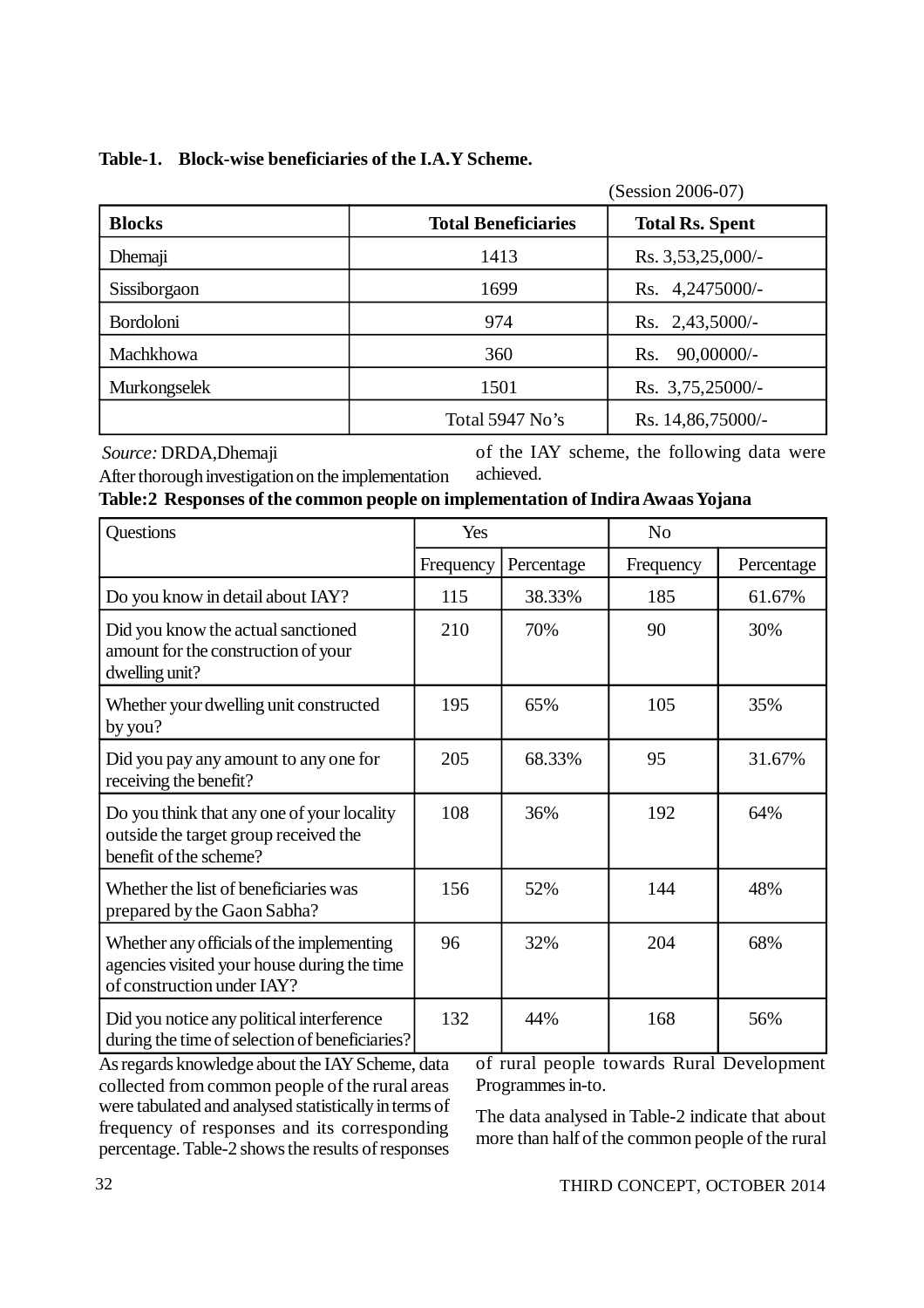areas of the district, i.e. 67.33% did not know in detail about the IAY Scheme, whereas less than half of them (33.33%) have knowledge about the IAY Scheme. It may have an implication that about less than half of the common people of rural areas of the district are remained unaware about the provisions and facilities of the IAY Programme.

About the sanctioned amount under IAY Scheme for the construction of dwelling unit, 70% respondents revealed that they knew the actual sanctioned amount; whereas 30% of them did not know the same which should be a major concern for implementation of IAY Programme.

As regards the construction of dwelling units, it is unfortunate to reveal that a good number of common people (35%) did not construct their own house under IAY While 65% of the respondents constructed the same.

Common people were asked a question to respond "Did you pay any amount to any one for receiving the benefit?" The responses analysed in Table-2 shows that 68.33% common people of rural areas pay something to the respective authority for getting a dwelling unit while 31.67% didn't pay anything.

Responding to an another question relating to receiving of dwelling unit by the people of the target group under IAY Scheme, 36% respondents reported that outsiders from the target group also received the benefits of the programme while 64% said no.

The list of beneficiaries under IAY should be prepared and approved by the Gaon sabha meeting. During the time of investigation it was observed that only 52% respondents reported that the list of beneficiaries are prepared/approved by the Gaon sabha, while 48% said no.

Proper supervision is very much necessary for the successful working of the programme. To know whether the implementing agencies supervised the programmes or not, a question was put in the questionnaire. In response to the question, 32% respondents said that the implementing agencies supervised the programmes regularly, while 68% said no.

Regarding political interference in implementation of IAY, another question was asked to the respondents: "Did you notice any political interference during the time of selection of beneficiaries?" While responding to the question, 44% said there was political interference in implementation of the programme while 56% said no.

#### **MGNREG Scheme**

With an aim to enhance livelihood security in rural areas by providing at least 100 days of guaranteed wage employment in a financial year, for rural households above 18 years of age and volunteer to do unskilled manual works, the National Rural Employment Guarantee Scheme was introduced by Central Government in the year 2005.

Like the other parts of the country, Dhemaji district administration also implemented this scheme. The district administration had spent Rs. 78,08,95,000/ - during the session 2006-07 and created 92,165 man-days of works in 2006-07. Till December 2007 the district administration had issued 92,298 job cards to the rural poor. The block-wise Job cards holders were as follows.

| Name of the Blocks | <b>Total Job Cards Holders</b> |
|--------------------|--------------------------------|
| Dhemaji            | 14079                          |
| Murkongselek       | 19245                          |
| Sissiborgaon       | 33009                          |
| <b>Bordoloni</b>   | 20850                          |
| Machkhuwa          | 5115                           |
| Total              | 92298                          |

#### Source-D.R.D.A.,Dhemaji

To study the implementation of NREGA scheme in the district, out of 5 blocks 3 blocks are selected, namely Dhemaji, Sissiborgaon and Bordoloni with 300 respondents (beneficiaries). After thorough investigation of implementation of MGNREG Scheme in the district the following data were received.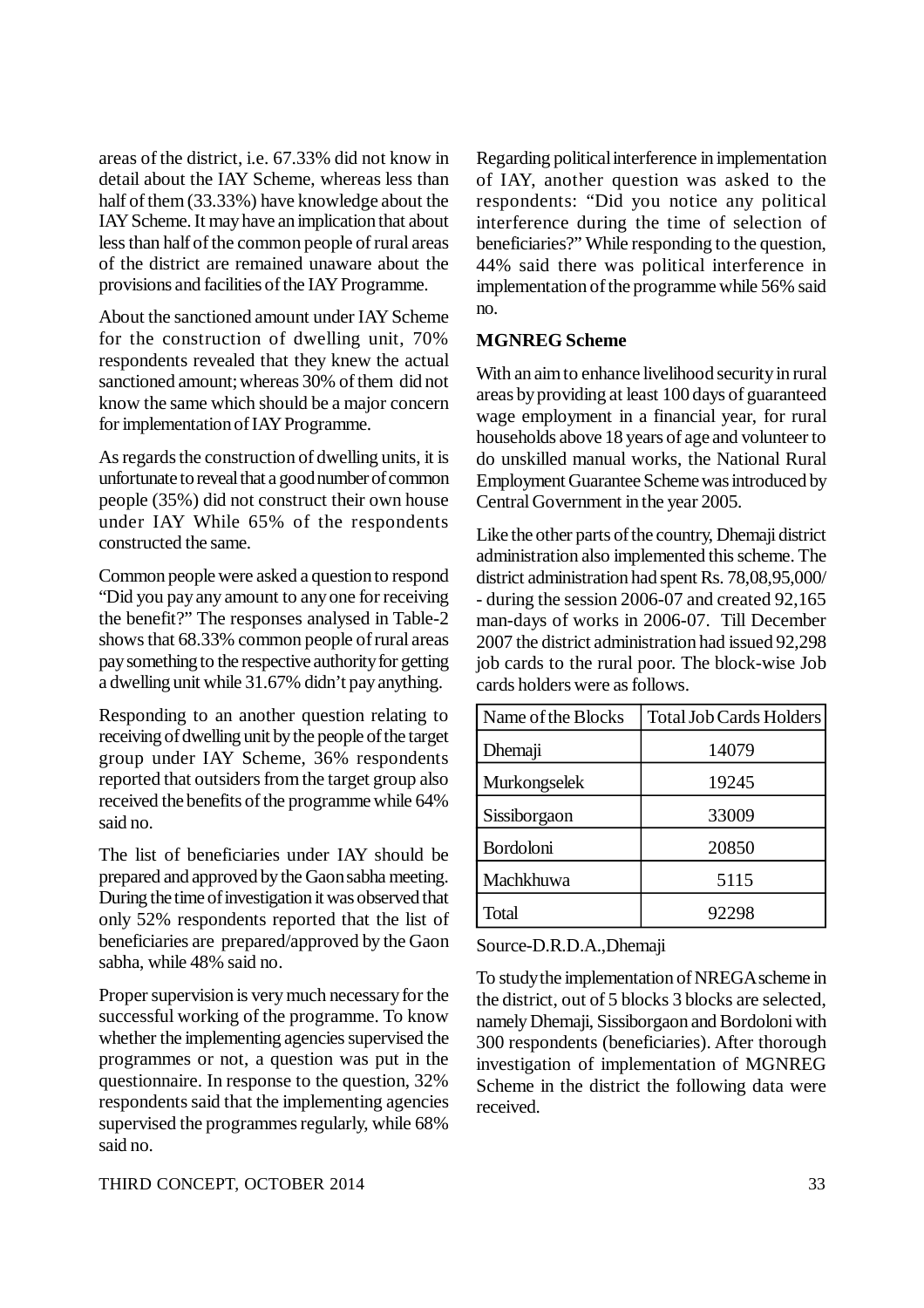## **Table: 4 Responses of the common people on implementation of Mahatma Gandhi National Rural Employment Guarantee Scheme(MGNREGA)**

| Questions                                                                                           | Yes       |            | N <sub>0</sub> |            |
|-----------------------------------------------------------------------------------------------------|-----------|------------|----------------|------------|
|                                                                                                     | Frequency | Percentage | Frequency      | Percentage |
| Do you know in detail about MGNREGA?                                                                | 135       | 45%        | 165            | 55%        |
| Were you given 100 days of wage<br>employment?                                                      |           |            | 300            | 100%       |
| Do you think that the implementing agencies<br>perform their duties properly?                       | 96        | 32%        | 204            | 68%        |
| Whether your job cards were duly filled up<br>by the respective authority?                          | 82        | 27.33%     | 218            | 72.67%     |
| Whether the implementing agencies<br>supervise the programme regularly?                             | 102       | 34%        | 198            | 66%        |
| Did you receive the wages in pre-specified<br>days?                                                 | 84        | 28%        | 216            | 7%2        |
| Whether the plans and programmes of the<br>scheme were prepared in the gaon sabha<br>meetings?      | 163       | 54.33%     | 137            | 45.67%     |
| Did you notice any political interference<br>during the time of implementation of the<br>programme? | 76        | 25.33%     | 224            | 74.67%     |
| Whether the implementing agencies<br>provided worksite facilities?                                  | 73        | 24.33%     | 227            | 67.67%     |
| Did you notice any corruption during the<br>time of implementation of the programme?                | 138       | 46%        | 162            | 54%        |

Though the MGNREG scheme is a peoplecentered programme, Table- 4 shows that still only 45% of the respondents knew the details about the scheme while 55% did not know about the scheme in detail.

There is a provision in the MGNREG scheme that at least 100 days of wage employment should be provided to the rural poor. Otherwise, implementing agency has to pay unemployment allowances to the beneficiaries. But at the time of investigation it was observed that 100% beneficiaries didn't get the 100 days wage employment and unemployment allowances.

Regarding whether the implementing agencies perform their duties properly or not, 32% respondents said that the implementing agencies perform their duties properly while, 68% said no.

When a person is selected as a beneficiary, the authority should issue him/her a job card which should be filled up regularly as per the provision of the programme. The study reveals that only 27.33% job cards were duly filled by the respective authority while 72.67% job cards were not duly filled up by the respective authority.

Proper supervision is very much necessary for the successful working of the programme. To know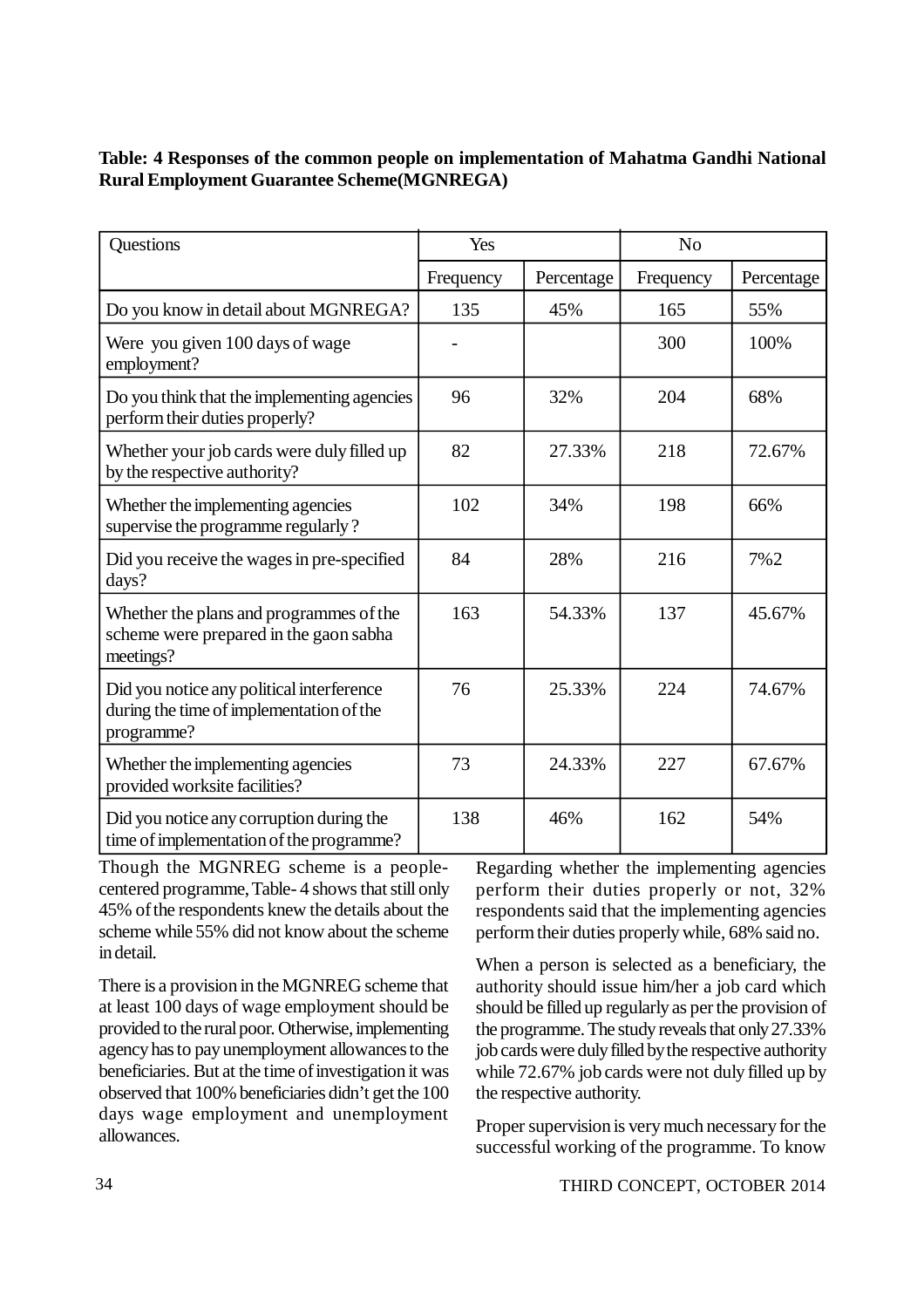whether the implementing agencies supervised the programmes or not, a question was put in the questionnaire. In response to the question, 34% respondents said that the implementing agencies supervised the programmes regularly, while 66% were said no.

According to the provision of MGNREGA programme, the wages of the beneficiaries should be paid in pre- specified days. But during the time of investigation it has been seen that out of total beneficiaries only 28% beneficiaries received the wages in pre-specified days, while 72% didn't receive the wages in pre-specified days.

The plans and programmes under MGNREGA should be prepared/approved by the Gaon sabha meeting. During the time of investigation it was been seen that according to only 54.33% respondents the plans and programmes were prepared/approved by the Gaon sabha, while 45.67% said no.

Regarding political interference in implementation of Rural Development Programmes another question was asked to the respondents "Did you notice any political interference during the time of implementation of the programme?" While responding to the question, 25.33% said there was political interference in implementation of the programme while 67.67% said no.

There is a provision of providing work-site facilities like medical aid, drinking water facilities, shade and crèche (for the children below the age of six years). But the study reveals that only 24.33% were getting worksite facilities while 75.67% reported being deprived of worksite facilities.

Regarding corruption in the implementation of MGNREGA Programme, a question was asked to the respondents. In response to the question, 46% said there was corruption in implementation of MGNREGA Programme while 54% said no.

#### **Findings**

After thorough analysis of the data collected for the purpose the following findings have emerged:

*People's motivation:* Due to lack of people's motivation, the programmes have not succeeded.

THIRD CONCEPT, OCTOBER 2014 35

The authority has failed to motivate the people regarding different RDPs and the need of people's participation in implementation of RDPs.

*Corruption:* corruption is also a constraint to development. Due to corruption in implementation of RDPs the programmes have not succeeded.

*Political interference:* Unnecessary political interference stands as another obstacle in proper implementation of RDPs. Due to the political interference in implementation of different RDPs, the possibilities of misleading the programmes at the time of selection of beneficiaries and anomalies in implementation and in evaluation process are not ruled out.

*Communication gap between the implementing agency and the people:* due to the communication gap between the implementing agency and the people, the atmosphere for proper implementation of RDPs is not created.

*Awareness of the people:* The people of the rural areas are not aware about their problems and the provisions and facilities of the different RDPs. The implementing agency also did not take any initiative for making the people aware for whom the RDPs were implemented.

*Replication of work under different schemes:* Replication of work under different schemes can serve as an obstacle in proper implementation of the RDPs.

*Wrong identification of beneficiaries:* Selection of beneficiaries was not based on priority basis.

*Engagement of contractors:* Engagement of contractors also hampered in proper implementation of different RDPS.

*Supervision of programmes:* Lack of proper supervision of the rural development programmes implemented in the district proved instrumental in the failure of the programmes to some extent.

*Insufficient allocation of funds in some RDPs:* Insufficient allocation of funds in some RDPs is also a primary reason for the failure of those programmes.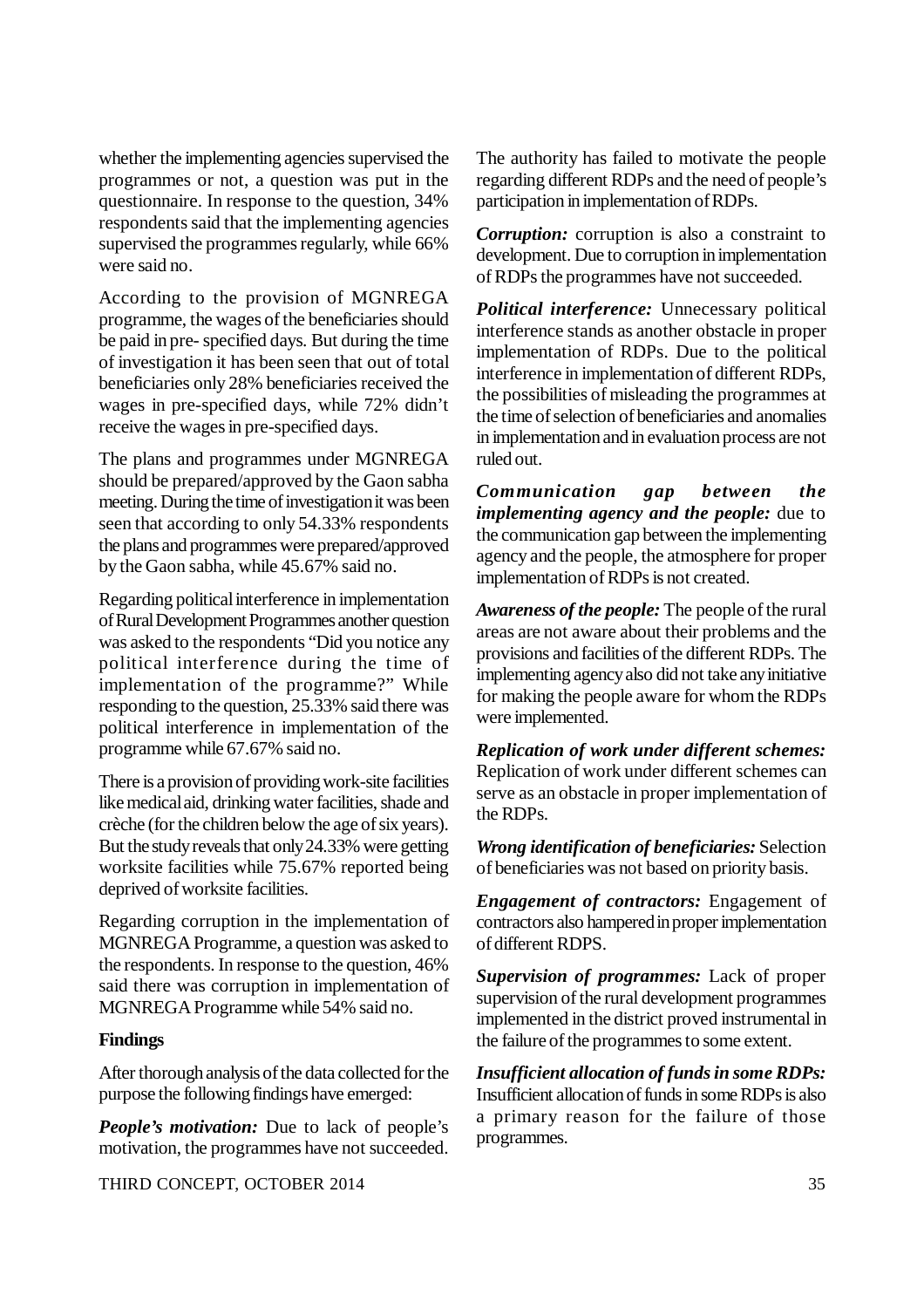*Accountability of the implementing agency:* lack of accountability of the implementing agency entrusted with the task of implementation of the RDPs in the district also partially contributed to the failure of some RDPs.

*Preparation of plans and programmes:* The plans and programmes of the RDPs were not prepared with the help of the people.

### **Conclusion**

From the whole discussion it emerges that the RDPs have almost failed in solving the problems of the people of rural areas of Assam. Though the state administration implemented many RDPs for a long time and spent millions of Rupees, still a large number of people are deprived from the benefit of the schemes. On the basis of the trends emerging from this study, following measures are suggested for the effective implementation of the rural development programmes.

- 1. Political interference should be minimized in implementation of RDPs.
- 2. Implementing agency should take necessary steps to motivate the people on provisions and facilities of different RDPs and the need of people's participation for the success of the RDPs.
- 3. Corruption should be removed from the RDPs.
- 4. Communication gap between the implementing agency and the people should be removed.
- 5. Selection of beneficiaries under different schemes should be transparent.
- 6. The NGOs should be encouraged to participate in the implementation of different RDPs.
- 7. Monitoring authorities should supervise the programmes regularly.
- 8. Overlapping of works should be minimized.
- 9. RDPs should be implemented in priority basis.
- 10. Awareness of the people should be increased.
- 11. Plans and programmes of the different RDPs should be prepared in proper way.
- 12. Effective people's participation in different RDPs should be ensured.
- 13. Technical experts should be appointed in various RDPs if necessary.
- 14. Engagement of contractors should be removed.
- 15. Implementing agency should perform their duties in accordance with the rules and regulations of the RDPs.

### **References**

- 1. Srivastava, M and Singh A.K , *Rural development in India*, Deep and Deep Publication, New Delhi, 1987.
- 2. Singh, S.P *Planning and management for rural development*, Mittal publications, New Delhi
- 3. C. Sivamurugan and Dr. V Anbumani, *Rural Development: Concept , Strategy and Approaches, Rural development Strategies and role of institutions* (Issues, innovation and initiatives), edited by B.S Vasudeva Rao, The Associate Publishers, Ambala Cantt.(India), 2007.
- 4. Singh, Hosiar, *Administration of Rural development,* Sterling publishers, New Delhi, 1996
- 5. Desai, V. *Rural development, problem and prospects* S.Chand and company, New Delhi.1974.
- 6. Desai, Vasanta. *Rural development through the plans*, Himalayan Publishing House, Delhi, 1988.
- 7. C. Sivamurugan and Dr. V Anbumani, *Rural Development: Concept , Strategy and Approaches, Rural development Strategies and role of institutions* (Issues, innovation and initiatives), edited by- B.S Vasudeva Rao, The Associate Publishers, Ambala Cantt.(India) 2007.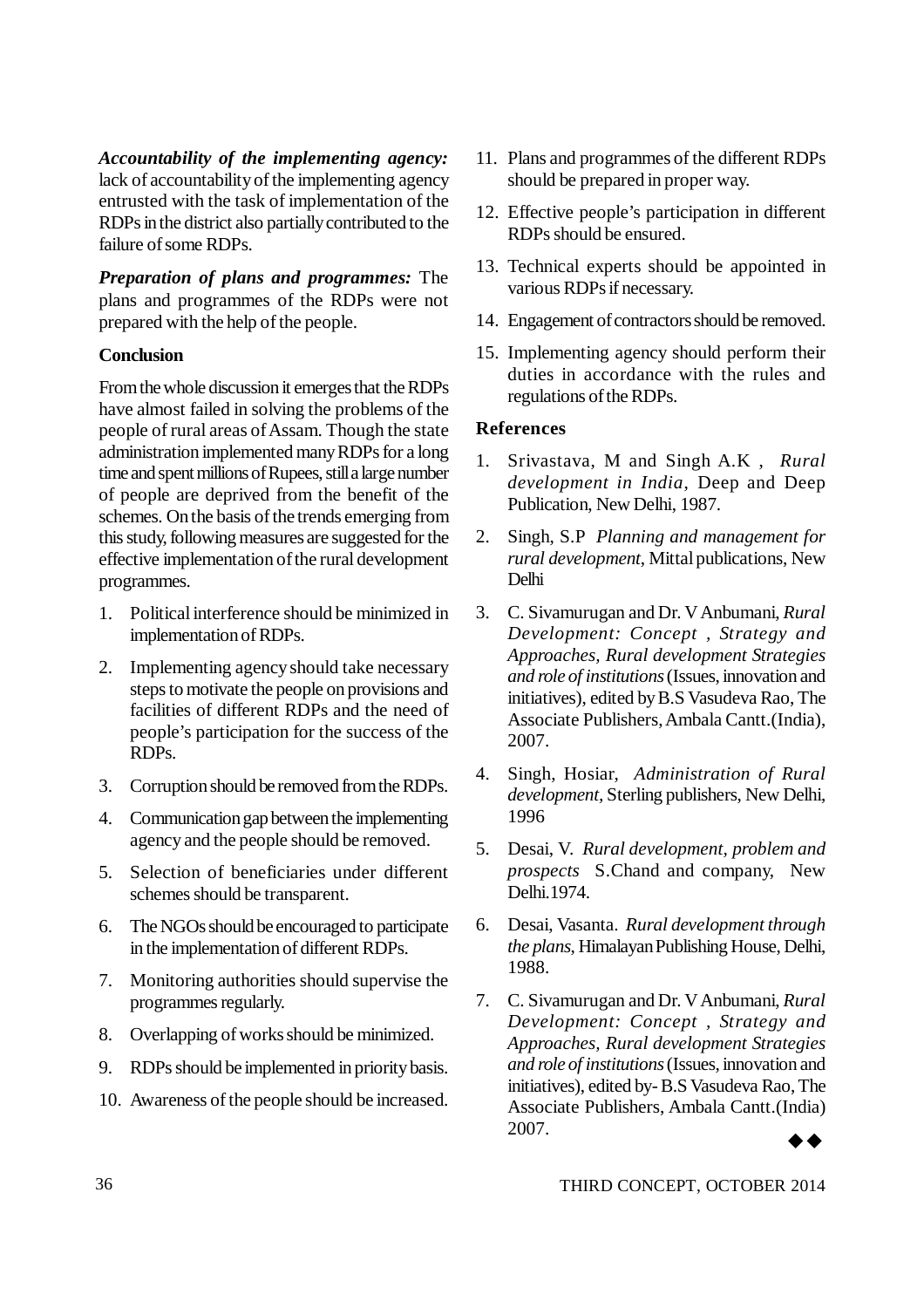## **Impact of MGNREGA on Unskilled Labourers**

Basharat B. Bhat \* and Dr.P.Mariyappan\*\*

[*The Mahatma Gandhi National Rural Employment Guarantee Act (MGNREGA) initially named as (National Rural Employment Guarantee Act or NREGA) enacted by Government of India is a law not just a scheme whereby any adult who applies for employment in rural areas has to be given work on local public works within 15 days. If employment is not given, an unemployment allowance has to be paid. The employment guarantee is subject to a limit of 100 days per household per year.]*

The Act (MGNREGA) was extended to the<br>state Jammu and Kashmir in 2007 and the<br>implementation of NREGA is being carried<br>out through Rural Employment Guarantee Scheme **he Act (MGNREGA)** was extended to the state Jammu and Kashmir in 2007 and the  $L$  implementation of NREGA is being carried (REGS). As envisaged in the Act the Jammu and Kashmir Rural Employment Guarantee Scheme has been formulated on the basis of the Guidelines issued by the Ministry of Rural Development Government of India. In J&K state the implementation of MGNREGA has been undertaken in various phases.

In the first phase three districts viz. Poonch, Doda and Kupwara were brought within the ambit of this Scheme which has been extended to the districts of Anantnag and Jammu during phase- II and later it was notified for the extension in the remaining districts with effect from April 2008 under phase III.

MGNREGA has become an interesting subject to study because it is not only giving employment to the rural poor people but it acts as a tool of economic and social change in the rural areas by protecting the rural households from poverty, hunger and also creating sustainable and durable assets in the village.

The Act gives power to the daily wage unskilled labourers to fight for their socio-economic life and right to receive the wages that they must receive and not just a means of providing social security to its people but also an opportunity to promote overall

community development and alter the balance of power in rural society.

MGNREGA not only aims at providing solution to rural unemployment and poverty but also is an endeavour to raise the income and purchasing power of the people in rural areas. It aims at bringing economic equality by giving larger share of access and opportunity to the disadvantaged and economically weaker section of the society such as women, scheduled castes, scheduled tribes and BPL households.

Thus it can be said that the proper implementation of MGNREGA can have everlasting implications for the beneficiaries socially and economically and also can change the face of society by giving employment opportunities to all adults who are willing to do unskilled manual work.

Taking all this into account, the present study is undertaken with a purpose to examine the Impact of MGNREGA on overall socio-economic life of beneficiaries by measuring the different indicators associated with the improvement of socio-economic life of beneficiaries.

The indicators assessed are impact on economic conditions, purchasing and consumption of food and non food items, health and hygiene, education of children, meeting the both ends of the family, social life of beneficiaries as per their participation in social, religious programmes and organisations are concerned. This study also tries to evaluate the views and feedback of beneficiaries on the implementation of MGNREGA at gross-root level right from the stage of issue of job cards, employment, and wage rate.

<sup>\*</sup> Ph.D. Scholar, Dept of Sociology, Annamalai University, Tamil Nadu.

<sup>\*\*</sup>Asstt Prof., Dept of Sociology, Annamalai University, Tamil Nadu.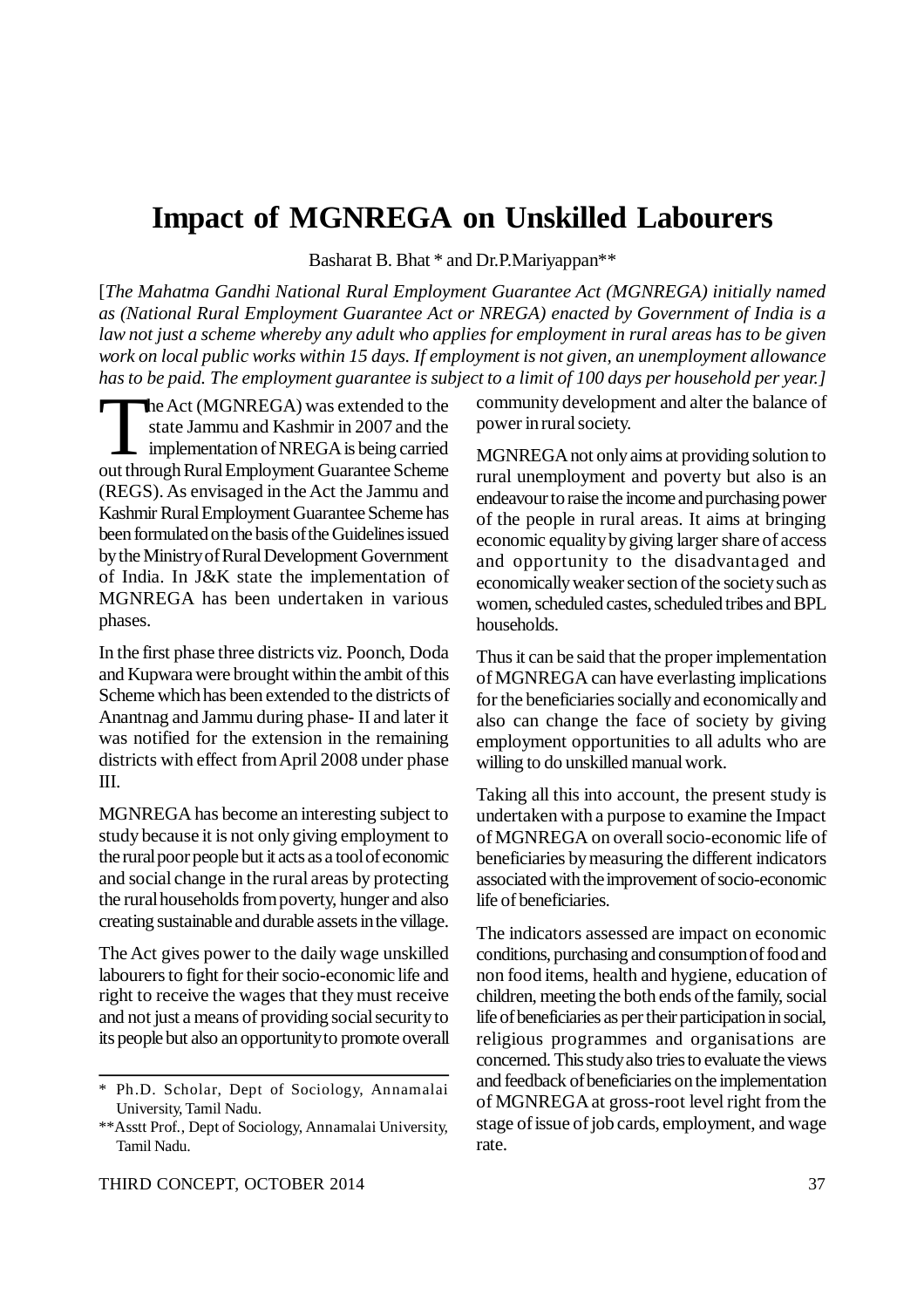### **Review of Literature**

The present paper seeks to study the socioeconomic impact of MGNREGA on the lives of unskilled labourers. In this regard so many studies have been done, among them some are briefly appraised below.

Sarkar (2008) examines the socio-economic impacts of MGNREGA by using the data collected from Burdwan district in West Bengal and finds that significant changes in annual per capita income, monthly per capita expenditure, annual per child expenditure on education, per capita savings resulted due to implementation of MGNREGA.

Amirullah Khan and M.R. Saluja (2006) studied the impact of NREGA on rural livelihoods. According to them NREGA has enhanced people's livelihood on a sustained basis by developing the economic and social infrastructure in rural areas.

Chinthireddy Prakash (2013) evaluated the livelihood security of MGNREGA and according to him India's MGNREGA is the only Act which gives its rural people such a right and that too in the era of Liberalization, Privatization and Globalization (LPG) and it has enabled them with sufficient purchasing power and they are able at least to support their basic necessity i.e. food.

## **Methodology**

Based on the socio-economic impact of MGNREGA on the lives of unskilled labourers, a descriptive research study has been conducted in the selected panchayats namely Bakihakar and Behnipora of Rajwar Block in Kupwara district of State Jammu and Kashmir. The variables relating to the socio-economic impact are identified and thereby it gives an analytical orientation to this study with the following objectives.

- 1. To study the socio-economic conditions of the respondents before and after the implementation of MGNREGA
- 2. To analyse the effect of MGNREGA on the daily wage rate in the study area.

There are total 618 registered households and 613 Job-card holders under MGNREGA in the study area. Out of 618 households the researcher selected by applying the Simple Random Sampling method 16 percent of the households i.e. nearly 100 households and one job card holder as a respondent from each household for the purpose of primary data collection.

The primary data were collected from the respondents by adopting a well structured interview schedule and observation techniques. The interview schedule consists of easy, understandable and flexible questions in order to get the appropriate and relevant information from the respondents.

In order to draw a logical conclusion the collected data has been analysed and presented into simple tables drawn from the master table.

## **Analysis and Interpretation**

The data has been analysed and interpreted in a simplified manner to know the socio-economic impact of MGNREGA on the lives of unskilled labourers in the study area.

| S.No. | <b>Economic Condition</b> | Before MGNREGANo.<br>of the Respondents | After MGNREGA No. |
|-------|---------------------------|-----------------------------------------|-------------------|
|       | Bad                       | 70 (70%)                                | $30(30\%)$        |
|       | Good                      | $30(30\%)$                              | 70 (70%)          |
|       | Total                     | $100(100\%)$                            | $100(100\%)$      |

**Table -1: Economic Conditions of the Respondents**

Table 1 presents the distribution of the respondents on the basis of their economic conditions. This table indicates that the majority (80%) of the respondents have bad economic conditions and rest of them have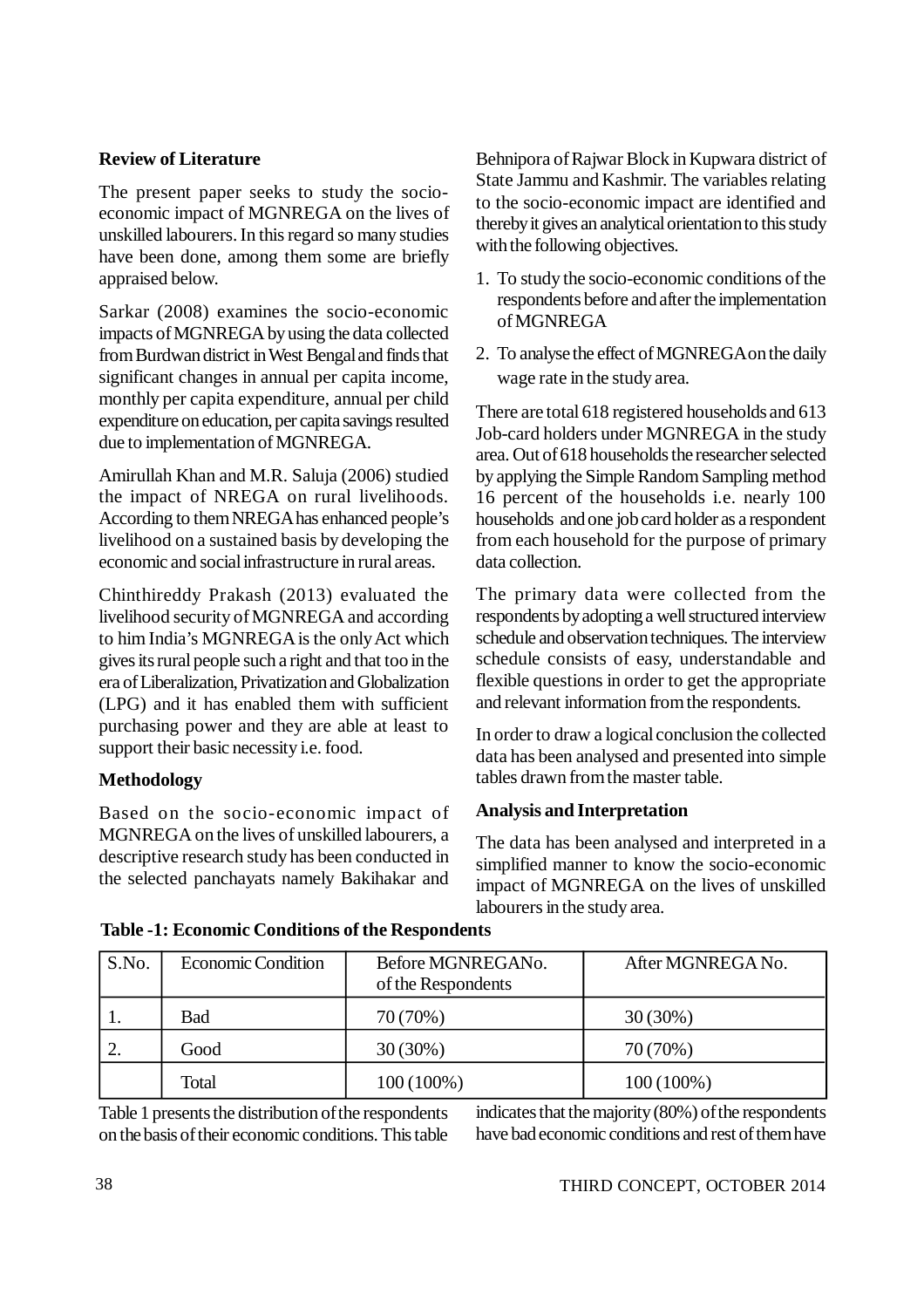good economic conditions before working under MGNREGA. It is clear from the data that after working under MGNREGA 30 percent of the

**Table -2: Social Status of the Respondents**

S.No. Social Status Before MGNREGANo. After MGNREGA No. of the Respondents of the Respondents 1.  $\text{Low}$  60 (60%)  $40 (40\%)$ 2.  $\left| \right|$  High  $40 (40\%)$   $60 (60\%)$ Total 100 (100%) 100 (100%)

Table -2 shows the distribution of the respondents on the basis of their social status before and after working under MGNREGA. The table denotes that before working under MGNREGA the majority (60%) of the respondents feel that they have low

social status and rest of them feel that they have high social status. While as, after working under MGNREGA the data shows that 40 percent of the respondents feel that they have low social status and majority (60%) of the respondents feel that they have high social status.

respondents have bad economic condition and majority (70%) have good economic condition.

|  | Table -3: Education of the Respondent's Children |  |  |  |
|--|--------------------------------------------------|--|--|--|
|--|--------------------------------------------------|--|--|--|

| S.No. | <b>Education in School</b> | Before MGNREGA No.<br>of the Respondents | <b>After MGNREGA</b><br>No. of the Respondents |
|-------|----------------------------|------------------------------------------|------------------------------------------------|
|       | Govt. School               | $90(90\%)$                               | 80 (80%)                                       |
|       | Private School             | $10(10\%)$                               | $20(20\%)$                                     |
|       | Total                      | $100(100\%)$                             | $100(100\%)$                                   |

Table- 3 reveals the education of the respondent's children in the study area. It is clear from the table that before working under MGNREGA (90%) of the respondents' children were getting education in the government schools and rest of them were receiving their education in the private schools. However table shows that after working under MGNREGA 80 percent of the respondent's children were getting education in government schools and rest of them were getting education in private schools.

**Table -4: Satisfaction of the Respondents with Wage-rate of MGNREGA**

| S.No. | <b>Satisfaction Level</b>  | No. of the<br>Respondents |
|-------|----------------------------|---------------------------|
|       | Satisfied                  | 5(5%)                     |
|       | <b>Partially Satisfied</b> | $30(30\%)$                |
|       | Unsatisfied                | 65 (65%)                  |
|       | Total                      | 100 (100%)                |

Table- 4 depicts the distribution of the respondents by their satisfaction level with the wage rate of MGNREGA. It can be observed that out of the total 100 respondents, 5 percent of the respondents are satisfied with the wage rate of MGNREGA (i.e. Rs 157 per person / day). While as 30 percent of the respondents are partially satisfied and majority (65%) of the respondents are unsatisfied with the wage rates of MGNREGA.

#### **Major Findings**

From the investigation it is clear that the majority of the job-card holders are males and belong to the Islam religion. Most of them are married and majority of the respondents are educated up to secondary level. It is found in the study that the majority of the respondents are dependent on agricultural work. Most of the respondents have income of Rs3000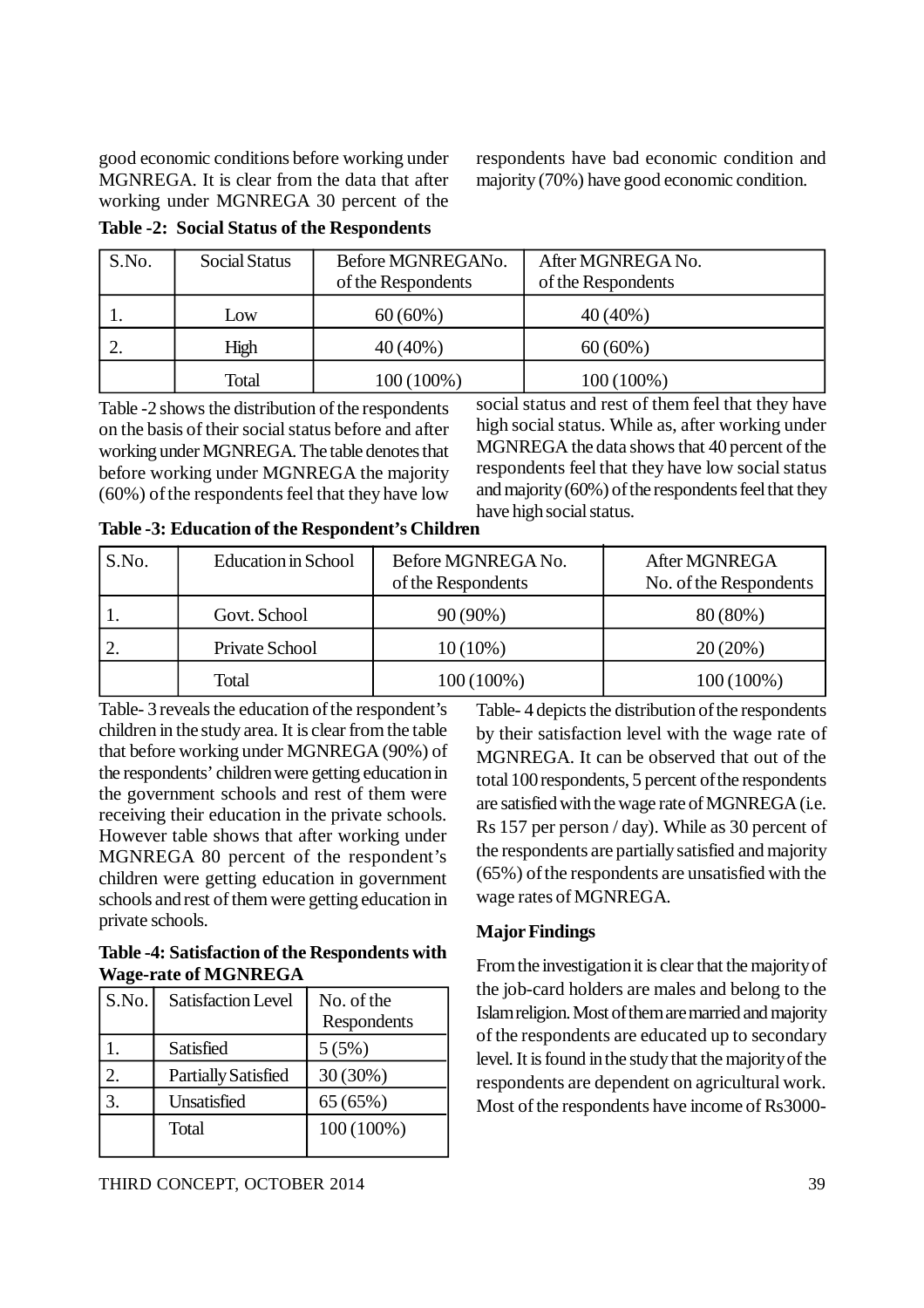5000 per month. The majority of the respondents belong to the joint family in the study area.

It also becomes evident from the study that the respondents are benefited by the MGNREGA and there is a complete drift in their lives before and after working under MGNREGA. After working under MGNREGA, 50 percent of the respondents' economic conditions have changed and they expressed that MGNREGA improved their lives and they can meet the both ends of the family by purchasing and consumption of food and non-food items and by maintaining the health and hygiene.

Meanwhile most of the respondents held the view that they are satisfied by their social status after working under MGNREGA as they are enjoying good social status by having good respect in the family and society. After working under MGNREGA 20 percent of the respondents' children got education in private schools so the difference is of 10%. Hence the respondents are satisfied because they believed that their children got good education in the private schools and they can compete with children of rich people.

However the majority of the respondents feel unsatisfied with the wage rate of MGNREGA. These respondents believed that the wage rates (i.e. Rs 157 per person/day) are not sufficient for their proper development as for as the family expenditure is concerned.

## **Conclusion**

MGNREGA plays a vital role in the socio-economic development in the sense that it provides adequate guarantee for the job. The programme benefits the labourers both in seasonal time as well as in a lean season. The labourers are found to take this opportunity as a freedom from 'Absolute Poverty' to 'Relative Poverty.'

On the other hand equal wages provided by MGNREGA for men and women helps to reduce the gender inequality to some extent in the society.

The old age people and women get more respect in the family and society, because they are also benefited by MGNREGA. Finally MGNREGA has gradually raised the livelihood of the workers hence improved the socio-economic conditions in the study area.

## **References**

- 1. Indira, Hirway., "Enhancing Livelihood Security through National Employment Guarantee Act: Towards Effective Opertionalisation of the Act"., *Indian Journal of Labour Economics*, vol.48, Ahmedabad.2005.
- 2. Khan, Amirullah and M.R. Saluja., "Impact of the NREGA on Rural livelihoods"., *India Development foundation*, Delhi, India.2006.
- 3. Prakash Chinthireddy., "Livelihood Security of MGNREGA-An Analysis"., *International Journal of Advancements in Research & Technology*, vol.(2), December.2013.
- 4. Sarkar Prattoy, Kumar Jagdish and Supriya, eds., "Conference on Impact of MGNREGA on Reducing Rural Poverty and Improving Socio-economic Status of Rural Poor: A Study in Burdwan District of West Bengal", *Agricultural Economics Research Review.* vol.24, 2011.
- 5. Shenbagaraj.P, Arockiasamy.S., "Impact of MGNREGA on local development: A study of Ottapidaram blocks in Thoothukudi district, Tamil Nadu"., *International Journal of Innovative Research & Development,* vol.(2), April.2013.
- 6. Thomas Bigi, Bhatia Ruby., "Impact of NREGA scheme: A study on the overall quality of the life of its beneficiaries", *Asia- Pacific journal of social sciences,* vol.(2), July-December 2012.
- 7. http://www.nrega.nic.in

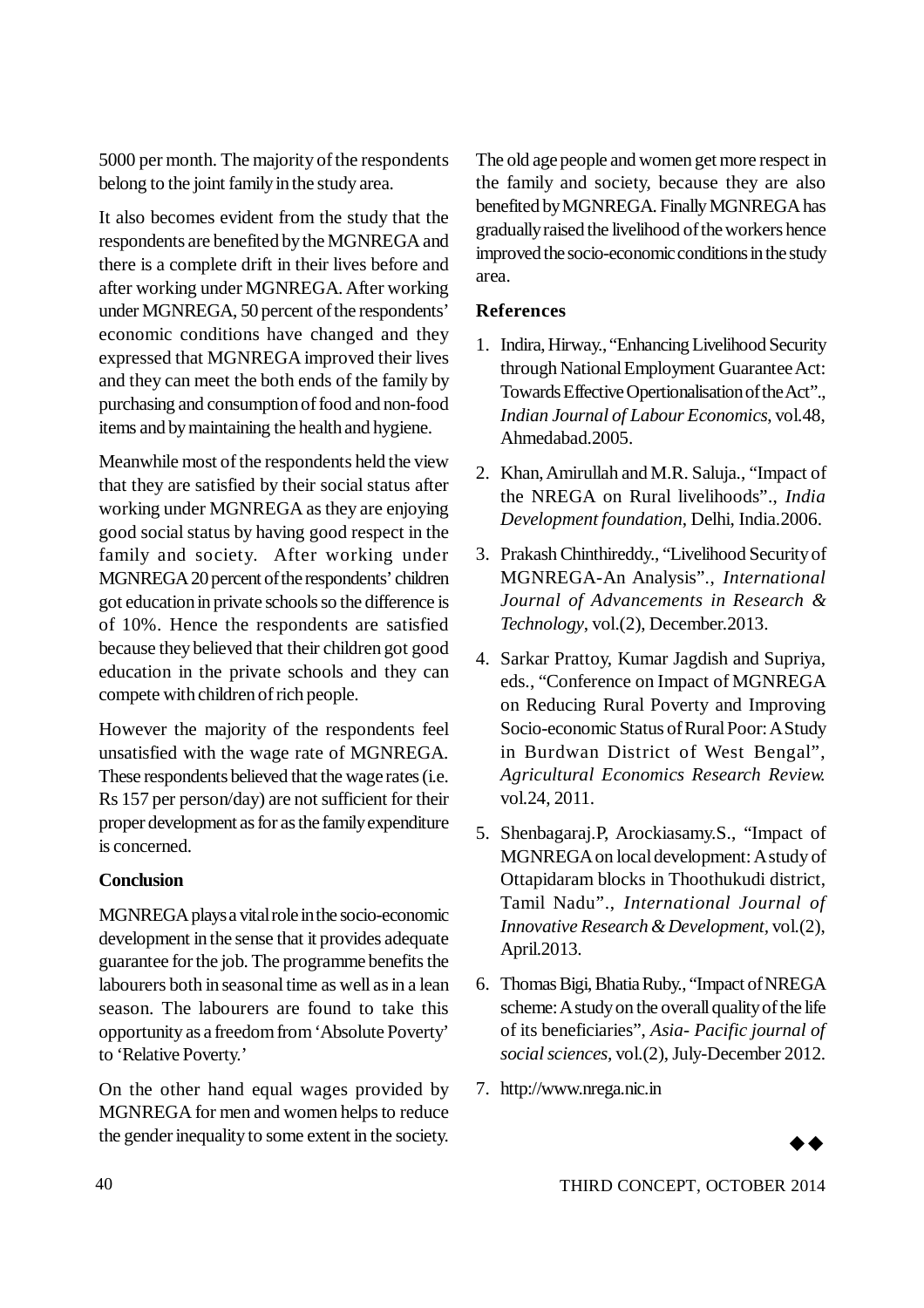## **Farmers' Suicides: Causes and Impact on Households**

M. Sraddhanandam\*

*[Suicides in general may occur on account economic, social and cultural, psychological factors and have been occurring across the space time cultures. It took so long to recognize farmers' suicides as a serious social problem afflicting the agrarian society. So many people have sacrificed their lives to bring their woes to fore.]*

The media have been humming with frequent reports about increasing number of farmers committing suicides in different parts of India during the last decade. It has been widely reported **h** media have been humming with frequent reports about increasing number of farmers committing suicides in different parts of India in the media that the farmers committed suicide primarily on account of indebtedness attributed to losses in the cultivation of commercial crops triggered by various causes ranging from the use of fake seeds and spurious pesticides/insecticides, to the lack of an adequate institutional credit and marketing, and absence of remunerative prices for the agriculture produce.

Despite the technological advancements made in agriculture, it needs to be admitted that these are largely confined to irrigated regions and agriculture is still a gamble with the monsoons in many arid and semi-arid zones. In the event of crop failure during successive seasons, the farmers are invariably forced to fall into the clutches of indebtedness.

| Suicides prone | General Suicides rate<br>(GSR) per 1 Lakh populaion | Farmer Suicides rate<br>(FSR) per 1 Lakh population | Ratio of FSR of RSR |
|----------------|-----------------------------------------------------|-----------------------------------------------------|---------------------|
| Karnataka      | 22.5                                                | 36.4                                                | 1.6                 |
| Maharashtra    | 15.1                                                | 29.9                                                | 2.0                 |
| Goa            | 19.0                                                | 35.7                                                | 1.9                 |
| Madhya Pradesh | 13.4                                                | 18.4                                                | 1.4                 |
| (including)    |                                                     |                                                     |                     |
| Chhattisgarh)  |                                                     |                                                     |                     |
| Andhra Pradesh | 13.8                                                | 19.2                                                | 1.4                 |
| Total          | 15.6                                                | 25.8                                                | 1.7                 |

#### **Incidents of suicides in India (Table.1)**

Research scholar, Dept of Economics, Osmania University, Hyderabad.

It has been rightly pointed out by the Royal Commission on agriculture way back in 1927 that "the Indian farmer is born in debt, lives in debt, dies in debt and bequeaths debts." Indebtedness has been the part and parcel of the life of farmers in India.

#### **The largest waves of suicides in history**

In number of farmers that had committed suicides in India during 1997-2007 stood at staggering figure of 1, 82936 and by 2013 it had reached to 2, 96494. (NCBI report, 2013) Broadly speaking, almost 2/ 3 of these suicides have occurred in the five states only. The big states like Maharashtra, Karnataka, Andhra Pradesh, Madhya Pradesh and Chhattisgarh account for just about a third of the country's population but two-thirds of farmer suicides. The rate at which farmers are killing themselves in these states is far higher than suicide rates among non-farmers.

Source: NCRB, SCRB (2010) reports and Census 2001.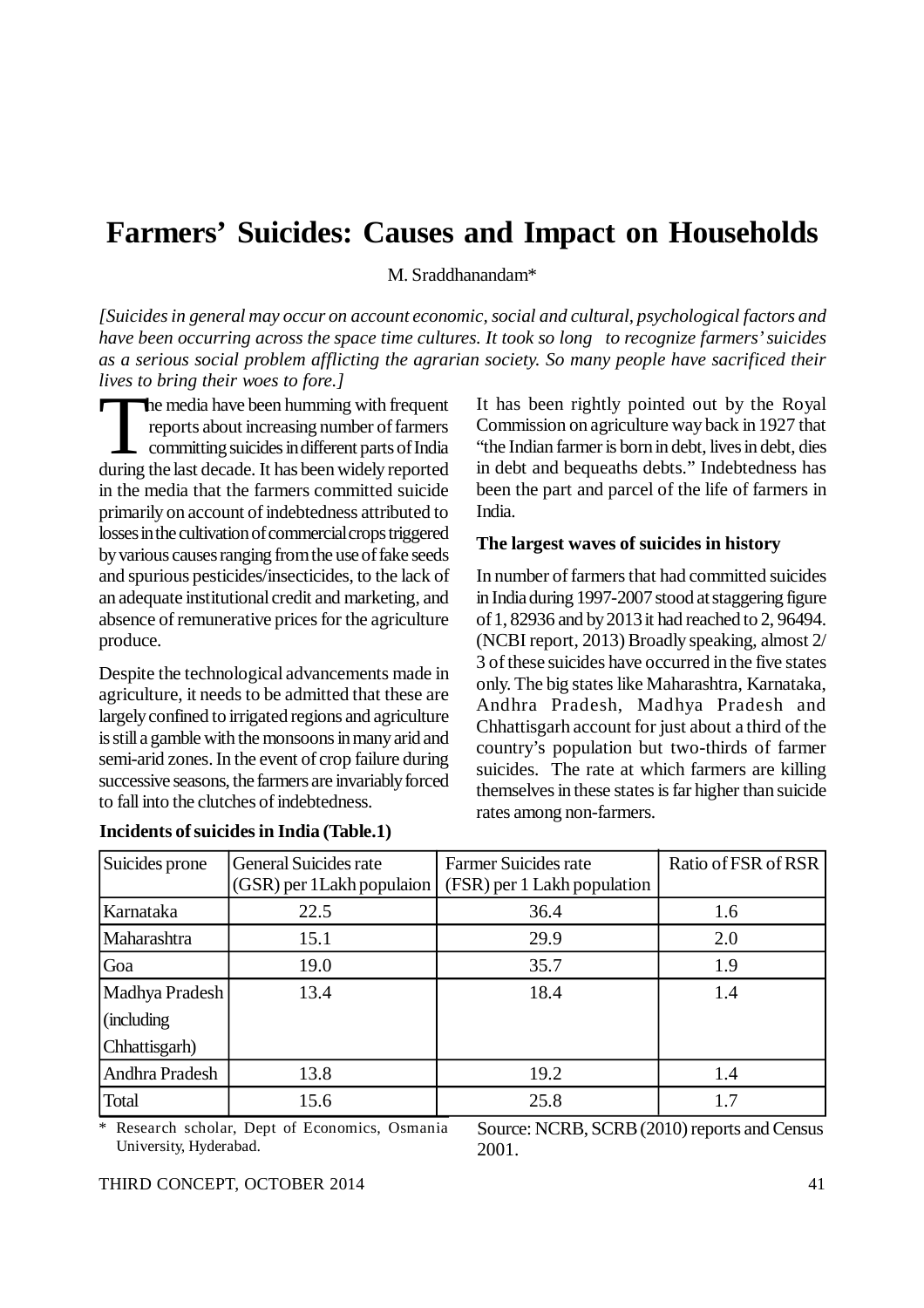The above table shows the growth rate of general suicides and farmer suicides in suicides-prone states in India. The largest suicides (general and farmer suicides) have been registered only in these states in India. The growth rate of farmer suicides (FSR) is more (2.0) than the growth rate of general suicides (GSR) in Maharashtra state as compared to remaining states. And in Andhra Pradesh and Karnataka states, the ratio of FSR to GSR is 1.7. Andhra Pradesh state is also one of the states with fast growing farmer suicides in the country.

### **Farmers' suicides in Andhra Pradesh**

Andhra Pradesh has been leading in the incidence of farmers' suicide. The first phase of suicides was committed by cotton farmers in the mid nineteen eighties (1986-87) in Prakasham district. The second phase started from 1997-98 beginning with Warangal district, and spread to some other districts of north Telengana with suicides by cotton farmers, and also few incidents taking place in Rayalaseema district, especially in Ananthapur.

The most recent suicides took place in the entire state and were not confined to a one single crop, which signified distress in the entire agricultural system. The total number of farmer suicides in Andhra Pradesh stood at 35898 during the period 1995-2013. Suicides in Telangana region is 23973 during the same period. More than 60 percent of suicides related to Telangana region only. So it is said that Telangana was the farmer-suicide-prone region in united Andhra Pradesh state.

### **Incidents of farmer suicides in Andhra Pradesh and Medak district during 1998-2012.(Table.2)**

| Year | No. of far-<br>mers suic-<br>ides in A.P | Recognized<br>by A.P govt | Medak<br><b>District</b> |
|------|------------------------------------------|---------------------------|--------------------------|
| 1995 | 11607                                    |                           |                          |
| 1996 | 1706                                     |                           |                          |
| 1997 | 1097                                     |                           |                          |
| 1998 | 1813                                     | 104                       | 05                       |
| 1999 | 1974                                     | 180                       |                          |

| 2000  | 1525  | 192  | 02  |
|-------|-------|------|-----|
| 2001  | 1509  | 256  | 08  |
| 2002  | 1896  | 321  | 21  |
| 2003  | 1800  | 304  | 30  |
| 2004  | 2666  | 178  | 169 |
| 2005  | 2490  | 654  | 63  |
| 2006  | 2607  | 561  | 49  |
| 2007  | 1797  | 512  | 104 |
| 2008  | 2105  | 488  | 82  |
| 2009  | 2414  | 321  | 29  |
| 2010  | 2525  | 259  | 52  |
| 2011  | 2206  | 260  | 77  |
| 2012  | 2572  | 93   | 72  |
| TOTAL | 35898 | 5683 | 764 |

Source: source: NCRB and DCRB reports (2012)

The above table.2 depicts the incidents of farmer suicides in Andhra Pradesh and Medak district during the period 1998-2012. Suicides in Andhra Pradesh have increased to 35898 from 11607 during the above-mentioned period. Medak is one of the districts of Andhra Pradesh which is located near the state capital. According to the DCRB reports total farmer suicides in the district was 764 during the period 1998-2012.

## **Review of literature**

A citizen report (CES), (1998), investigated 50 households of diseased farmers in the Warangal district of Andhra Pradesh. In all the cases the major cause observed was crop failure due to inadequate water resources. From the selected cases, 72 percent of households depended on own ground water sources.

An Aware (1998) study covered a sample of 72 households of farmers who committed suicide across 10 districts. The major cause reported by most of the victims' households is accumulated debt for the digging of the wells. The study also noted crop loss or in some cases failure of the bore wells.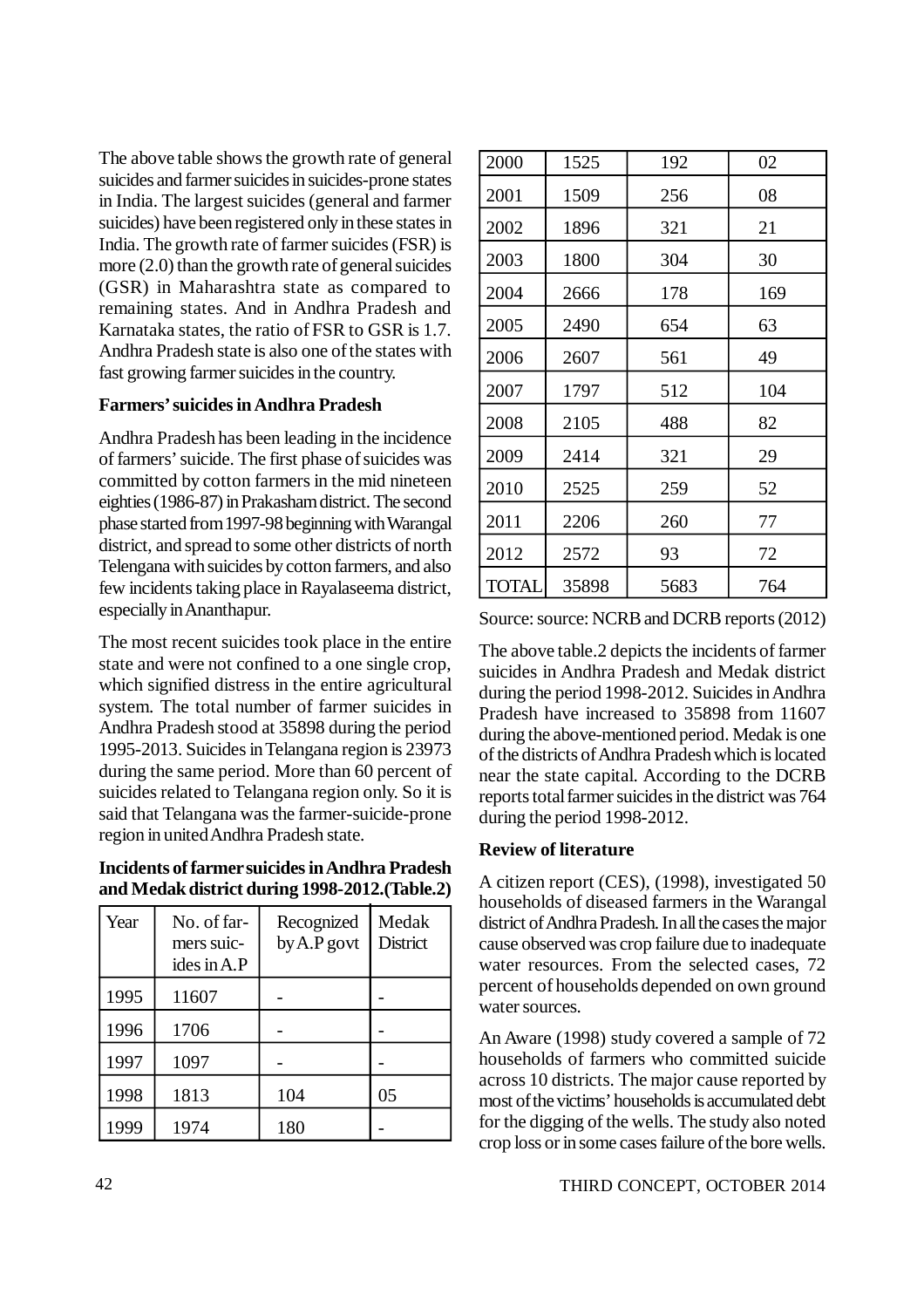Veerasham Committee (2001) report has cited alcohol-related problem as a high probable cause of farmers' suicide. The report stated crop failure got less value than alcoholism in the probability of the committee.

Mohanty, BB and Sangeeta, S. (2004) have examined that while the state government attributed the deaths due to crop failure on account of bad weather, the media emphasized the rising cost of cultivation, mounting indebtedness and bottlenecks in agricultural marketing.

Magenta Dev (2005) in his article has analyzed that farmers' suicides have increased in many states. While lamenting that the budget is silent on the problem and many farmers are shifting to commercial crops, he infers that in commercial crops input intensity is higher than in subsistence crops which could lead to suicide.

Asha Upwanshi and Babita Sinha (2010), have pointed out that suicide rates are becoming higher not only in our country but also in many other countries of the world. It also reflects on comparative analysis between the growth rate of GDP and growth rate of farmers' suicides in comparison to the entire rate of suicides.

Srijan Misra and Jayander Misra (2011) in their jointly authored paper have pointed out how the farmers are facing demand constraints and declining farm profitability.

#### **Objectives**

The broad objectives of present study are: To analyze the socioeconomic conditions of the farmers, to identify the driving factors for committing suicide, and to know the impact of suicides on households.

#### **Methodology**

#### **Data source**

The study was carried out by pushing both primary and secondary data. Primary data were obtained from the diseased farmers' families with the help of especially designed questionnaire which reflects socio-economic and psychological conditions of the farmers. District crime Bureau (DCRB), State Crime

THIRD CONCEPT, OCTOBER 2014 43

Bureau (SCRB), National Crime Bureau (NCRB) reports, journals, research papers, district statistical handbook, prepared by the Chief Planning officer of Medak, reports of the NGOs etc were considered for the secondary data.

**Time period:** The study considered time period for the years 1998- 2012.

#### **Scope of the study**

The study has taken Medak district of Andhra Pradesh as a unit. The total farmers' suicides in the district stood at 764 during 1998-2012. The study was conducted on a sample of 115 (15%) deceased farmer households, drawn on the basis of the stratified proportionate sampling method, giving a proportionate representation of the three revenue divisions in the district.

There are three revenue divisions in the district, like Medak, Sangareddy and Siddipet. . More suicides mandals and least suicide mandals are covered in the respective divisions.

Medak was originally known as "Methukudurgam" which subsequently changed into Methukur due to the growth of fine and coarse variety of rice in the area. It is one of the ten districts of Telangana Region of Andhra Pradesh with a geographical area of 9,519 km. The district is divided into 46 revenue mandals, with its Headquarters at Sangareddy.

Farmers' suicides in the district are very different because most of the suicides are connected with paddy and maize crops.

#### **Data analysis**

| Gender | Frequency | percent |
|--------|-----------|---------|
| Male   | 109       | 94.8    |
| Female |           | 5.2     |
| Total  | 115       | 100.0   |

## **Gender-wise suicides in Medak district 1998- 2012 (Table.3)**

#### Source: field survey data

**Age wise farmers suicides in Medak during 1998-2012.(Table.4)**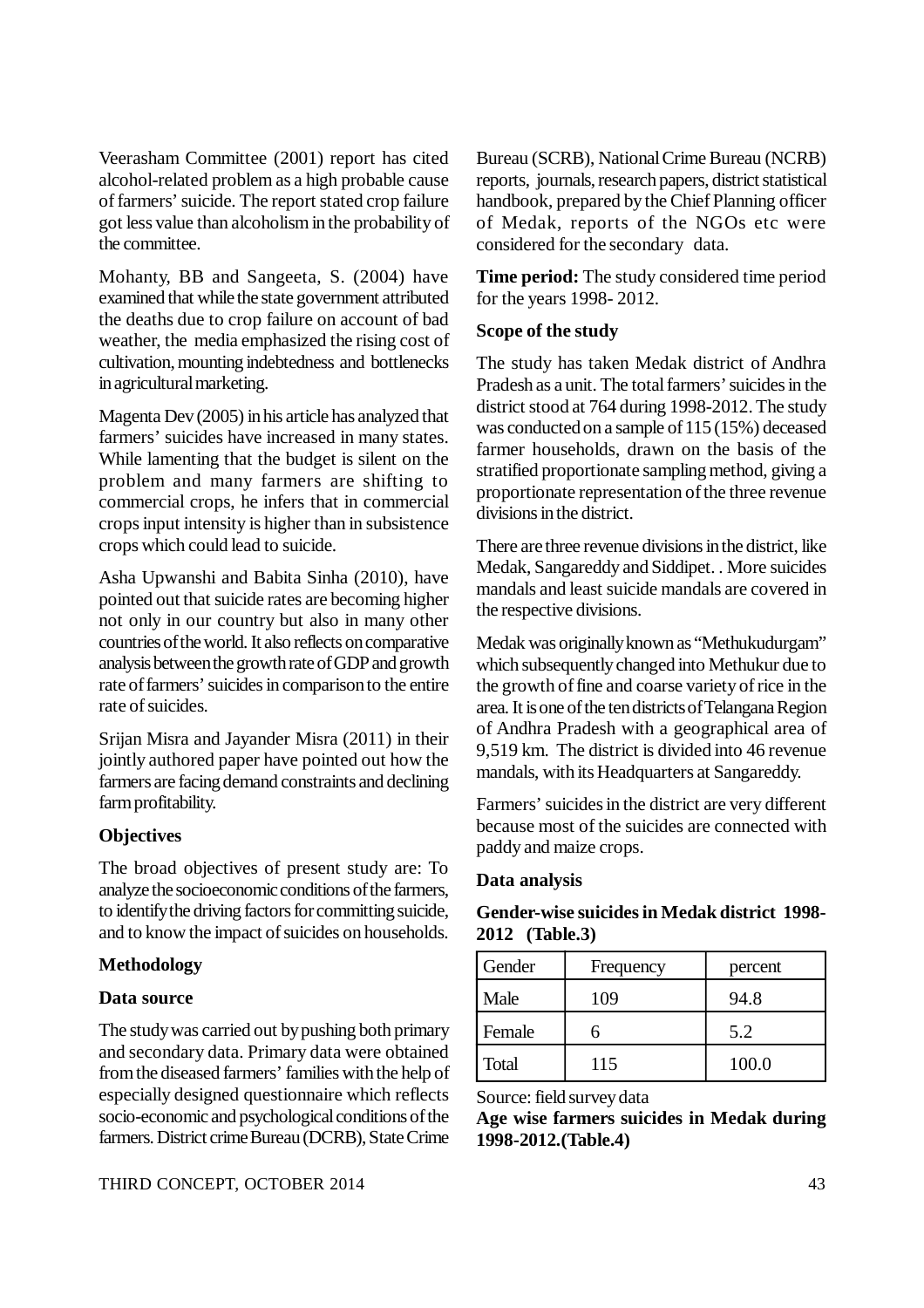| Gender    | Frequency | Percent |
|-----------|-----------|---------|
| 19-29     | 21        | 18.3    |
| $20 - 29$ | 32        | 27.8    |
| 30-39     | 40        | 34.8    |
| 40-49     | 16        | 13.9    |
| 50-59     |           | 5.2     |
| $60 - 69$ | 115       | 100.0   |

Source: field survey data.

## **Caste-wise farmers' suicides in Medak district during 1998-2012.(Table.5)**

| Caste     | Frequency | Percent |
|-----------|-----------|---------|
| <b>SC</b> | 23        | 20.0    |
| <b>ST</b> |           | .9      |
| <b>BC</b> | 73        | 63.5    |
| <b>OC</b> | 18        | 15.7    |
| Total     | 115       | 100.0   |

Source: field survey data

### **Education-wise suicides in Medak district during 1998-2012, (Table.6)**

| Education      | Frequency | Percent |
|----------------|-----------|---------|
| N <sub>o</sub> | 85        | 73.9    |
| 1-5th class    | 11        | 9.6     |
| 5-10th class   | 16        | 13.9    |
| Inter          | 3         | 2.6     |
| Total          | 115       | 100.0   |

Source: field survey data.

## **Housing-status-wise farmers' suicides in Medak during 1998-2012,(Table.7)**

| Hut             | Percent | Valid Percent |
|-----------------|---------|---------------|
| Tiles           |         | 6.1           |
| Asbestos        | 73      | 63.5          |
| <b>Building</b> |         | 6.1           |

| Vernacular house |     | 19.1  |
|------------------|-----|-------|
| Total            |     |       |
| Total            | 115 | 100 Q |

Source: field survey data

|  | Ration card wise farmers' suicides in Medak |  |  |
|--|---------------------------------------------|--|--|
|  | during 1998-2012, (Table.8)                 |  |  |

| Ration card | Frequency | Percent |
|-------------|-----------|---------|
| No          |           | 3.5     |
| <b>BPL</b>  | 92        | 80.0    |
| AAY         | 14        | 12.2    |
| <b>APL</b>  | 5         | 4.3     |
| Total       | 115       | 100.0   |

Source: field survey data.

**Irrigation source wise farmers' suicides in Medak district during 1998-2012.(table.9)**

| Irrigation source | Frequency | Percent |
|-------------------|-----------|---------|
| bore well         | 31        | 27.0    |
| Canal             |           | 3.5     |
| <b>Tank</b>       | 2         | 1.7     |
| Rain fed          | 48        | 41.7    |
| bore and rain fed | 30        | 26.1    |
| Total             | 115       | 100.0   |

Source: field survey data.

**Causes for credit-wise farmers' suicides in Medak district 1998-2012.(table.10)**

| Cause for credit           | Frequency Percent |       |
|----------------------------|-------------------|-------|
| Agriculture                | 70                | 60.9  |
| Marriage                   | 4                 | 3.5   |
| Unhealthy                  | 2                 | 1.7   |
| Home needs                 | $\overline{2}$    | 1.7   |
| Agriculture and marriage   | 32                | 27.8  |
| Agriculture and home needs | 5                 | 4.3   |
| Total                      | 115               | 100.0 |

Source: field survey data.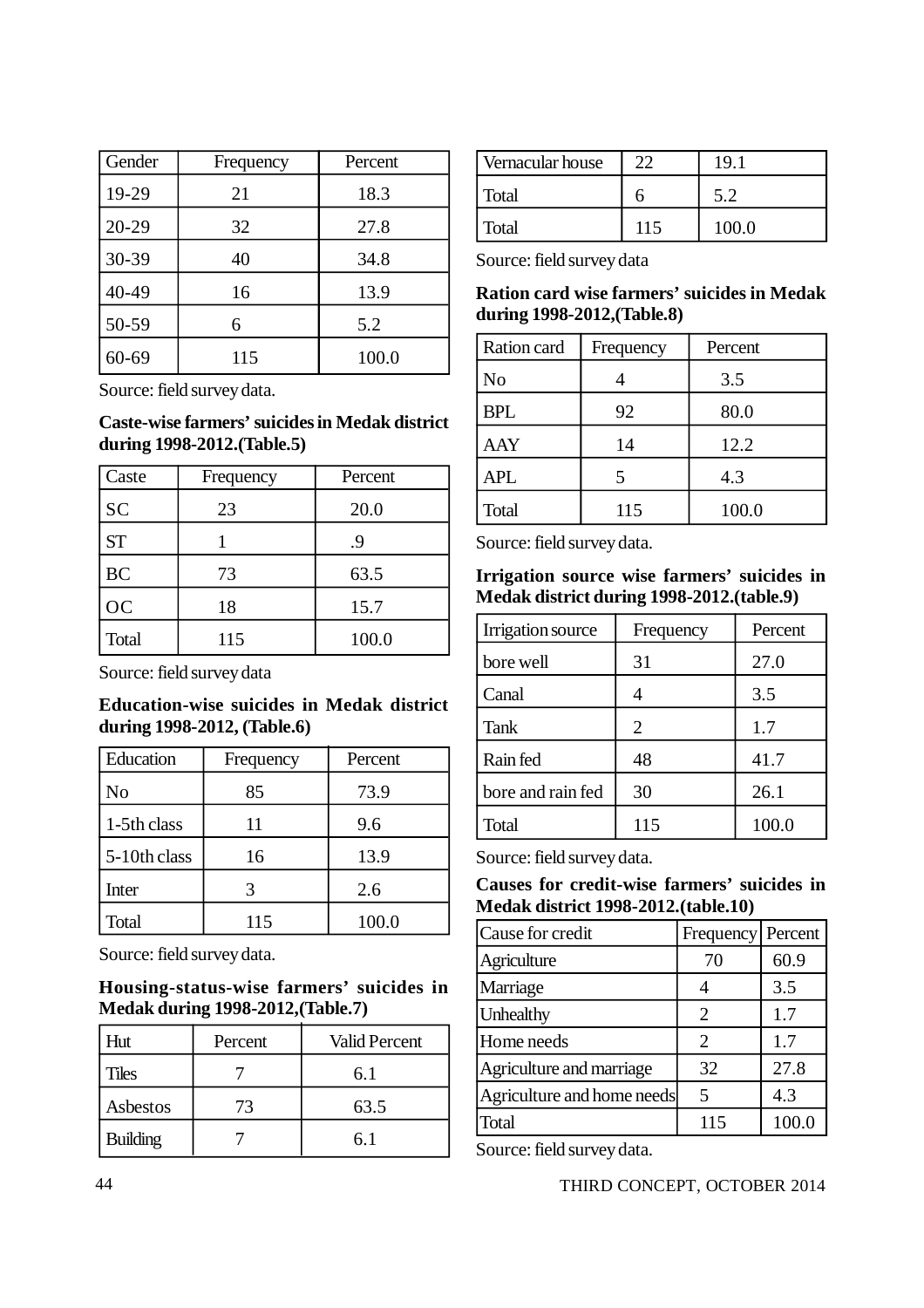| Family burden    | Frequency      | Percent   |
|------------------|----------------|-----------|
| after suicide    |                |           |
| Wife             | 75             | 65.2      |
| Husband          | 8              | 7.0       |
| Son              | 23             | 20.0      |
| Daughter         |                | $\cdot$ 9 |
| Mother           | $\mathfrak{D}$ | 1.7       |
| Father & brother |                | 5.2       |
| Total            | 115            | 100.0     |

## **Family burden after suicides in Medak district 1998-2012, (table.11)**

Source: field survey data.

**State of valuable assets sold after suicides in Medak district 1998-2012,(Table12)**

| <b>Assets</b>   | Frequency | Percent |
|-----------------|-----------|---------|
| Gold            | 35        | 30.4    |
| Land            | 9         | 7.8     |
| Cattle          | 18        | 15.7    |
| All             | 9         | 7.8     |
| Nothing         | 22        | 19.1    |
| Gold and land   |           | 6.1     |
| Gold and cattle | 15        | 13.0    |
| Total           | 115       | 100.0   |

Source: field survey data

**Dropouts in the family after suicides - in Medak 1998-2012.(Table.13)**

| Dropout     | Frequency | Percent |
|-------------|-----------|---------|
| Yes         | 58        | 50.4    |
| No          | 55        | 47.8    |
| No Children |           | 1.7     |
| Total       | 115       | 100.0   |

Findings of the study

1. The incidence of suicides had been very high during 2004. As many farmers had sustained loss in agriculture owing to erratic monsoon during 2003-2004. (table2). Suicide incidence

THIRD CONCEPT, OCTOBER 2014 45

is again very high during 2007-2008 due to severe drought conditions and crop failure.(table.2)

- 2. About 95 percent of sample cases among suicide victims are males. Men being at the helm of affairs in agriculture and given the patriarchal nature of the society, it is likely that men get more depressed in the event of any crisis.(table.3)
- 3. About 63 percent of the victims in Medak district are in the age group of 30-49 years, 18 per cent of victims belong to age group 19-29. It is almost similar in the case of sample cases in Andhra Pradesh. (table.4). About 63.5 % of BC , 16% of OC , 20 % of SC and 1 percent of ST communities had committed suicide in the district during 1998-2012.(table.5)
- 4. Our data indicates that there is no correlation between education levels and suicides. There are other reasons irrespective of educational levels for committing suicides. (table.6).
- 5. In case of housing status, large percentage(65%) of suicides occurred in tiles houses families only. 19 percent in building, 7 percent in huts ,6 percent in vernacular houses(Zahirabad mandal) suicides are reported.(table.7). In BPL (Below Poverty Line) families 80% of suicides were found. Besides, 12 per cent in AAY and 4.3 per cent in APL families' suicides were reported. And 4 farmers who committed suicide had no ration card. (table.8).
- 6. Lack of proper irrigation facility is said to be a major cause for committing suicides in the district. 42 per cent of farmers, who committed suicide, depended on rain-fed for irrigation. And 27 per cent of farmers depended on bore-well irrigation. 68 per cent of farmers who committed suicide had combined irrigation (bore-well and rain-fed). Table.9 clearly shows that there is more dependency on bore-well and rain-fed facilities for irrigation. Irrigation through canal and tank is very less in the district.(table.9)
- 7. Credit is said to be major cause for suicide in the district. 61 per cent of farmers had taken credit only for farm activities. 27 percent of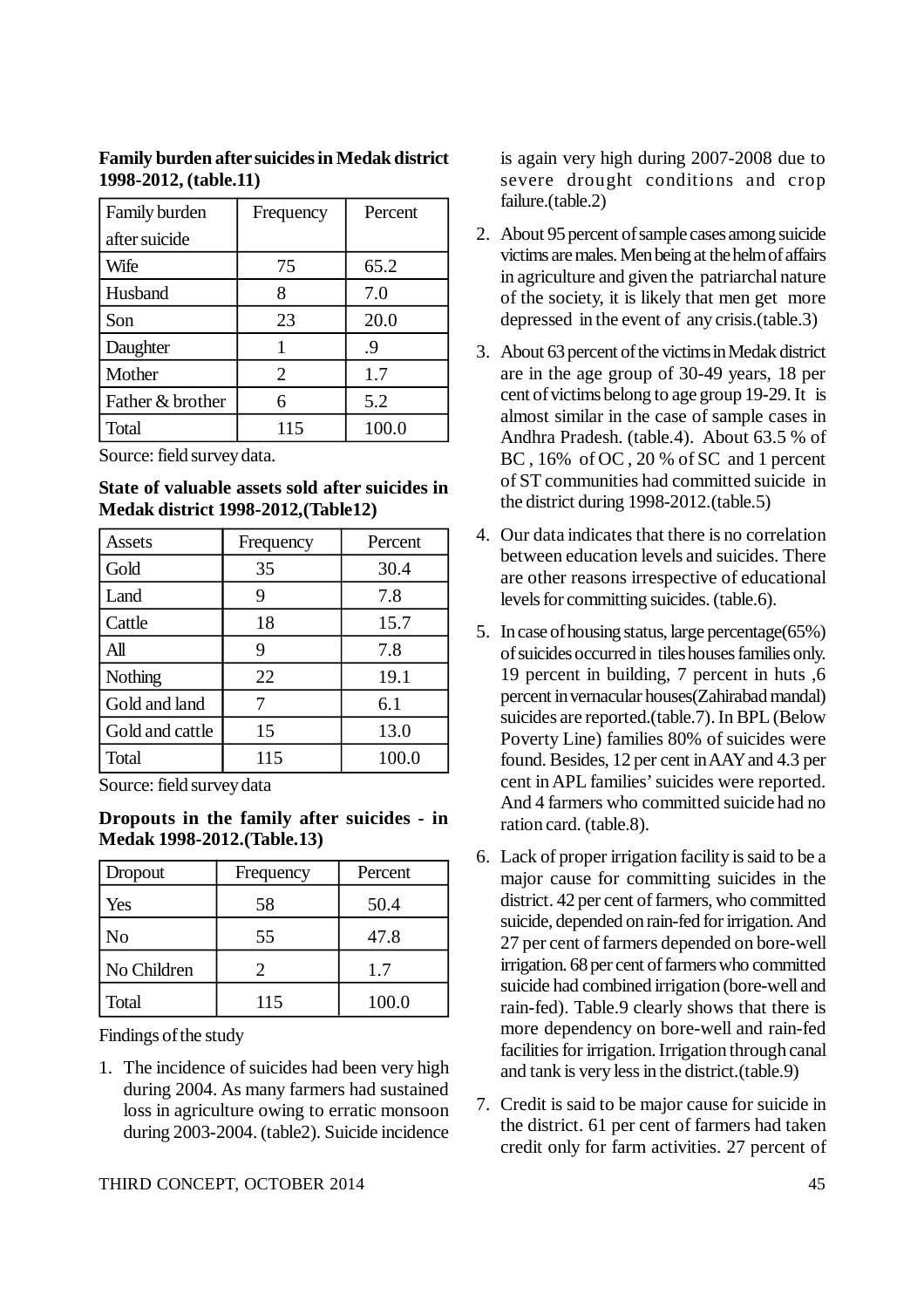farmers took credit for agriculture and to meet marriage expenditure of their daughters.(table.10) The data clearly show that victim farmers were found more in the debt trap of the non- institutional sources of credit

- 8. Most of the families experienced severe conditions after the suicide in the family. 65 per cent of women had to shoulder major responsibility in the family after suicide.(table11)
- 9. Unbelievable facts are found in the sample survey, i.e.30 per cent of households sold their valuable gold and nearly 20 per cent families sold cattle, land and gold to overcome the crisis. Valuable assets are lost by the households after the suicide.(table12)
- 10.There is negative effect found on education of their children after the suicide. 50 per cent (58 families) of families stopped their children from schooling after the suicide. (table.13) Drop-outs are found not only at school education level, but also at inter, degree and PG level of education.
- 11. Kohir and Munipally mandals in Sangareddy division recorded low suicides when compared to remaining mandals in the district. But suicides are more in Doulthabad, Gajwel and Siddipet mandals in the district. Paradoxical incidents may be seen in the district i.e. suicide occurred not only in commercial crops like cotton, but also in food crops like paddy, maize, vegetables and bazra.
- 12.It is a matter of serious concern that the nonfarm opportunities are shrinking in off- farming seasons. Thus, declining non-farm activities together with repeated crop failures and ineptness might have created acute conditions of distress for families in rural areas.

#### **References**

1. Centre for Environment Studies (CES), (1998), *Gathering Agrarian crisis; farmer suicides in Warangal district. Andhra Pradesh: A Citizen Report*, Hanmakonda Ap.CES. - November 2006.

- 2. Veerasham Report (2001), appointed by the Karnataka government.
- 3. Mohanty BB and Sangeeta.S (2004), "Framers suicides in Maharashtra", *EPW*.Vol.XXXIV.No.52, pp.5599-5606.
- 4. Mahender Dev (2005), "Agriculture and Rural Development in the Budget", *EPW*, Vol.XL, No14, pp. 1410-1413.
- 5. Asha Upwanshi Wasewar & Babita Sinha (2010), "Farmers suicides in India: Trends and Issues", *Indian Journal of Social Development*.vol.10,June.2010, pp.23-33
- 6. Venu Menon Sudha: *Globalisation, state and disempowerment study of farmers suicides in Waragal district,* 03 December 2006.
- 7. Vasavi, A, R.1999, "Agrarian districts in Bidar; Market state and suicides", *EPW* April.7.
- 8. "Naidu rules out ex-gratia", *The Hindu*, 23 March 2002.
- 9. S. Subramanyan and T. Aparna; *Agriculture development in Andhra Pradesh*.
- 10. E.Ravathi: "Farmers suicides in Andhra Pradesh: issues and policy concerns", in *Agricultural development in Andhra Pradesh*, p. 214.
- 11. K. Suman Chandra and R. Vidyasasger: *Debt and distress among farmers of Andhra Pradesh and Karnataka: A study of farmers suicides*.
- *12. Undeserved Death*, edited by K.S.Bhatt, p. 147.
- 13. .Srijith Mishra: *Suicides in India some observations*.
- 14. K.Nagraj: "Farmers suicides in India: Magnitudes, trends and spatial patterns", (March.2008).
- 15. G.Sridhar and K. Dasharatharamaih, "Factors driving the farmers towards the suicides and utility of Relief Measures: Evidence of Anathapur district of Andhra Pradesh", in K.S.Bhatt (ed.), *Undeserved death*, p. 157.

46 THIRD CONCEPT, OCTOBER 2014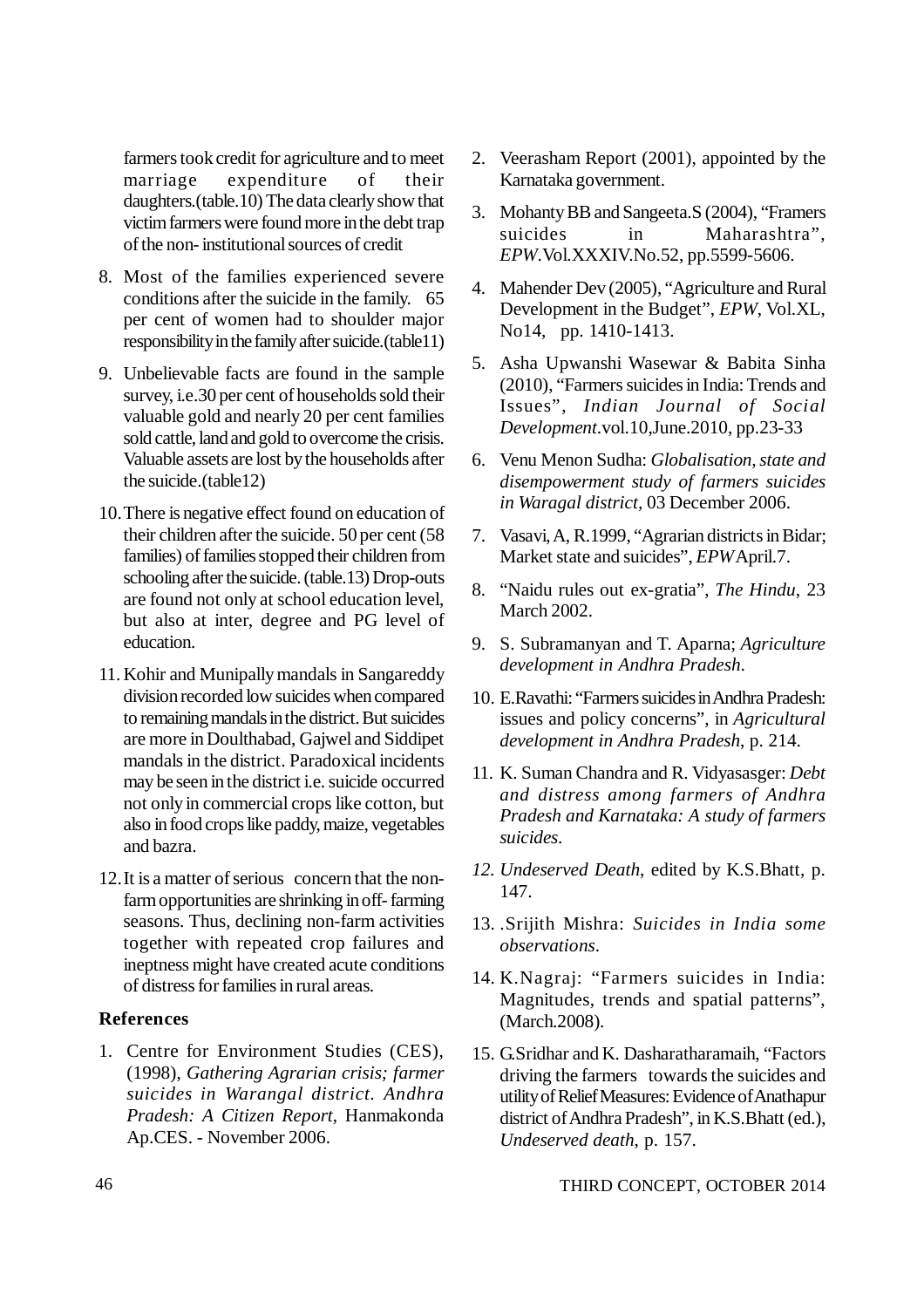- 16. Ground water information of Medak district, Andhra Pradesh.
- 17. NIRD study: *Farmers suicides in Andhra Pradesh and Karnataka*. (Vidhyasagar and chandra-1993), Hyd.
- 18. Srijith Mishra: Risks and farmers suicides and agrarian crisis in Indian: Is there a Way Out?
- 19. Government of Andhra Pradesh, 2002, *Andhra Pradesh five decades of development*, Directorate of Economic and Statistics, Hyd.
- 20. Meenon Parvathi (2001): "Round up from states", *Frontline*, vol.18, Issue .02, January 20 and February02.
- 21. P.Sai Nath: *Suicides in the history of India*.
- 22. Muzafar Assadi; Farmers suicides in Andhra Pradesh India agrarian crisis, Path of development and politics in Karnataka.
- 23. http//mpra.ub.uni-muenchan. del.1633/MPRA paper no.1633.
- 24. P. Sainath, "Maharashtra: graveyard of farmers", The Hindu, 14 May 2007.
- 25. *Andhrajyothi* (tel) daily news 6th.oct.2010.
- 26. DCRB(Medak) report.2012

 $\rightarrow \rightarrow$ 

## **Dr. B. R. Ambedkar and Social Justice**

Mrs. Suman Gupta\*

[*While dealing with Dr. Ambadkar's contribution in envisaging legal framework for the uplift of the downtrodden segments of the Indian society by virtue of incorporating relevant provisions in the Indian Constitution, the author in this article also refers to Ambedkar's relentless fight to establish a society based on the democratic ideas of liberty, equality and fraternity. According to the author, Ambedkar believed that in the absence of social and economic justice, political independence would not bring unity in the nation.* Ed.]

T. B.R. Ambedkar was a jurist, politician, philosopher, historian and economist. Born into a poor Dalit family, Ambedkar campaigned against the social discrimination of the r. B.R. Ambedkar was a jurist, politician, philosopher, historian and economist. Born into a poor Dalit family, Ambedkar Hindu caste system. He was merciless in his denunciation of the pettiness and hypocrisies of Brahmanism, which to him, was a wicked and mischievous agent of social exploitation of the backward and untouchable sections of Hindu society<sup>1</sup>. He rose to prominence in the first half of the 20th century and emerged as the sole representative of the depressed classes. He married a lady of the saraswat Brahmin caste, possibly, to a certain extent to release his venom against the socalled Brahmins.

Dr. Ambedkar has spoken and written in books like *Who were the Shudras?*<sup>2</sup> against the Hindu

social order as one based on graded inequality with the superiority of the few and degradation of the many. He was against the division of the Hindu society according to the four varnas or *chatur varnas* because according to him, the caste system and unsociability in the society are merely forms of inequalities.

He believed that such inequality was unacceptable and could never establish a healthy and equitable society. Therefore, he worked for establishing social justice for the masses especially the downtrodden i.e. Dalits.

In India important aspects of economic, political and social relations revolve around the issues of inequality, based on class, caste, race and gender. In the context of India, caste based politics has always remained in the forefront. But, during the last two decades, the assertion of the people from

Associate Prof., Dept of Pol. Sc., PG Government College for Girls, Chandigarh.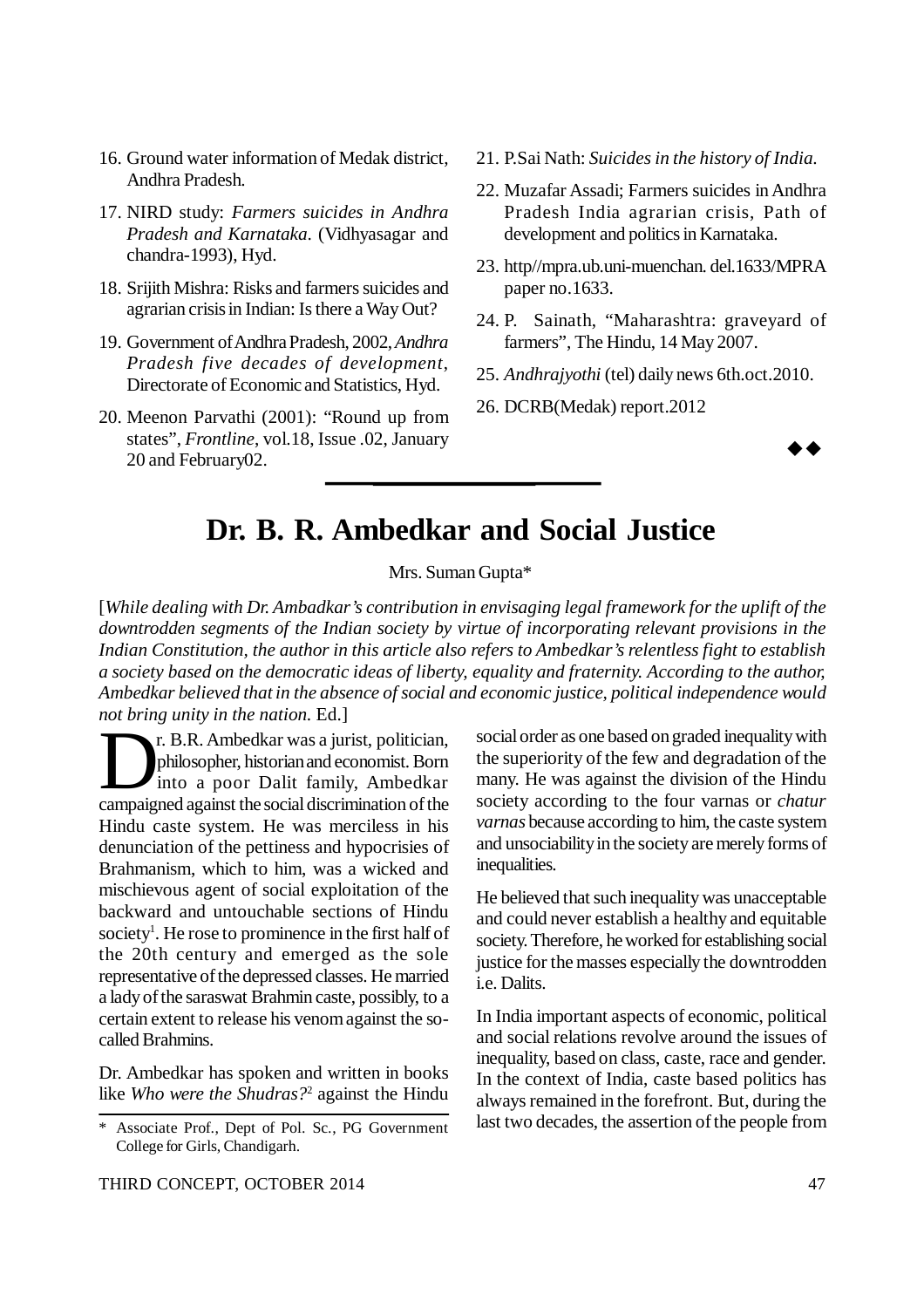low castes including the Dalits has assumed unprecedented significance.

The Dalit question is one of the most important questions in today's political and academic debates in India. Dalit assertion, Dalit leadership and voting pattern of the Dalits etc., are the elements of these debates.

Despite 67 years of Independence, Dalits are still underprivileged on all social economic and political fronts which lead to their misery on account of discrimination, exploitation and oppression by the caste-dominated society. The caste system is interlinked with the varna model, which divided the Hindu society into four orders-the Brahmins, the Kshatriya, the Vaishya and the Sudras<sup>3</sup>. The first three castes are considered twice born or 'dvija' since the men from these castes were entitled to use the sacred thread at the Vedic site of Upanayana, which the Sudras were not allowed to perform<sup>4</sup>.

Sudras were the people who cultivated the land, mended the shoes, washed the clothes and did all types of menial works. Members of this caste; however, shared the stigma of untouchability. They were frequently denied the chance to eat, smoke or even sit with members of the upper castes and they often used separate wells from those maintained for the use of others<sup>5</sup>.

#### **Ambedker's Contribution**

Ambedkar was born in Mhow, Indore on 14th April 1891, an untouchable Mahar, a caste group that traditionally worked as village servants in Maharashtra. With the help of the Maharaja of Baroda, who was impressed with his intellectual capacities, and due to the fact that his father had worked in the British army and had some financial means, Ambedkar gained access to an education traditionally inaccessible to someone of his social position.

Still, his education and later his professional life were strongly marked by the stigma of untouchability. In primary school he had to sit outside the classroom and was not allowed to drink from the common water tanks and later, at secondary school, there was objection to his studying Sanskrit, the language of the scriptures, strictly forbidden for an Untouchable<sup>6</sup>.

He had difficulty finding accommodation both at university hostels, and later when he was stationed in different parts of the country as a government official. Even when he was appointed Minister for Finance in Baroda (a political post never before occupied by an Untouchable), he was discriminated against by his peers, who refused to touch any document he may already have handled.

Based on his own experiences, Ambedkar adopted a social and political perspective contrary to Gandhi's. To him, the problem of untouchability was intrinsic to the whole construction of Hinduism and he believed there would be no emancipation of Untouchables without the destruction of the caste system. In 1919, he gave evidence before the South Borough Committee to constitute separate electorates for untouchables. He started a weekly paper 'Mooknayak' (Leader of Dumb) on 31st January 1920, to mobilise untouchables for their struggle.

Ambedkar deeply craved for a new social order based on the lofty principals of "liberty, equality, fraternity and justice". These principals are the core of his philosophy. In 1924, he established the 'Bahishkrit Hitkarini Sabha', the untouchable's welfare forum and gave a clarion call to his peoples to "educate, organize, and agitate".

He looked upon law as a vital means for social change or social engineering, the aim of which should, of course, be social justice<sup>7</sup>. The concept of social justice is at the centre of Ambedkar's socio-legal philosophy.

He tried to establish social justice through social upliftment which was carried out by following ways—

1. In 1927, Ambedkar decide to launch active movement against the untouchability. He began with public movements to open up and share public drinking water. He led a Satyagraha in Mahad to fight for the right of the untouchable community to draw water from the main water tanks.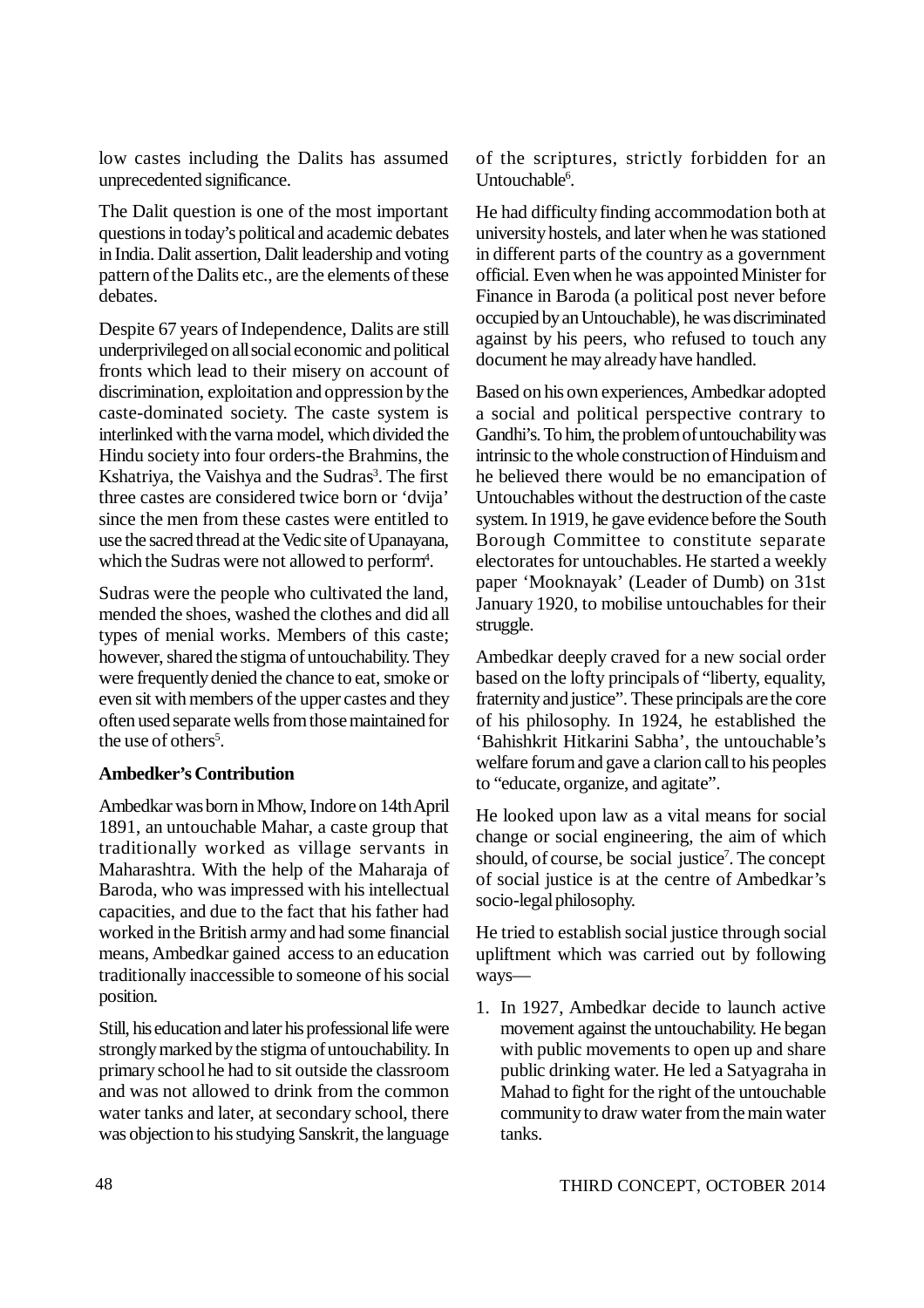- 2. Also he began a struggle for the right of untouchables to enter in Hindu temples. In 1930, he launched Kalaram Temple movement. The movement was non-violent and was for human dignity and self-respect.
- 3. From 1918-1928, he worked to spread education among the depressed classes, to improve their economic conditions and to represent their grievances in the parliament. His main aim of life was social emancipation of untouchables and downtrodden i.e. need for human dignity, equality, liberty and civic facilities for the untouchables.

In 1932, when the British had agreed with Ambedkar and announced a Communal Award of a separate electorate, Gandhi protested by fasting while imprisoned in the Yerwada Central Jail of Poona. Fearing a communal reprisal and genocidal acts against untouchables, Ambedkar was coerced into agreeing with Gandhi<sup>8</sup>.

This agreement, which saw Gandhi end his fast and Ambedkar drop his demand for a separate electorate, was called the Poona Pact. Instead, a certain number of seats were reserved specifically for untouchables (who in the agreement were called the "Depressed Class").

In 1935, Ambedkar was appointed principal of the Government Law College, Mumbai, a position he held for two years. Settling in Mumbai, Ambedkar oversaw the construction of a house, and stocked his personal library with more than 50,000 books. In 1936, Ambedkar founded the Independent Labour Party, which contested the 1937 Bombay election to the Central Legislative Assembly for the 13 reserved and 4 general seats and securing 11 and 3 seats respectively.

Ambedkar published his book *The Annihilation of Caste* in the same year, which strongly criticised Hindu orthodox religious leaders and the caste system in general. Ambedkar served on the Defence Advisory Committee and the Viceroy's Executive Council as minister for labour. In his work *Who Were the Shudras?*, Ambedkar attempted to explain the formation of Untouchables. He saw the Shudras, who form the lowest caste in the ritual hierarchy of the caste system, as being separate from Untouchables. Ambedkar oversaw the transformation of his political party into the Scheduled Castes Federation, although it performed poorly in the elections held in 1946 for the Constituent Assembly of India.

Upon India's independence on 15 August 1947, the new Congress-led government invited Ambedkar to serve as the nation's first Law Minister, which he accepted. On 29 August, he was appointed Chairman of the Constitution Drafting Committee, charged by the Assembly to write India's new Constitution.

Granville Austin has described the Indian Constitution drafted by Ambedkar as "first and foremost a social document... The majority of India's constitutional provisions are either directly arrived at furthering the aim of social revolution or attempt to foster this revolution by establishing conditions necessary for its achievement."

The text prepared by Ambedkar provided constitutional guarantees and protections for a wide range of civil liberties for individual citizens, including freedom of religion, the abolition of untouchability and the outlawing of all forms of discrimination<sup>9</sup>. Ambedkar argued for extensive economic and social rights for women, and also won the Assembly's support for introducing a system of reservations of jobs in the civil services, schools and colleges for members of scheduled castes and scheduled tribes and Other Backward Class, a system akin to affirmative action.

India's lawmakers hoped to eradicate the socioeconomic inequalities and lack of opportunities for India's depressed classes through these measures. The Constitution was adopted on 26 November 1949 by the Constituent Assembly.

His greatest contribution to the untouchables was the insertion of Article 14 and Article 17 in the constitution which provided complete equality before law and called for the abolition of untouchability. Other articles for the upliftment of depressed classes include:

(a) Article 330 — reservation of seats and representation for S.C. and S.T. in Lok Sabha.

#### THIRD CONCEPT, OCTOBER 2014 49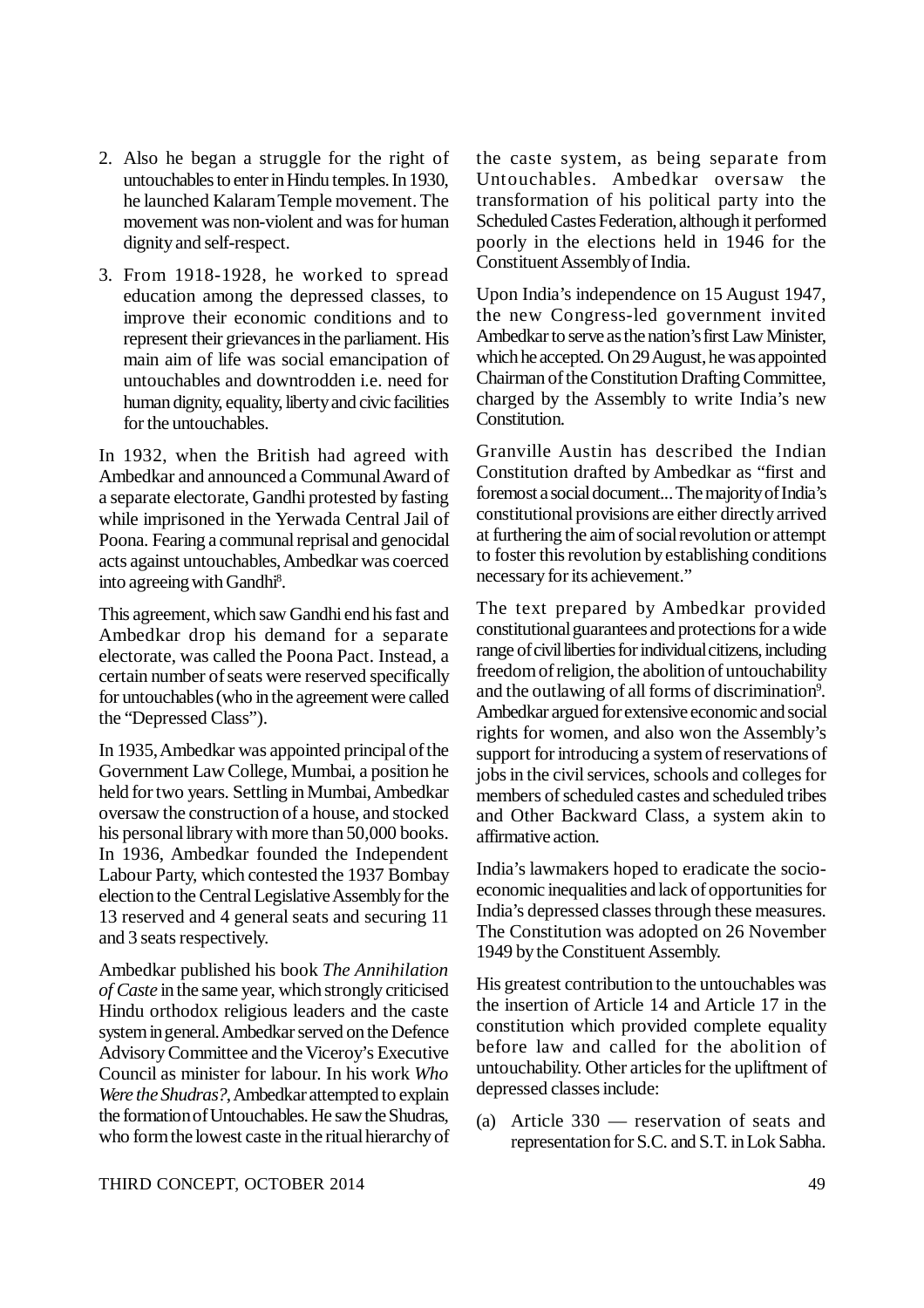- (b) Article 332 reservation of seats for S.C. and S.T. in state legislative assembly.
- (c) Article 334 reservation of seats in all government bodies.

Ambedkar resigned from the cabinet in 1951 following the stalling in parliament of his draft of the Hindu Code Bill, which sought to expound gender equality in the laws of inheritance and marriage. Ambedkar independently contested an election in 1952 to the lower house of Parliament, the Lok Sabha, but was defeated He was appointed to the upper house, of Parliament, the Rajya Sabha in March 1952 and remained as member till death $10$ .

Towards the end of his life Ambedkar got disenchanted with political life and felt that the Hindu social structure was so rigid that it was virtually impossible to dismantle it. Therefore, he embraced Buddhism and encouraged millions of his followers to embrace the teachings of Buddhism too $^{11}$ .

#### **Analysis**

Though analysis of the problems of the untouchables as put forth by Ambedkar may only be an indicator of the prevailing system and condition of his times, his ideas have continued to guide the successive governments in formulating the welfare policies for Dalits and others depressed classes.

At present, Dalit activists and NGOs continue to work for social justice, using his three words "Educate, Organize, Agitate" to liberate Dalits. The same viewpoint has been pointed out by Anil Bhardwaj that how Ambedkar's socio-legal philosophy has been interpreted and implicated with their outcome by the Indian Civil Society<sup>12</sup>.

#### **Conclusion**

Dr. Ambadkar was a towering figure of astonishing vision, who many a times spoke against social and economic inequalities and worked all his life for the upliftment of the depressed classes. He fought relentlessly to establish a society based on the democratic ideas of liberty, equality and fraternity. He believed that in the absence of social and economic justice, political independence would not bring unity in the nation.

His main aim in life was social emancipation i.e. human dignity, equality, honesty, liberty and civic facilities for the untouchables and downtrodden. Hence, he was a statesman, a crusader of the downtrodden and above all a spiritual guide. Dr. Ambedkar has left an indelible impression on the Indian history. By annihilating the Hindu caste structure he sought the upliftment of Dalits, be it socially, economically or politically.

#### **References**

- 1. B.R. Ambedkar, *Who were the Shudras?*, p. 57.
- 2. B.R. Ambedkar, *Who were the Shudras?*, (Bombay, Thacker & Co., 1946.), *The Untouchables, Caste in India, Annihilation of Caste*.
- 3. John Campbell Oman, *Religious Festivals and Caste System in India*, Khana Publishers, New Delhi, 2003, p. 42.
- 4. Ranjit Rajadhyaksha, *Encyclopaedia of Social Problems and Social Change*, Dominant Publishers, New Delhi, 2004, p. 235.
- 5. Mark Juergensmeyer, *Religious Rebels in Punjab: The Social Vision of Untouchability*, Ajanta Publications, Delhi, 1988, p. 14.
- 6. Narula, S., *Broken Promises and Dalits Betrayed*, BLACK PAPER on the status of Dalits Human Rights (A Summary)
- 7. Manorama, R. (2000), Dalit Women the Downtrodden of the Downtrodden. Paper presented in a national conference of Dalit women, in Bangalore.
- 8. Kurian, Sangeeth. "Human Rights Education in Schools". *The Hindu*.
- 9. Omvedt, Gail (2012). "A Part That Parted", *Outlook India*, 12 August 2012.
- 10. Beltz, Johannes, *Reconstructing the World: B.R. Ambedkar and Buddhism in India*, New Delhi: Oxford University Press.
- 11. B.R. Ambedkar, *The Buddha and His Dhamma*.
- 12. Thapar, R. (2002). *Early India: From the origins to AD 1300*, New Delhi: Penguin Books.

50 THIRD CONCEPT, OCTOBER 2014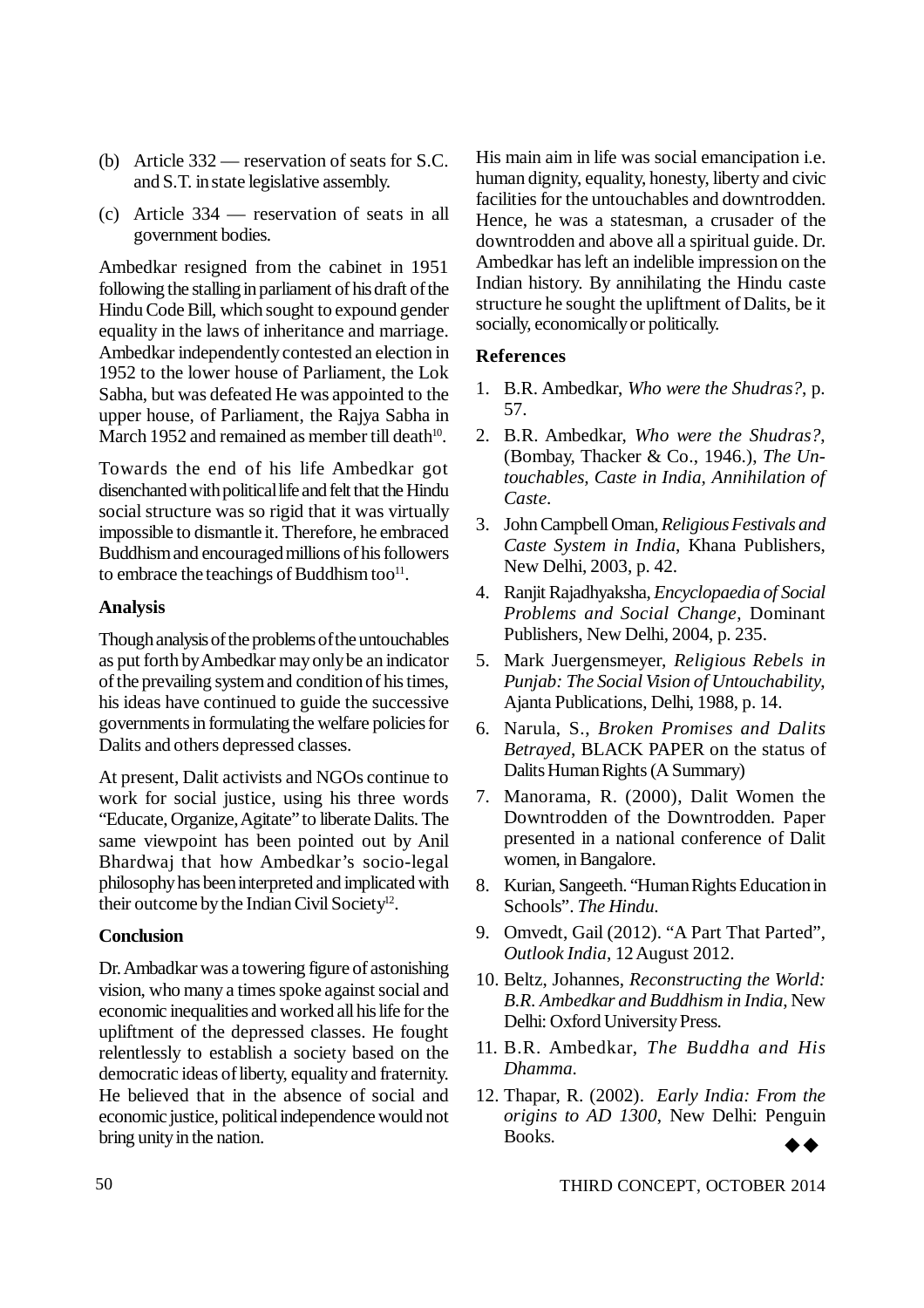## **Life Insurance Industry in India: An Overview**

Dr Uma Narang\*

[*The insurance business introduced in India in early nineteenth century by the British was brought together in 1956 by an act of Parliament. In the aftermath of liberalization of economy in the early 1990s and opening up the insurance sector to the private sector, the insurance business has got a major breakthrough. The potential for growth of insurance industry in India is immense as nearly 80 per cent of Indian population is without any life insurance cover while health insurance and nonlife insurance continues to be well below international standards.* Ed.]

If it insurance was first set up in India through<br>a British company called the Oriental Life<br>Insurance Company in 1818 followed by the<br>Bombay Assurance Company in 1823 and the ife insurance was first set up in India through a British company called the Oriental Life Insurance Company in 1818 followed by the Madras Equitable Life Insurance Society in 1829. All of these companies operated in India but did not insure the lives of Indians. They were insuring the lives of Europeans living in India.

In 1956, Government of India brought together 245 Indian and foreign life insurers and provident fund societies under one nationalised monopoly corporation and formed Life Insurance Corporation of India (LIC) by an Act of Parliament, viz. LIC Act, 1956, with a capital contribution of Rs.5 crore.

Insurance sector in India is one of the flourishing sectors of the economy and is growing at the rate of 15-20 per cent per annum. Together with banking services, it contributes to about 7 per cent to the country's GDP. With the liberalisation and privatisation of insurance industry in 2000 and passing of IRDA Act, various changes have taken place. Entry restrictions for the private players have been lifted and foreign players have been allowed to enter into this market with the limit of 26%, further enhanced to 49 % in the shape of FDI.

Similarly, with the entry of private sector, the private life insurance market has also been developing at a high rate in India. There was a remarkable progress in the Indian insurance industry soon after the

acceptance and adaptation of LPG in the year 1991. After 1991, the Indian life insurance industry has geared up in all respects, as well as it being forced to face a lot of healthy competition from many national as well as international private insurance players. This private sector bridges most of the gaps between what government sector offers and what people need.

The potential for growth of insurance industry in India is immense as nearly 80 per cent of Indian population is without any life insurance cover while health insurance and non-life insurance continues to be well below international standards. Insurance Regulatory and Development Authority (IRDA) has been established under IRDA Act, 1999 to regulate the insurance business in India.

#### **Literature Review**

Among early studies, Arora (2002) highlighted that LIC was likely to face tough competition from private insurers having large established network and their trained intermediaries throughout India. Verma (2003) analyzed the various types of products offered by public sector giant and the new global players in the private sector. Kumar and Taneja (2004) highlighted the opportunities and challenges before the insurance industry in India due to liberalization, globalization and privatization.

Kulshrestha and Kulshrestha (2006) highlighted that demand for life insurance in rural India was expanding at the annual rate of 18 per cent as

P G Dept of Commerce, P G Govt. College, Chandigarh.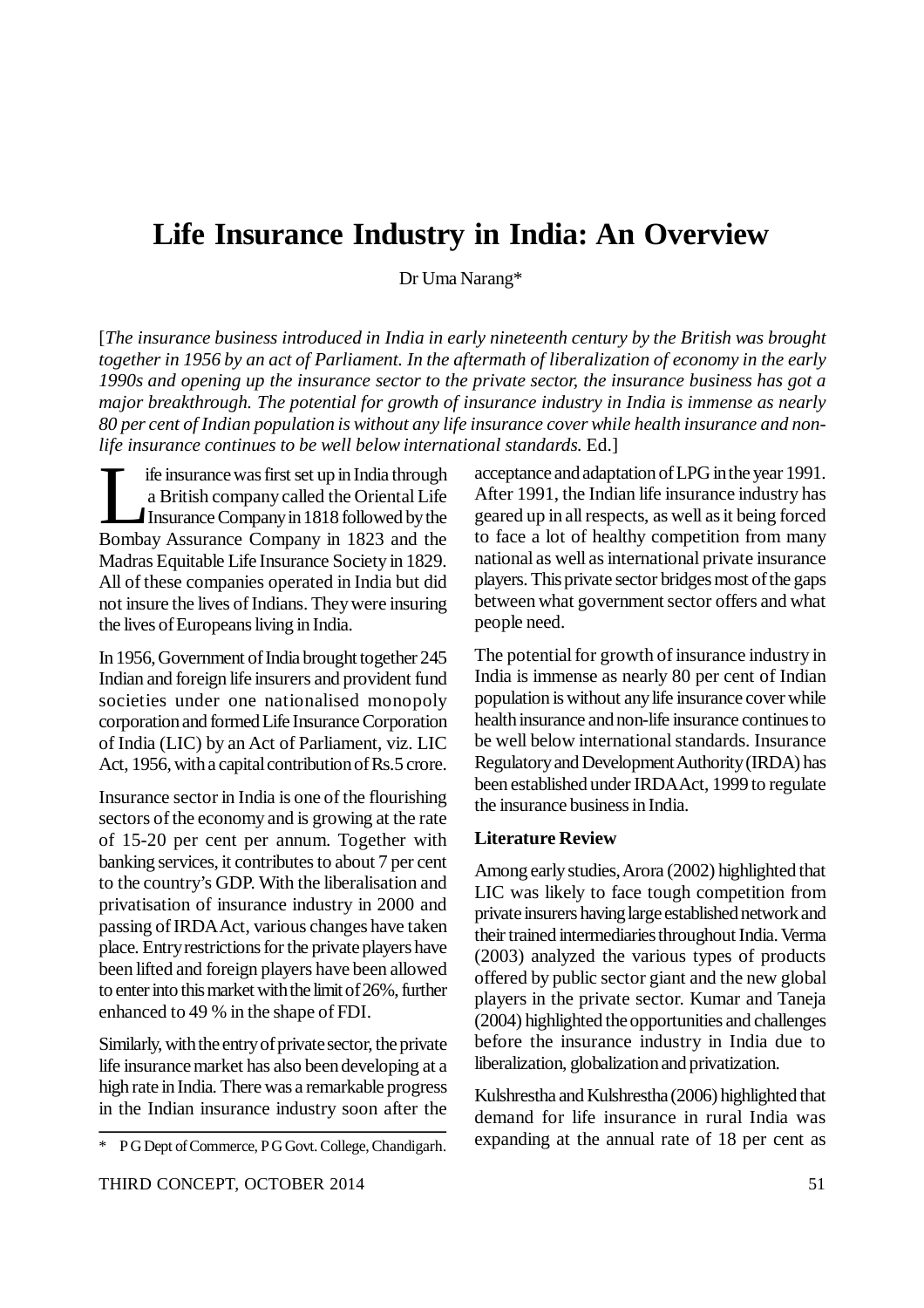compared to 3.9 per cent in urban areas which provided good opportunity for life insurers to perform. Rao (2007) reported, "Insurance is a vital economic activity and there is an excellent scope for its growth in the emerging markets."

Paramita Chatterjee (2009) in her article titled "Private insurers command majority share of life Insurance market", has evidently said private insurers recorded 62% growth rate in April-December 2008 against 45% in the same period of last fiscal. ICICI Prudential, HDFC Standard, SBI Life and Bajaj Allianz are the dominant players of the life Insurance sector. LIC a market leader recorded a decline of 28% and experts said the Industry has witnessed a reasonable growth despite the tight financial conditions.

The opening up of the insurance sector has raised high hopes among people both in India and abroad. The recent de-tariffication in the non-life domain has provided a great deal of operational freedom to the players". Sabera (2007) indicated, "The Government of India liberalized the insurance sector in March 2000, which lifted the entry restrictions for private insurance players, allowing foreign players to enter into the market and start their operations in India. The entry of private players helps in spreading and keeping the operation in the Indian insurance sector which in turn results in restructuring and revitalizing of public sector companies". Rajendran and Natarajan (2010) in their study have found that the business in India and the business outside India as well as the total businesses of LIC are always on an increasing trend.

#### **Objectives**

1. To analyze the overall performance of Life Insurance Corporation of India vis-à-vis private players.

2. To study the Market Potential for Life Insurance Business in India vis-à-vis private players.

#### **Hypothesis of the Study**

Despite of entry of multiple players, life insurance business in India is increasing year after year.

#### **Research Methodology**

Data used in this paper have been collected from various secondary sources like research articles in journals, published and unpublished scholarly papers, and books, various international and local journals, speeches, newspapers and websites. The analysis part of the paper is based on the statistical data provided by IRDA. For the analysis of data, statistical tools like percentages, growth rates have been used.

### **Analysis and Findings**

The insurance sector is growing at a speedy rate of 15-20%. Together with banking services, insurance services add about 7% to the country's GDP.

### **Expansion of Offices**

Over the last six years, the number of offices of LIC has increased more than 52% i.e. from 2220 offices in 2005-06 to 3526 offices in 2012-13. On the other hand the number of offices of industry has also increased from 3865 offices to 10285 offices during the corresponding period. Therefore, the percentage of LIC offices to total industry offices has declined from 57.43 per cent in 2005-06 to 25.64 per cent in 2008-09 and then there is an increase in 2009-10 and 2011-12, i.e. 27.04 and 30.93 respectively.

## **Table 1 Comparison of LIC Offices with Total of Industry Offices**

| Year    | Offices of LIC | Total Offices of the Industry | Percentage of LIC Offices to<br>Total Offices of the Industry |
|---------|----------------|-------------------------------|---------------------------------------------------------------|
| 2005-06 | 2220           | 3865                          | 57.43                                                         |
| 2006-07 | 2301           | 5373                          | 42.83                                                         |
| 2007-08 | 2522           | 8913                          | 28.29                                                         |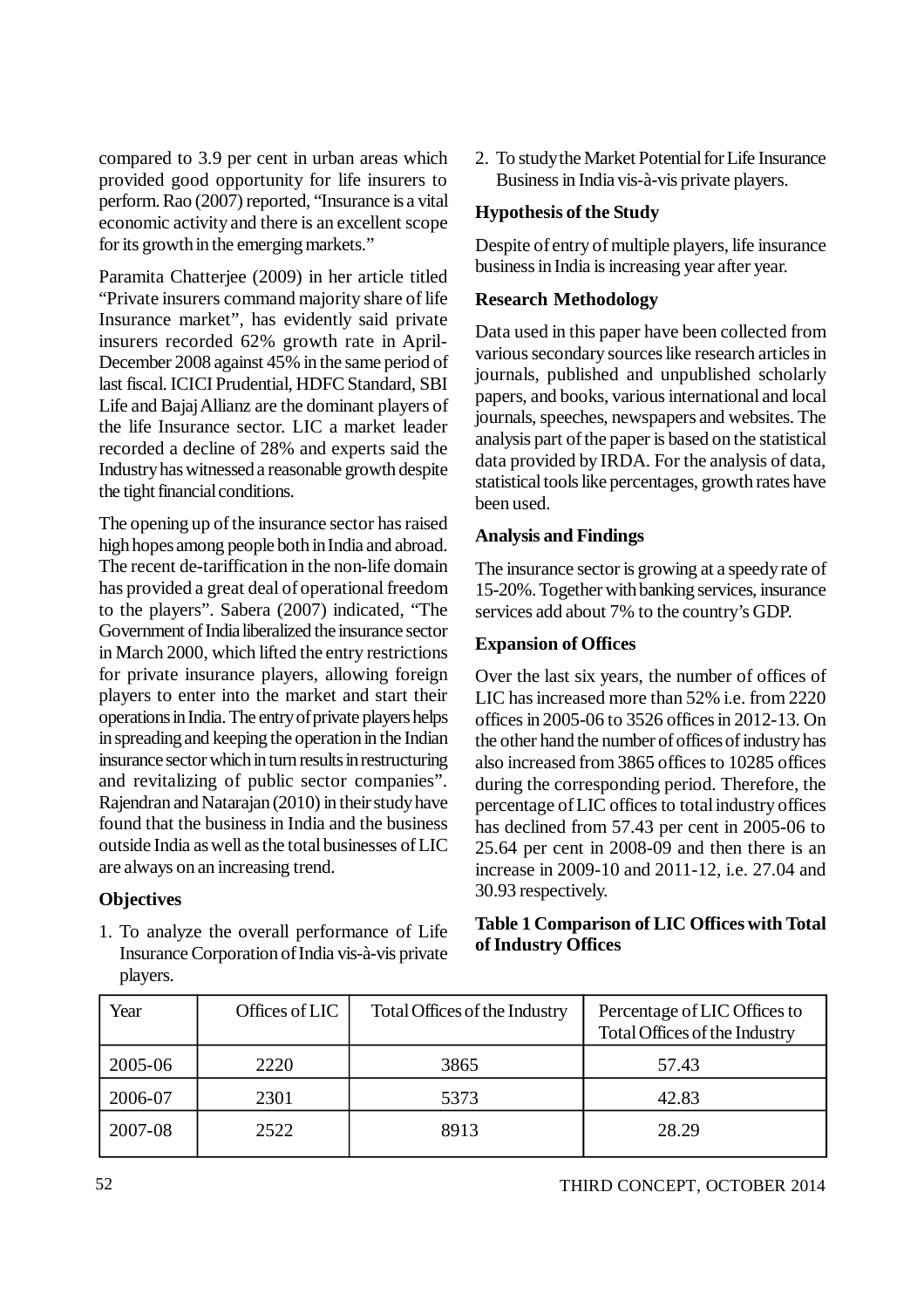| 2008-09 | 3030 | 11815 | 25.64 |
|---------|------|-------|-------|
| 2009-10 | 3250 | 12018 | 27.04 |
| 2010-11 | 3371 | 11546 | 29.20 |
| 2011-12 | 3455 | 11167 | 30.93 |
| 2012-13 | 3526 | 10285 | 34.28 |

\*Offices opened after seeking approval of the Authority

Note: Office as defined under section 64 VC of the Insurance Act, 1938.

Source: *Annual Report of IRDA* (Various Issues)

There were 24 companies (one state-owned and 23 private sector) operating in India till 31 March 2012 and their performance is being discussed in the succeeding paras. A well-developed and evolved insurance sector is a boon for economic development as it provides long- term funds for infrastructure development and at the same time strengthening the risk taking ability of the country.

The strong growth potential of the country has also made international players to look at the Indian insurance market. Moreover, saturation of insurance markets in many developed economies has made the Indian market more attractive for international insurance players.

#### **Growth of Business in India**

The table-2 below illustrates the growth posted by life insurers in terms of premium and it is seen that growth of LIC is more consistent as compared to private life insurers. Life insurance industry recorded a premium income of 2, 87,202 crore during 2012-13 as against 2, 87,072 crore in the previous financial year.

| Year    | $LIC$ (Rs. in Crore) | Private Sector Premium (Rs. in Crore) |
|---------|----------------------|---------------------------------------|
| 2005-06 | 28515.87             | 10269.67                              |
| 2007-08 | 59182.2              | 33806.51                              |
| 2008-09 | 61718.52             | 24980.33                              |
| 2010-11 | 67135.31             | 26328.49                              |
| 2011-12 | 202889.28            | 84182.83                              |
| 2012-13 | 208803.58            | 78398.91                              |

#### Source: *Annual Report of IRDA*

Total investments of Life insurers was 17, 44894 crore in 2012-13 as against 15, 81, 259 crore in the year 2011-12.

## **Market Share in terms of Total Premium**

The chart given below shows the percentage market share of LIC as well as private companies. In 2000- 2001, the share of LIC was 99.98% which was reduced to 85.75% in 2005-2006 and then reduced to 70.68% in 2011-2012 and thereafter increased to 72.70% in 2012-13, whereas the market share

of private companies in 2000-2001 was just 0.02% and it gradually increased to 29.32% in 2011-2012 then reduced to 27.33% in 2012-13.

Total premium earned by life insurance industry increased from Rs. 34898.47 crore in 2000-01 to Rs. 95000.04 crore in 2010-11, registering a significant growth during this period. Similarly, total premium earned by LIC increased from Rs. 34890.02 crore in 2000-01 to Rs. 67135.31 crore in 2010-11 which also showed a significant growth during the same period.

THIRD CONCEPT, OCTOBER 2014 53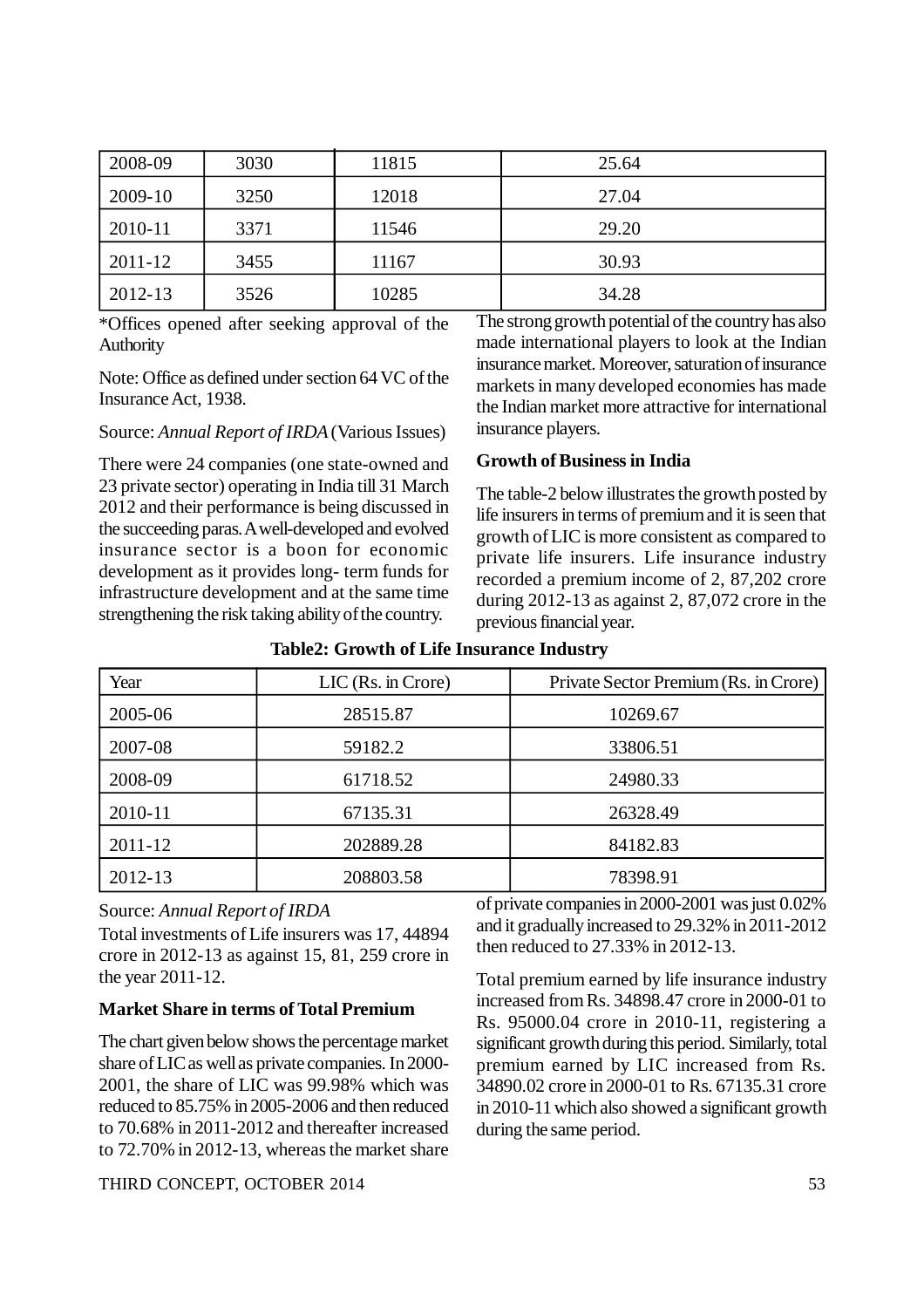Similarly, total premium earned by private life insurers increased from Rs. 6.45 crore in 2000-01 to Rs. 27864.73 crore in 2010-11, registering a very high growth. As a result, the share of private life insurers in total premium increased from 0.02 per cent in 2000-01 to 29.32 per cent in 2011-12.



Source: Compiled from various Annual Reports of IRDA from 2000-01 to 2010-11

## **Operating Expenses and Profits of Life Insurers**

The operating expenses towards life insurance business were Rs 16,707.66 crore in 2012-13 as against Rs 14,914.40 crore in 2011-12. The share

> of private sector was Rs 14,854.04 crore in 2012-13 as against Rs 14,741.70 crore in 2011-12. In financial year 2010-11, the life insurance industry reported a net profit of Rs 2,657 crore as against net loss of Rs 989 crore in 2009-10. Out of the 23 life insurers in operations during 2010-11, twelve companies reported profits (i.e. LIC, ICICI Prudential, Birla Sunlife, Max New York, Bajaj Allianz, SBI, Kotak Mahindra, TATA AIG, MetLife, Aviva, Sahara India and Shriram.

Life Insurance Corporation of India has reported net profit of Rs 1,172 crore i.e., an increase of 10.47 per cent over Rs 1,061 crore in 2009-10). The highlights of the performance of LIC during the financial year 2012-13 are shown as under:

| Sr. No         | Item                                                     |           |
|----------------|----------------------------------------------------------|-----------|
| 1              | Market Share on the basis of total premium income (in %) | 72.70     |
| $\overline{2}$ | Total Premium (in Rs crore)                              | 208803.58 |
| 3              | New Policies Issued (in Rs lakh)                         | 367.82    |
| $\overline{4}$ | Operating Expenses (in Rs crore)                         | 16707.66  |
| 5              | Total Investments (in Rs crore)                          | 14,02,387 |
| 6              | Micro Insurance Agents                                   | 15,228    |
| 7              | Disposal of Complaints by Ombudsmen                      | 14673     |
| 8              | <b>Individual Death Claims Paid</b>                      | 97.73     |

## **Table 3: Performance of LIC, during 2012-13**

LIC has also been running some of the social security schemes of Central and State/UT Governments and these are:

- **³** Janashree Bima Yojna (2000)
- **³** Shiksha Sahayog Yojana (2001)

**³** Aam Admi Bima Yojana (2007)

The LIC, being an old brand and governmentowned insurer in the market, its market share is large as compared to all other private players. But consumers' perception of the insurance is that of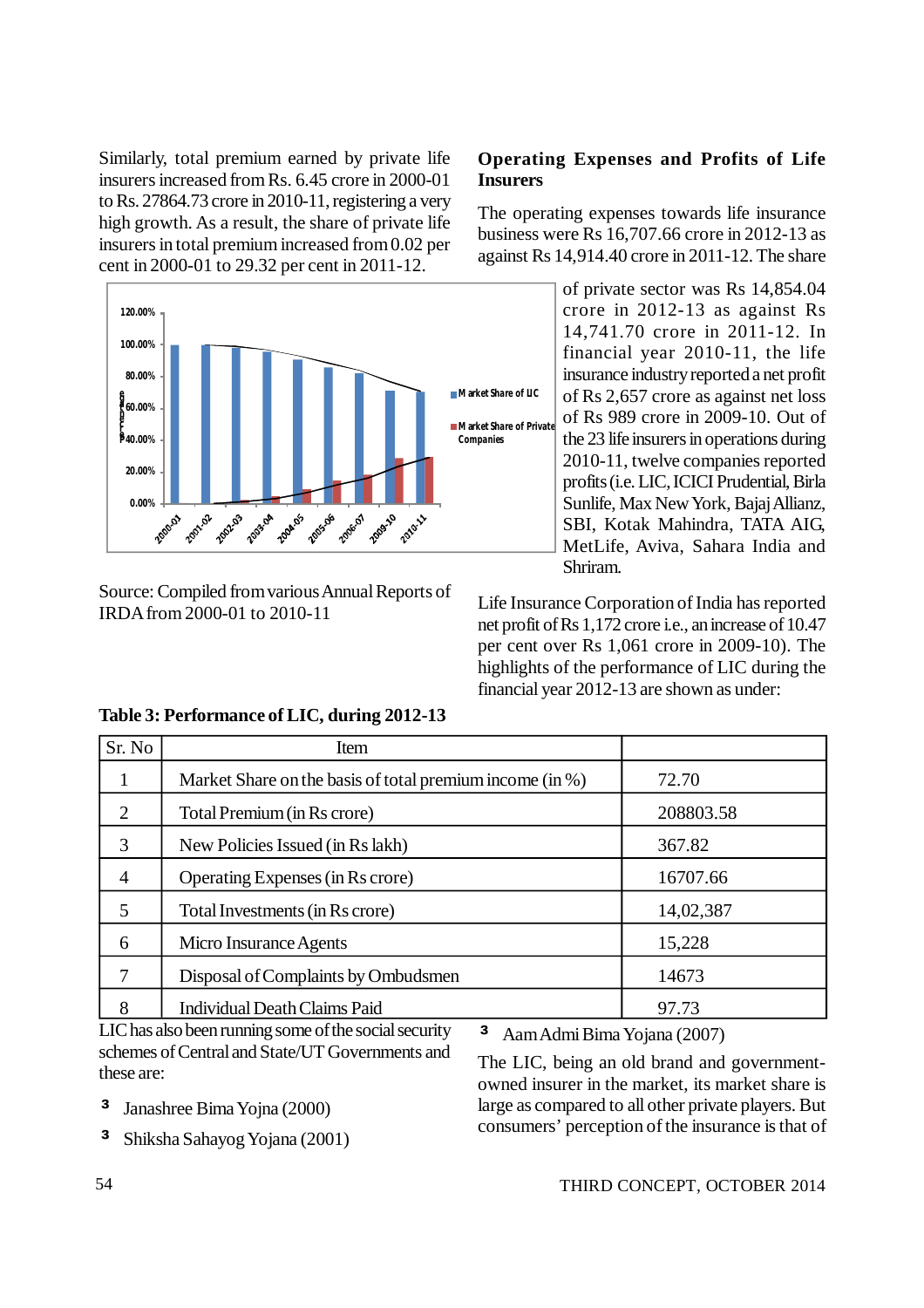an investment rather than as a risk cover. They expect prompt services.

The LIC has been facing competition pressure, so it has been reorganizing itself in order to perform better and to compete with private players. LIC has been formulating new strategies and plans from time to time. No doubt, experience generally improves performance; the LIC has experience of more than fifty years. Even IRDA also aims at innovative and progressive development of insurance sector.

#### **Potential of Life Insurance Industry in India**

Insurance industry is a huge opening area in India for national as well as foreign investors. There is a large untapped market with strong growth potential which attracts various players. Even customers require the best quality insurance products due to increased awareness and education level and this can be possible only when insurance industry wins the hearts of their customers by providing new products with multi-distribution channels.

The following innovative marketing strategies can be adopted to grow and survive in the Indian Insurance Market.

- **³** Understanding Customer needs
- **³** Product Development
- **³** Alliance & Tie up
- **³** Market Segmentation
- **³** High-level Training and Development
- **³** Development of Alternative Distribution Channels
- **³** Strong Agent Relationship

With the adoption of these and other related, the life insurance sector can grow very rapidly over the next decades in India. The major drivers include sound economic fundamentals, a rising middleincome class, an improving regulatory framework and rising risk awareness.

#### **Conclusion**

Life insurance sector has been witnessing a continuous and robust growth for the past more than

THIRD CONCEPT, OCTOBER 2014 **55** 

a decade. Even with the entry of private players, the overall size of the market is increasing because of the presence of huge untapped market. It is this potential which is attracting the foreign players to enter the business of life insurance in India.

This sector is helping the Indian economy in more than one ways. Besides providing security cover to millions of insured, the industry is providing funds much needed for infrastructure development and also providing direct and indirect employment to millions of employees and agents. The industry has registered remarkable growth since its privatisation in 2000. It can be said that, LIC is the only life insurer in India that is fairly settled but the market share of LIC of is decreasing day by day. Private players play a competitive role in the insurance market which ultimately helps in the overall development of the sector.

With so many speed bumps on the path, is insurance in India still attractive? In a report entitled, *India Life Insurance 2012: Fortune Favors the Bold*, McKinsey & Co. sets out the positives: "All factors are in place for the Indian life insurance industry to blossom into one of the fastest-growing financial services markets in the world," the report says. "The still nascent market is at an inflection point — rising incomes driven by economic growth are boosting demand, and increasingly sophisticated consumers with different needs are driving some differential plays."

#### **References**

- 1. Arora RS, "Financial Reforms and Service Sector–A Study of Life Insurance Industry in India", in B.B. Tandon and A.K.Vashisht (eds.), *Financial Sector Reforms–An Unpublished Agenda for Economic Development*, New Delhi: Deep & Deep, 2002.
- 2. Bhattacharya A., "Challenges before Life Insurance Industry", *Life Insurance Today* 2005; 1 (8): 5-8.
- 3. Chakraborty J., "Private Life Insurance Companies in India: Growing Prospects and Challenges", *Insurance Chronicle*, 2007; 26- 49.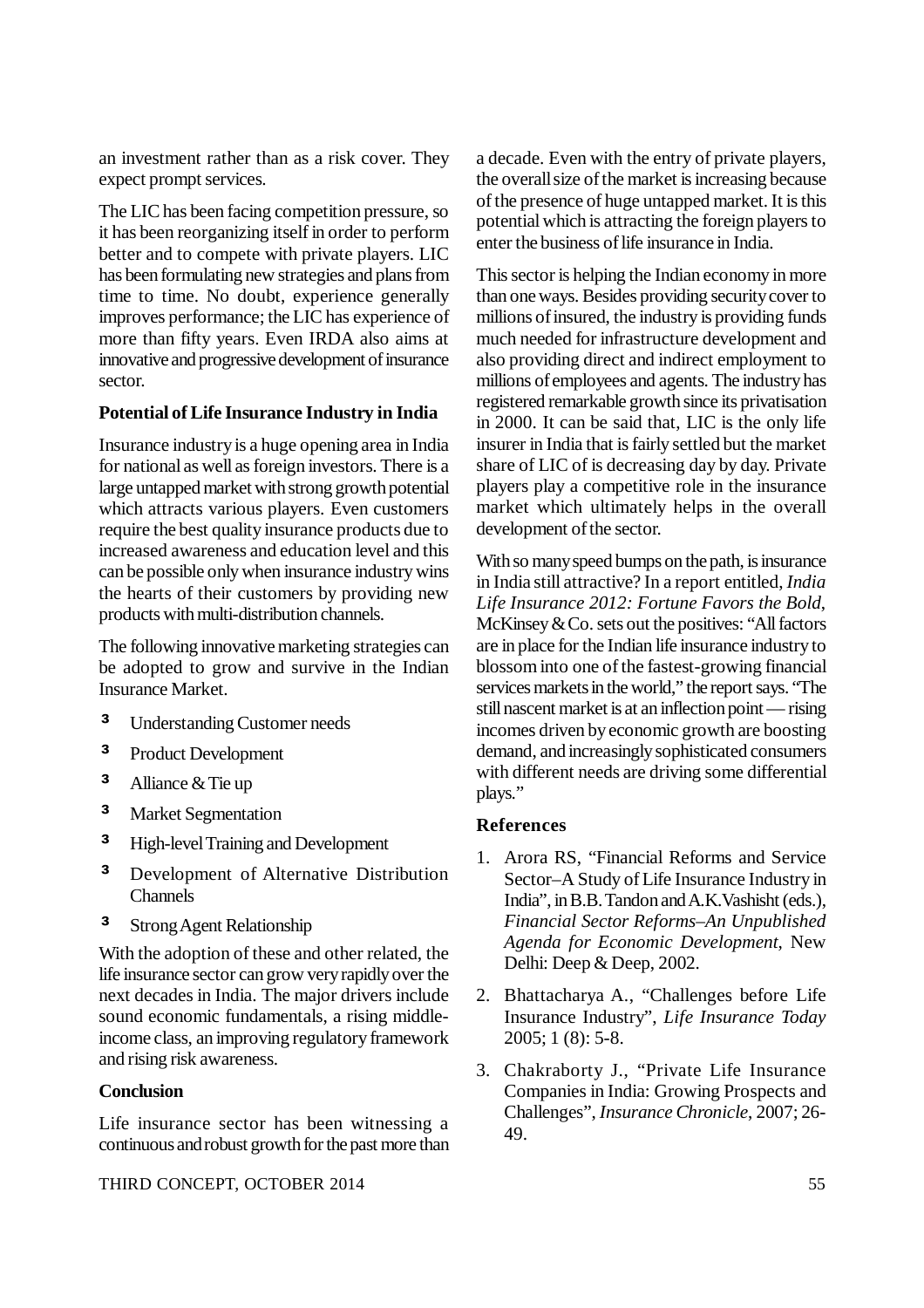- 4. Chatterjee. P (2009), "Titled "Private Insurers Command Majority Share of Life Insurance Market."
- *5. IRDA Annual Reports*. Insurance Regulatory and Development Authority.
- *6. IRDA Journal*. Various Issues (2000-01 to 2011-12).
- 7. John J., "The War for Market Share: A View from India", *Insurance Chronicle*, 2008; 27- 45.
- 8. Kulshresth LR, Kulshresth A., *Liberalization and Rural Insurance: Prospects and Challenges*.
- *9. Life Insurance Today,* 2006; Various Issues (2000-01 to 2011-12)
- 10. Pathak, Suman & Tripathi, Vibhuti (2010), "Sales Force Turnover: An Exploratory Study of the Indian Insurance Sector", *Management*. 5 (1): 3–19.
- 11. Rajendran, R. and Natarajan, B (2010). "The impact of liberalization, privatization, and

globalization (LPG) on Life Insurance Corporation of India (LIC)", *African Journal of Business Management*. 4(8): 1457-1463.

- 12. Rao, C. S (2007), "The Regulatory Challenges Ahead", *Insurance Chronicle*. 7: 10
- 13. Sabera K (2007), "Changes in insurance sector (A Study on Public Awareness)", *Insurance Chronicle*. 7(1): 37.
- 14. Sinha PK, Sahoo SC. *Marketing of Life Insurance in India. Service Marketing*, Himalaya Publishing House 1994.
- 15. Taneja A, Kumar N., "Insurance in India: Challenges and Opportunities", *The Insurance Times*, 2004; 24(11): 30-40.
- 16. Verma V., "New Trends in Product Design: An Overview of Life Insurance Products", *The Insurance Times*, 2003; 23 (6): 12-32.

 $\rightarrow \rightarrow$ 

- 17. www.irdaindia.org
- 18. www.irdajournal@irda.gov.in

## **PERSPECTIVES ON WOMEN Edited by Babuddin Khan**

**A compilation of Select Articles from 25 Years of THIRD CONCEPT**

**On Emancipation and Empowerment of Women across the world with special emphasis on**

**Indian Women**

**Price: Rs 695**

**Special Discount of 25% for Third Concept subscribers**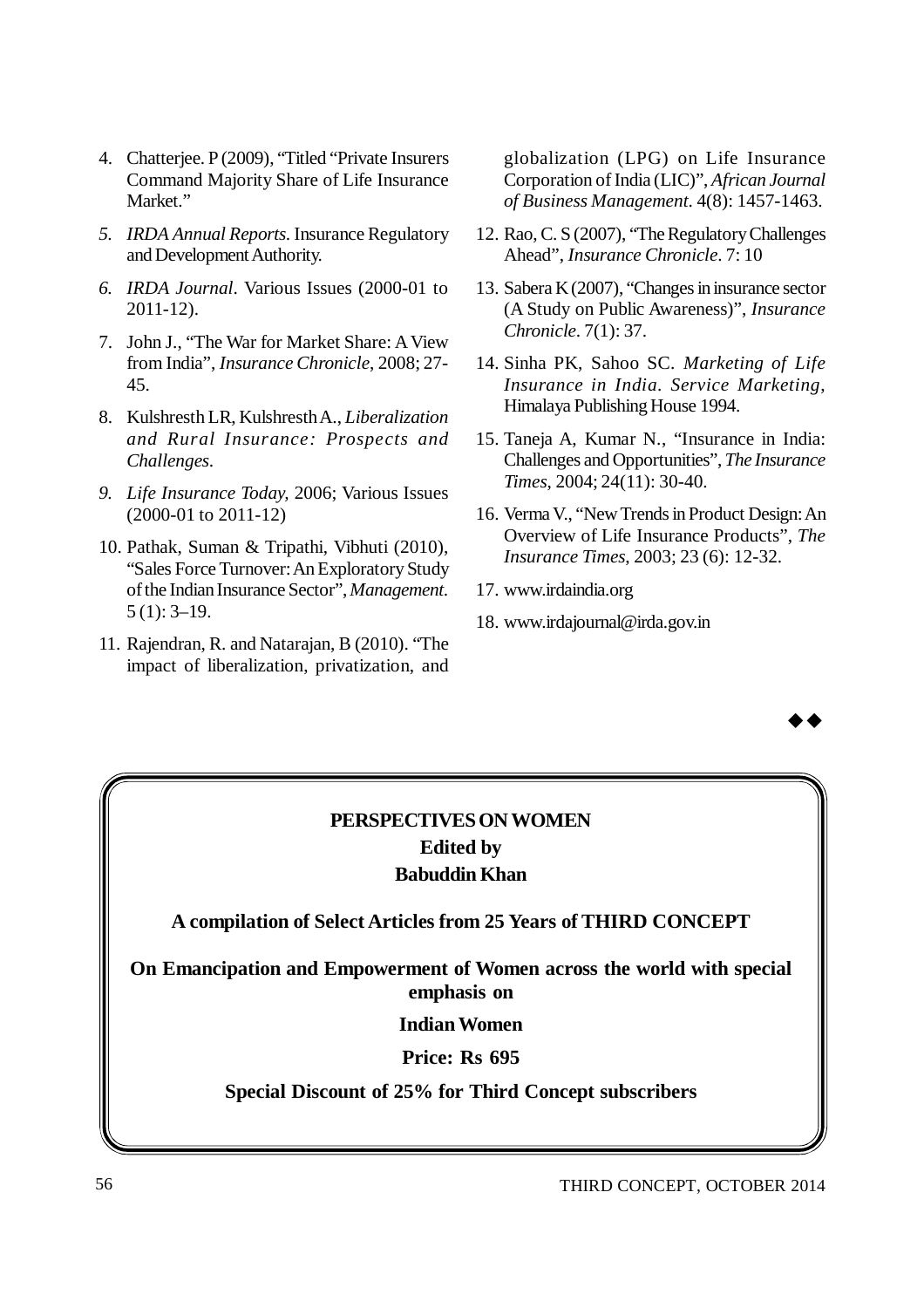## **Empowerment of Tribal Women in Himachal Pradesh**

Prem Lata\* & Balbir Singh\*\*

[*Empowerment is defined as 'giving power to', 'create power within', and 'enabling'. It is a multi dimensional process which enables individuals and groups to realize their full identity and power in all spheres of life. Empowerment refers to increase the spiritual, political, social or economic strength of individuals and communities.]*

Impowerment of the women means to let<br>women survive and let them live a life with<br>dignity, humanity, respect, self-esteem and<br>self-reliance. Women empowerment is broadly mpowerment of the women means to let women survive and let them live a life with dignity, humanity, respect, self-esteem and described as a process as well as the outcome of the process by which women gain greater control over resources-physical, human, financial, and intellectual. Further, women empowerment challenges the ideology of patriarchy and the genderbased discrimination against the women in all the institutions and structures of society.

The process of women empowerment must begin in the mind by changing the women's consciousness. It comprehends changing woman's beliefs about herself and her rights, capacities and potentials enabling her to acknowledge and rejoice in her strength, knowledge, intelligence and skills. Women's empowerment must become a political force if it is to transform society at large.

Mass movements and organizations of poor women can bring about the fulfilment of women's as practical and strategic needs. They can define power as constructing a new society in which the potential of every human being can be realized without regard to gender, race, class, caste, ethnicity or region. The concept of women empowerment was introduced at the women conference in 1985 at Nairobi.

The word empowerment in the context of women in the Indian policy was used in 1986; Educational Policy which is known as the "NPE 1986" and the title of the chapter is "Education for Women's Equality and Empowerment". It has actually two

aspects- empowerment first means selfempowerment, that is, women being able to help themselves through whatever is imparted to them and use it to get strength for them. It may be education, health or so on and the second is that they should be able to help others to become empowered.

#### **Status of Women in India**

The status of women in India has been progressing subject to the changes in the legislature over the past few years from ancient times to present. The promotion of equality for women by many reformers has been eventful in India and it is also believed that women enjoyed equal status with men in all walks of life.

Rig-Vedic women played a key role in the family, in the society and even in the political life. They enjoyed position of equality and were respected both in the family and society as well. They were imparted education like men and enjoyed considerable freedom in their personal matters.

Hinduism and Buddhism also recognize the broad parity between man and woman in matters of religion; both the genders being charged alike with the duty of unfolding Dharma. Women were admitted to the order by Lord Buddha. They are allowed to become Nuns. They believed that Nirvana is possible for both men and women.

But at the time of Manu the status of women was reduced to like an animal or a slave. Tulsidas said in *Ramayana*, '*Dhol, Ganwar, Shudra, Pashu, Nari; ye sub tadan ke adhikari*'; so we can understand that how miserable was the plight of women in society at that time.

UGC Junior Research Fellows, Dept of Pol. Sc., H. P. University Shimla.